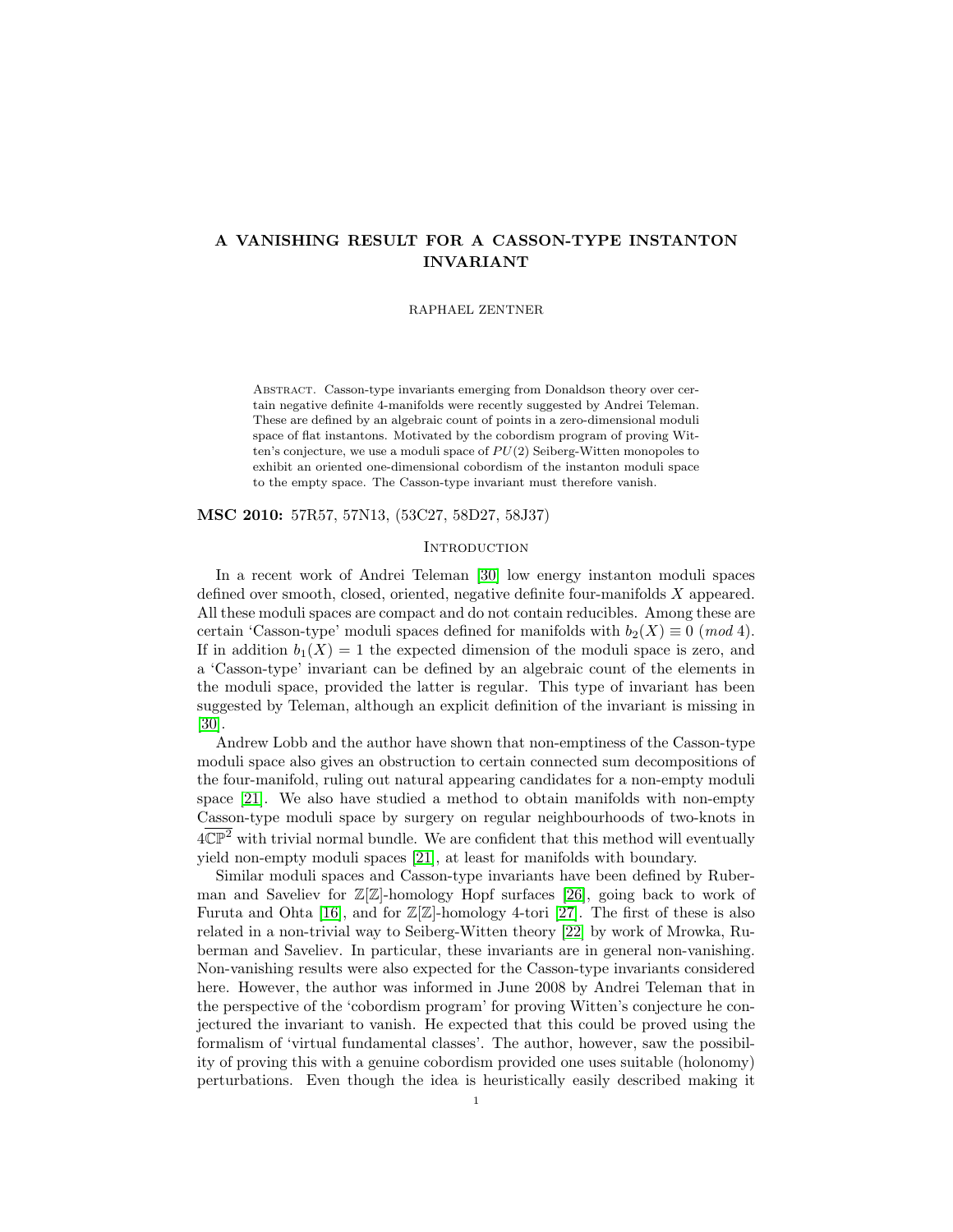## 2 RAPHAEL ZENTNER

precise requires a lot of technical work. In particular, the machinery developed by Feehan and Leness [\[9,](#page-44-6) [10,](#page-44-7) [11,](#page-44-8) [12\]](#page-44-9), and the results by Teleman [\[32\]](#page-44-10) and Okonek-Teleman [\[23\]](#page-44-11) do not apply to the case required for our situation, at least not directly.

In this article we will give an explicit definition of the Casson-type instanton invariant suggested by Teleman. We will actually show that his idea can be extended to a more general situation, where the requirement on the second Betti number is weakened to  $b_2(X) \geq 4$  (thanks to a remark by Kim Frøyshov made to the author). We will generalise the holonomy perturbations as used by Peter Kronheimer in [\[19\]](#page-44-12) for higher rank instanton moduli spaces in order to obtain generic regularity for the monopole moduli spaces we consider. Natural orientations for the moduli space, obtained by the determinant line bundle of the (Fredholm-) deformation operator parametrised by the configuration space, then yields the Casson-type invariant as algebraic count of points in the perturbed moduli space. That this signed count is independent of the chosen perturbation then follows from the fact that the parametrised moduli space doesn't contain reducibles, and the fact that the orientation was chosen in the given natural way from the ambient configuration space containing the moduli space.

The idea of the cobordism program is to use  $PU(2)$  monopole moduli spaces containing both the instanton moduli space defining the Donaldson-invariant, and certain Seiberg-Witten moduli space as fixed point subspaces of a natural circleaction. The  $S^1$ -quotient of this moduli space then yields a cobordism between a bundle over the instanton moduli space and bundles over the Seiberg-Witten moduli spaces, at least heuristically, provided that the index of the coupled Dirac operator is positive. There are many very difficult technical problems involved, mainly because the moduli space needs not to be compact and parts of the instanton moduli space and some Seiberg-Witten moduli spaces may lie in lower strata of the Uhlenbeck-compactification.

In our situation the Casson-type instanton moduli space is compact and zerodimensional. We will show that a compact two-dimensional  $PU(2)$  monopole moduli space can be found, and that the  $S<sup>1</sup>$  quotient yields an oriented cobordism between the Casson-type moduli space and the empty space. This implies that the algebraic count is zero, so the Casson-type invariant vanishes.

Technically our approach to transversality is essentially different from Feehan and Leness's who have used holonomy perturbations as well in earlier versions of their work [\[9\]](#page-44-6). In their situation the holonomy pertubation term of the curvature equation becomes zero if the spinor vanishes. This is fine if one still can make this locus regular, for instance, in their situation by perturbing the Riemannian metric. However, this is not possible in our situation as we will have an instanton moduli space of flat connections. Secondly, their holonomy perturbations are supported in a finite number of balls on the manifold, and they require elaborate arguments that imply that local reducibility for the connection component of the monopoles imply global reducibility. This continuation theorem seems to fail for instantons, see the Remark 5.24 in [\[9\]](#page-44-6), and so we cannot apply their technique to get generic regularity of the instanton moduli space. Apparently, their 'indirect' way to kill the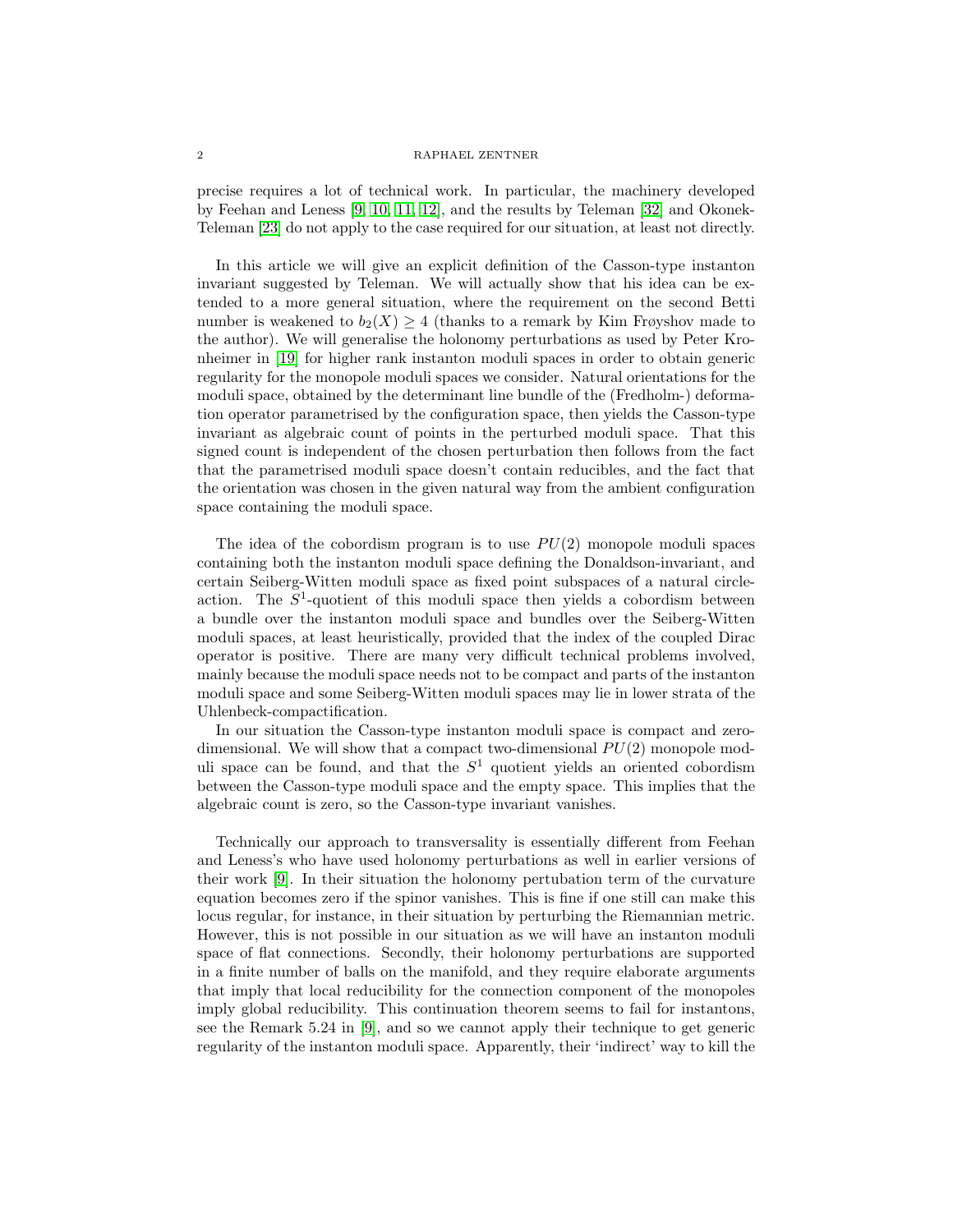cokernels of the derivative of the parametrised monopole map is necessary to allow the development of glueing theory in their program of proving Witten's conjecture.

In our situation we cannot allow the holonomy perturbation term of the curvature equation to vanish if the spinor component vanishes. On the other hand, we need to add somewhat artificial cut-off factors in the perturbed monopole equations in order to obtain an a-priori bound on the spinor component. As we do not have control of this cut-off factor for a sequence of monopoles that 'goes to infinity' we use a second cut-off factor that vanishes for a sequence tending to infinity. As a result, the monopoles (and instantons) appearing in the lower strata appear all without holonomy perturbations. There we use classical perturbations to obtain regularity, following Teleman [\[30\]](#page-44-0). Similarly, classical perturbations were also studied by Feehan in [\[8\]](#page-43-0).

From the point of view of investigating invariants of smooth four-manifold our vanishing result is negative. However, it appears that this result has relevance to Teleman's classification program on complex surfaces of class VII [\[31,](#page-44-13) [33\]](#page-44-14), and in this perspective, it is rather a positive result. We discuss this briefly in Section [4.3](#page-42-0) below.

## Acknowledgements

The author would like to thank Kim Frøyshov, Daniel Ruberman, and Andrei Teleman for helpful discussions on these Casson-type instantons and related gauge theory. He is also very grateful for an anonymous referee's detailed mathematical and linguistic comments, and for a second referee's further comments.

### 1. Casson-invariant for negative definite four-manifolds

In this section we define Teleman's Casson-type instanton invariant via gauge theory of anti-self-dual connections on appropriate bundles. We shall first define the configuration space and fix our notation conventions, then define the moduli space and discuss some of its properties. Then a suitable space of holonomy perturbations is introduced in order to get a regular moduli space. After introducing preferred orientations for the zero-dimensional moduli space we define the invariant. The book of Donaldson and Kronheimer [\[7\]](#page-43-1) can be seen as a general reference here.

<span id="page-2-0"></span>1.1. The configuration space. Let  $X$  be a smooth closed oriented Riemannian four-manifold. Let  $E \to X$  be a Hermitian rank-2 bundle. We suppose a smooth connection a on the determinant line  $\det(E)$  is fixed, and define the space  $\mathscr{A}_a(E)$  to be the affine space of unitary connections in  $E$  which induce the fixed connection a in the determinant line bundle, and which are of Sobolev class  $L<sub>l</sub><sup>2</sup>$ , for some fixed  $l \geq 3$ .

The choice of  $l$  to be greater or equal than 3 ensures that there is a Sobolev embedding  $L^2_l \hookrightarrow C^0$  which we will use further down in the Transversality Theorem [2.14.](#page-23-0) We define the 'gauge group'  $\mathscr G$  to be the group of (unitary) automorphisms of E with determinant one and of Sobolev class  $L^2_{l+1}$ . It acts by the formula  $(u, \nabla_A) \mapsto u \circ \nabla_A \circ u^{-1}$  if we denote by  $\nabla_A$  the covariant derivative of the linear connection A and  $u \in \mathscr{G}$ . The quotient  $\mathscr{B} = \mathscr{A}_a(E)/\mathscr{G}$  is called the configuration space. We shall denote by  $\Gamma_A \subseteq \mathscr{G}$  the stabiliser of the connection A under the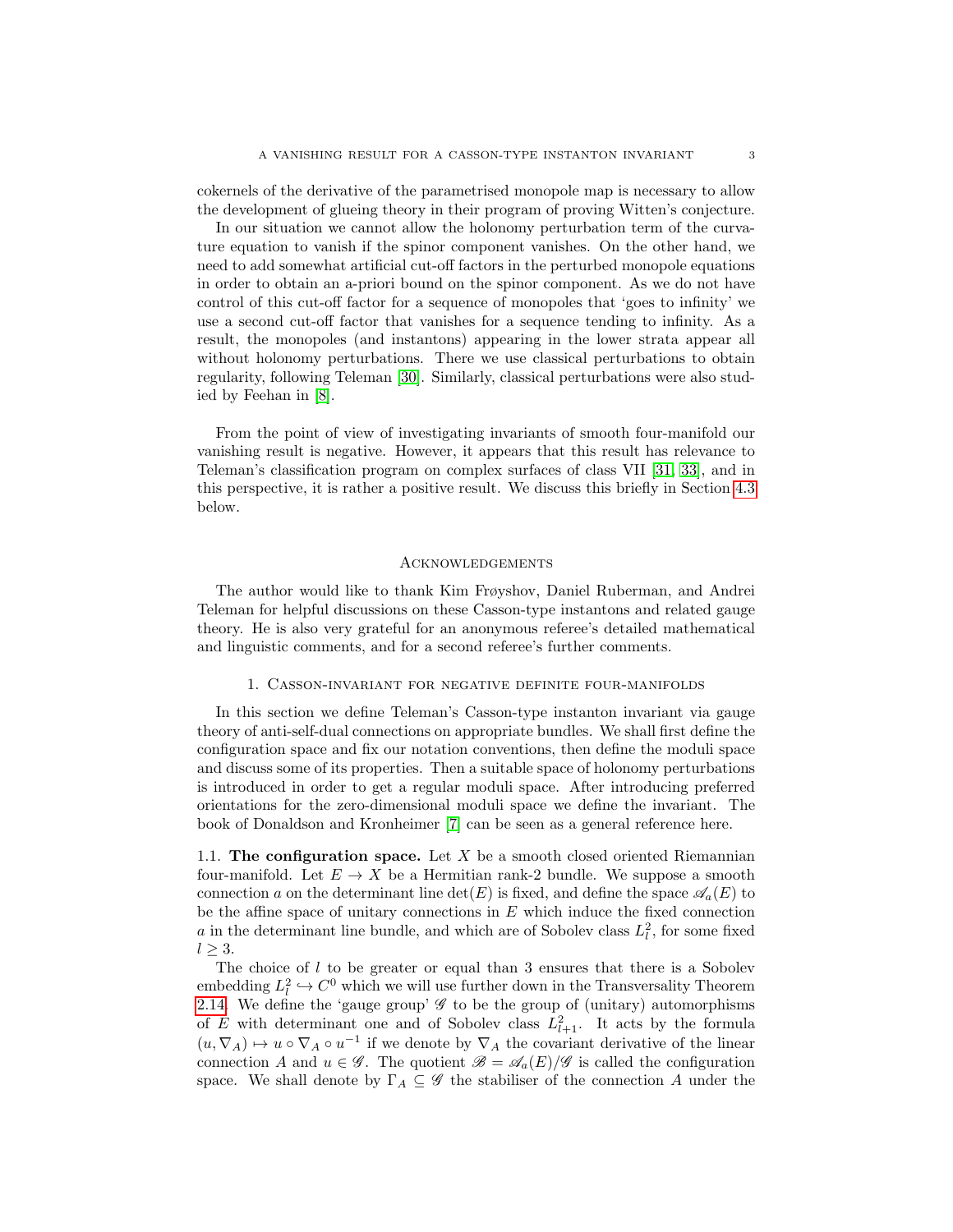gauge group  $\mathscr{G}$ . It is the centraliser of the holonomy group associated to A. The centre  $Z = \mathbb{Z}/2$  of  $SU(2)$ , seen as constant gauge transformations on X, is in the stabiliser  $\Gamma_A$  for any connection. A connection A is called irreducible if  $\Gamma_A = Z$ , otherwise reducible. A connection  $A$  on  $E$  is reducible if and only if there is a proper A-invariant subbundle of E.

The following is an equivalent viewpoint of the space  $\mathscr{A}_{a}(E)$  and the configuration space  $\mathcal{B}$ : Denote by  $P \to X$  a principal bundle with structure group  $U(2)$  and by  $\text{ad}(P) \to X$  the  $PU(2)$  bundle associated to P by the adjoint representation. Let  $\mathscr{A}(\text{ad}(P))$  denote the space of  $PU(2)$  connections in  $\text{ad}(P)$  of class  $L_l^2$ . The group of automorphisms of P of determinant one and Sobolev class  $L^2_{l+1}$  acts on  $\mathscr{A}(\text{ad}(P)).$ The space  $\mathscr{A}(\text{ad}(P))$  is naturally isomorphic to the space  $\mathscr{A}_{a}(E)$  above if the bundle P is taken as the unitary frame bundle  $P_E$  of E, and this is equivariant with respect to the mentioned automorphism groups. In this case the bundle  $\text{ad}(P)$  is naturally identified with the bundle  $\mathfrak{su}(E)$  of traceless skew-adjoint endomorphisms of E. Unless we want to make explicit our viewpoint we shall simply write  $\mathscr A$  for the spaces of connections we have in mind, or we shall write  $\mathscr{A}_l$  for this space if we want to make the dependence on the Sobolev index explicit.

Principal  $U(2)$  bundles or Hermitian vector bundles of rank 2 on a manifold of dimension 4 are classified by their first and second Chern-classes. However, it is a common convention in gauge theory, notably in our main references [\[7\]](#page-43-1), [\[11\]](#page-44-8), [\[19\]](#page-44-12) to encode this information in the determinant line bundle  $w \to X$  (or its first Chern class) of  $E$  respectively  $P$ , and in the 'instanton number'

<span id="page-3-1"></span>
$$
\kappa = -\frac{1}{4} \langle p_1(\mathfrak{su}(E)), [X] \rangle = \langle c_2(E) - \frac{1}{4} c_1(E)^2, [X] \rangle . \tag{1}
$$

In notation we will stick to the common convention and write  $\mathscr{B}^w_\kappa$  for the configuration space  $\mathscr B$  if we want to make explicit the underlying bundle.

The subspace of  $\mathscr A$  of irreducible connections is, as usual, denoted by  $\mathscr A^*$ . There are slices for the action of G on  $\mathscr{A}^*$  giving  $\mathscr{B}^* = \mathscr{A}^*/\mathscr{G}$  the structure of a Banach manifold, see for instance [\[7,](#page-43-1) Proposition 4.2.9] and the following discussion, or the slice theorem in [\[17,](#page-44-15) Section 3].

<span id="page-3-2"></span>1.2. The moduli space. We denote by  $F_A$  the curvature of the connection  $A \in$  $\mathscr{A}(\text{ad}(P_E)) = \mathscr{A}(\mathfrak{su}(E))$  and  $F_A^+$  its self-dual part. Recall that it is equivariant with respect to the action of the gauge group  $\mathscr G$ . The anti-self-duality equation for  $A \in \mathscr{A}$  is

<span id="page-3-0"></span>
$$
F_A^+ = 0.\t\t(2)
$$

.

The moduli space of anti-self-dual connections in  $\text{ad}(P)$  is defined to be the space

$$
M_\kappa^w:=\left\{[A]\in\mathscr B_\kappa^w|F_A^+=0\right\}
$$

Elements of this moduli space or particular representatives are referred to as instantons.

There is an elliptic deformation complex associated to an instanton [A]:

$$
0\to L^2_{l+1}(X;\mathfrak{su}(E))\xrightarrow{-d_A} L^2_l(X;\Lambda^1\otimes\mathfrak{su}(E))\xrightarrow{d_A^+} L^2_{l-1}(X;\Lambda^2_+\otimes\mathfrak{su}(E))\to 0\;.
$$

Here the second map is the derivative of the gauge-group action on  $A$  and the third is the derivative of the map  $\mathscr{A} \to L^2_{l-1}(X;\mathfrak{su}(E))$  given by the left hand side of the equation [\(2\)](#page-3-0). The cohomology groups of this complex are, as usual, denoted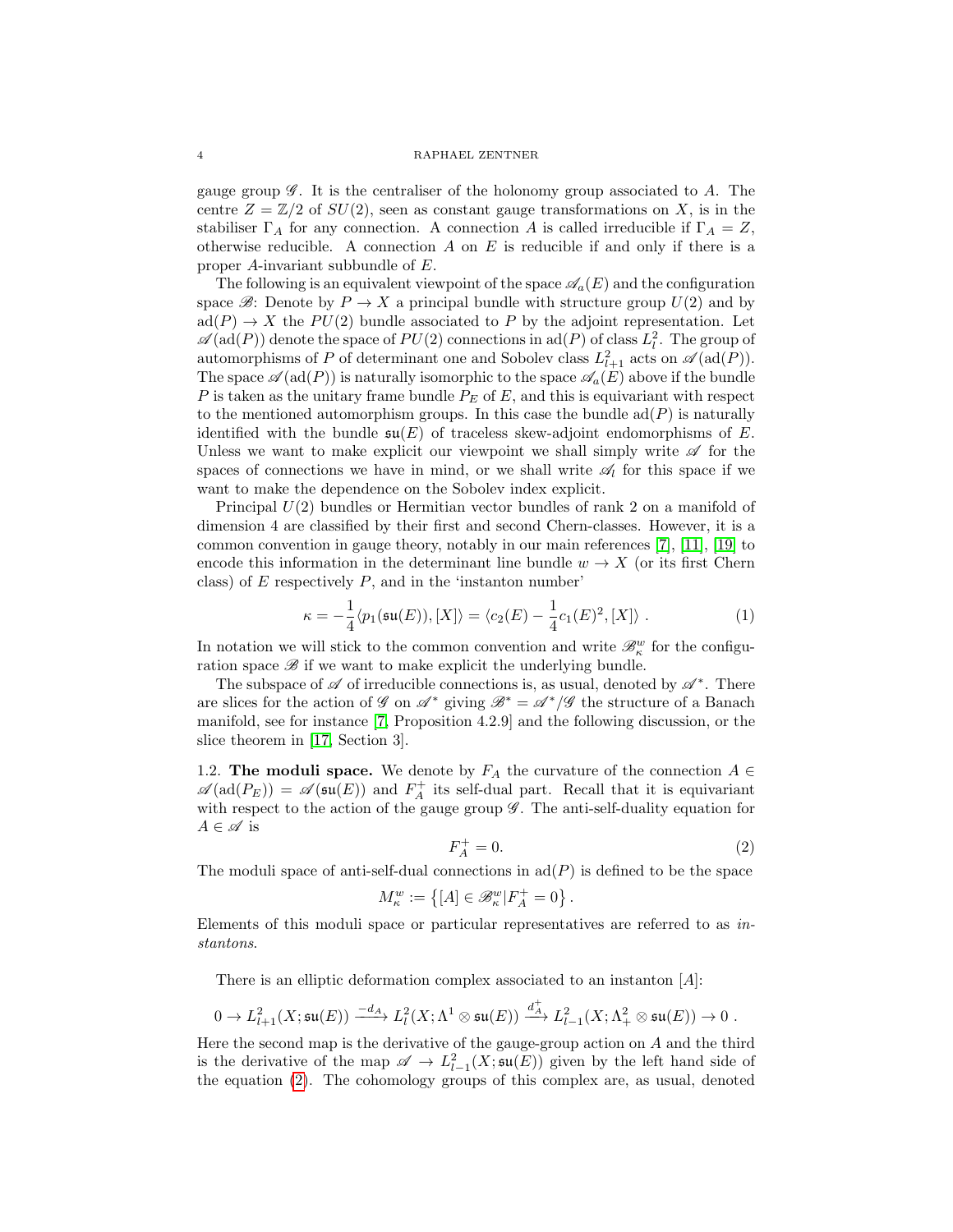by  $H_A^0, H_A^1$  and  $H_A^2$ . An instanton A is irreducible if and only if  $H_A^0$  is zero. It is called *regular* if  $H_A^2$  vanishes, and the moduli space  $M_\kappa^w$  is regular if each instanton in it is regular. If an instanton  $[A]$  is both irreducible and regular, then the moduli space M has the structure of a smooth manifold in a neighbourhood of  $[A]$ . Its dimension is given by minus the index of the above complex or by the index of the 'deformation operator'

$$
\delta_A := -d_A^* \oplus d_A^+ : L^2(\mathbf{X}; \Lambda^1 \otimes \mathfrak{su}(E)) \to L^2_{l-1}(\mathbf{X}; \mathfrak{su}(E)) \oplus \Lambda^2_+ \otimes \mathfrak{su}(E)). \tag{3}
$$

<span id="page-4-0"></span>This index is given by the number

$$
d := 8\kappa + 3(b_1(X) - b_2^+(X) - 1)
$$
  
= -2  $\langle p_1(\mathfrak{su}(E)), [X] \rangle + 3(b_1(X) - b_2^+(X) - 1)$ . (4)

This number is the *expected dimension* of the moduli space  $M_{\kappa}^{w}$ .

In general the moduli space  $M_{\kappa}^w$  need not be compact. However, there is the natural 'Uhlenbeck-compactification' of it. In fact sequences of instantons can have sub-sequences whose curvatures become more and more concentrated at points of the manifold - the phenomenon called bubbling. As usual, we define an ideal instanton of instanton number  $\kappa$  to be a pair  $([A], \mathbf{x})$ , where **x** is an element of the n-fold symmetric product  $Sym^n(X) = X^n/S_n$  (an unordered n-tuple of points in X) for some  $n \geq 0$  and [A] is an instanton in the moduli space  $M_{\kappa-n}^w$ . There is a topology on the space of ideal instantons

$$
IM_{\kappa}^w := \bigcup_{n=0}^{\infty} M_{\kappa-n}^w \times \operatorname{Sym}^n(X)
$$

which is compact. In this topology each stratum admits its previously defined topology, but different strata are related by the notion of 'weak convergence' [\[7,](#page-43-1) §4.4. and in particular Condition 4.4.2. The closure  $\overline{M}_{\kappa}^w \subseteq M_{\kappa}^w$  is therefore compact, see [\[7,](#page-43-1) Theorem 4.4.3].

<span id="page-4-1"></span>1.3. Holonomy perturbations. As the instanton moduli space we are studying consists of flat connections we cannot achieve transversality by perturbing the metric. A convenient choice of perturbation for this situation consists of holonomy perturbations, as used for instance in [\[5,](#page-43-2) [26,](#page-44-2) [29,](#page-44-16) [19\]](#page-44-12). This is also the approach we shall choose, and so we will follow Kronheimer's exposition closely - here and in the section on  $PU(2)$  monopoles.

Let B be a closed 4-ball in X. Suppose a submersion  $q: S^1 \times B \to X$  which satisfies

$$
q(1, \, \_) = id_B
$$

is given. Therefore each map  $q_x : S^1 \to X$ , defined by  $q_x(z) = q(z, x)$ , parametrises a path in X which is centered at x. Given a smooth connection  $A \in \mathscr{A}$  the expression  $\text{Hol}_{q_x}(A)$  denotes the holonomy of the connection A around the loop  $q_x$ . Therefore  $\text{Hol}_{q_x}(A)$  is an element of the group  $\text{Aut}(E)_x$ . By letting  $x \in B$  vary a unitary automorphism  $\text{Hol}_q(A)$  of E over B is given, i.e. a section of the bundle  $U(E)$  over B. The bundle  $U(E)$  will be considered as a subbundle of the vector bundle  $\mathfrak{gl}(E)$ . Now let  $\omega \in \Omega^2_+(X;\mathbb{C})$  be a complex-valued self-dual two-form with compact support inside the ball B. Tensoring it with the section Hol(A) of  $\mathfrak{gl}(E)$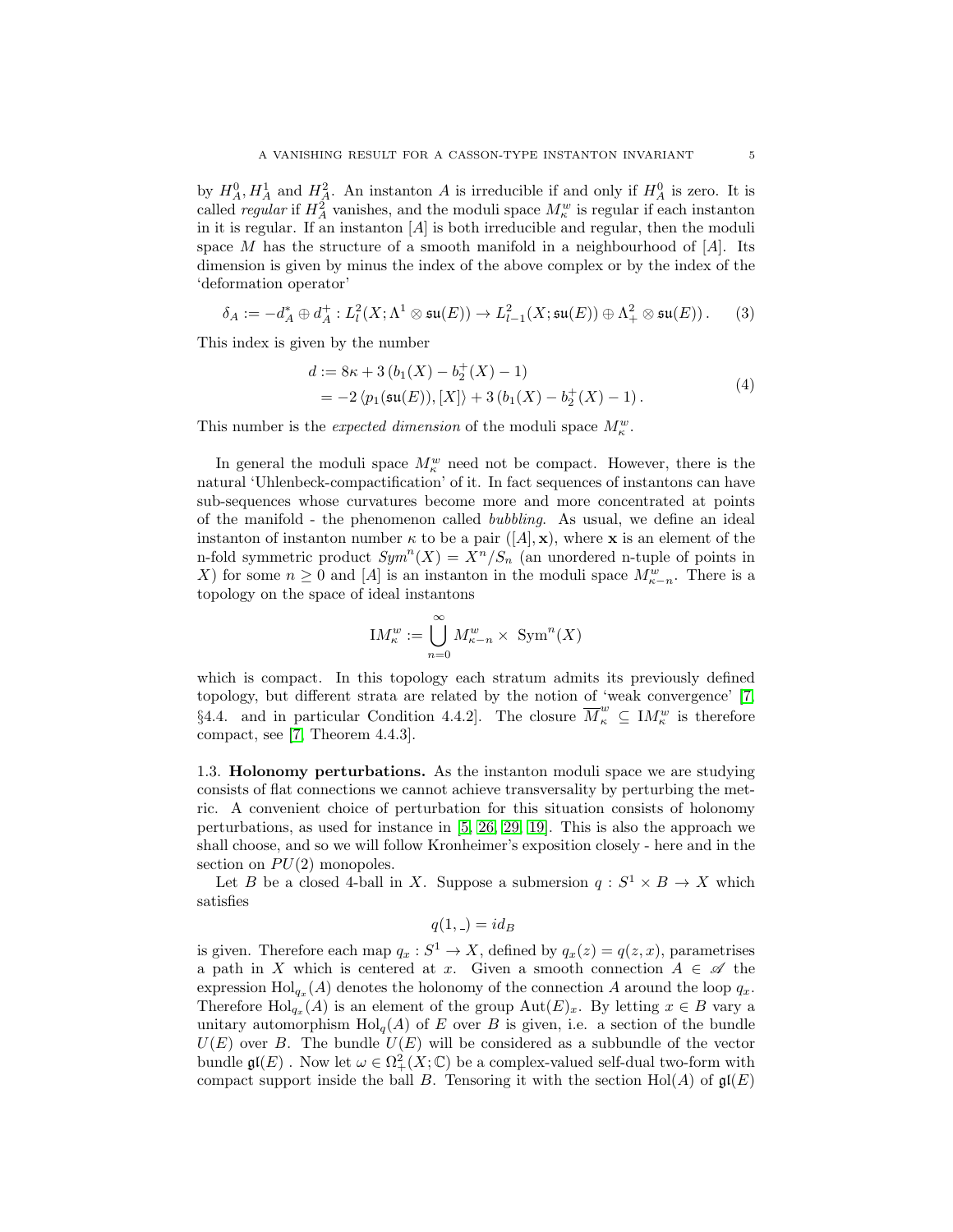and extending it by zero onto  $X$  a section

$$
\omega \otimes \mathrm{Hol}_q(A) \in \Omega^2_+(\mathfrak{gl}(E)) ,
$$

is given. It defines, after applying the projection  $\pi : \mathfrak{gl}(E) \to \mathfrak{su}(E)$ , a section

 $V_{q,\omega}(A) \in \Omega^2_+(\mathfrak{su}(E))$ .

There is an extension of this map to our configuration space of connections of class  $L_l^2$  which admits uniform bound on its derivatives, once a reference connection  $A_0 \in \mathscr{A}$  is fixed. Again, we recall that our considerations will require  $l \geq 3$ , although this is not a necessary condition for the following Proposition, see Remark [1.3](#page-6-0) below.

<span id="page-5-0"></span>**Proposition 1.1.** For fixed q and  $\omega$  the map  $V_{q,\omega}$  extends to a smooth map of Banach manifolds

$$
V_{q,\omega}: \mathscr{A}_l \to L^2_l(X,\Lambda^2_+ \otimes \mathfrak{su}(E))\ .
$$

Furthermore there are uniform bounds on the derivatives of this map: There are constants  $K_n$ , depending only on q and  $A_0$ , so that the n-th derivative

$$
D^nV_{q,\omega}|_A:L^2_l(X,\Lambda^1\otimes \mathfrak{su}(E))^n\to L^2_l(X,\Lambda^2_+\otimes \mathfrak{su}(E))
$$

satisfies

$$
||D^nV_{q,\omega}|_A(a_1,\ldots,a_n)_{L^2_{l,A_0}}|| \leq K_n ||\omega||_{C^l} \prod_{i=1}^n ||a_i||_{L^2_{l,A_0}}
$$

Eventually a collection of submersions  $q_i : S^1 \times B_i \to X$ ,  $i \in \mathbb{N}$  as above will be chosen. Let  $K_{n,i}$  be corresponding constants as guaranteed by the proposition above. Let  $C_i$  be a sequence of numbers so that

$$
C_i \ge \sup\{K_{n,i}|1 \le n \le i\} .
$$

Assume that  $\omega_i$  is a sequence of self-dual two-forms with each  $\omega_i$  having support inside  $B_i$ , and that the series

$$
\sum_i C_i \|\omega_i\|_{C^l}
$$

is convergent. Topologise the space of maps from  $\mathscr A$  to  $L^2_l(X, \Lambda^2_+ \otimes \mathfrak{su}(E))$  with the  $C<sup>n</sup>$  semi-norms on bounded subsets. It follows from the above proposition and the choice of the constants  $C_i$  that the series

<span id="page-5-1"></span>
$$
\sum_{i} V_{q_i,\omega_i} \tag{5}
$$

.

converges in the  $C<sup>n</sup>$ -topology for each  $n \in \mathbb{N}$ . Therefore the series defines a smooth map of Banach manifolds

$$
V_{\omega}: \mathscr{A} \to L^2_l(X, \Lambda^2_+ \otimes \mathfrak{su}(E)) .
$$

We define the perturbation space correspondingly:

**Definition 1.2.** Fix the maps  $q_i$ , and the constants  $C_i$  as above. The space  $\mathscr W$  is defined to be the Banach space consisting of all sequences  $\boldsymbol{\omega} = (\omega_i)_{i \in \mathbb{N}}$ , with  $\omega_i$  an element of the Banach space  $\Omega^2_+(B_i)$ , so that the sum

$$
\sum_i C_i \|\omega_i\|_{C^l}
$$

converges. We then define  $V_{\boldsymbol{\omega}}$  to be the series  $\sum V_{q_i,\omega_i}$ .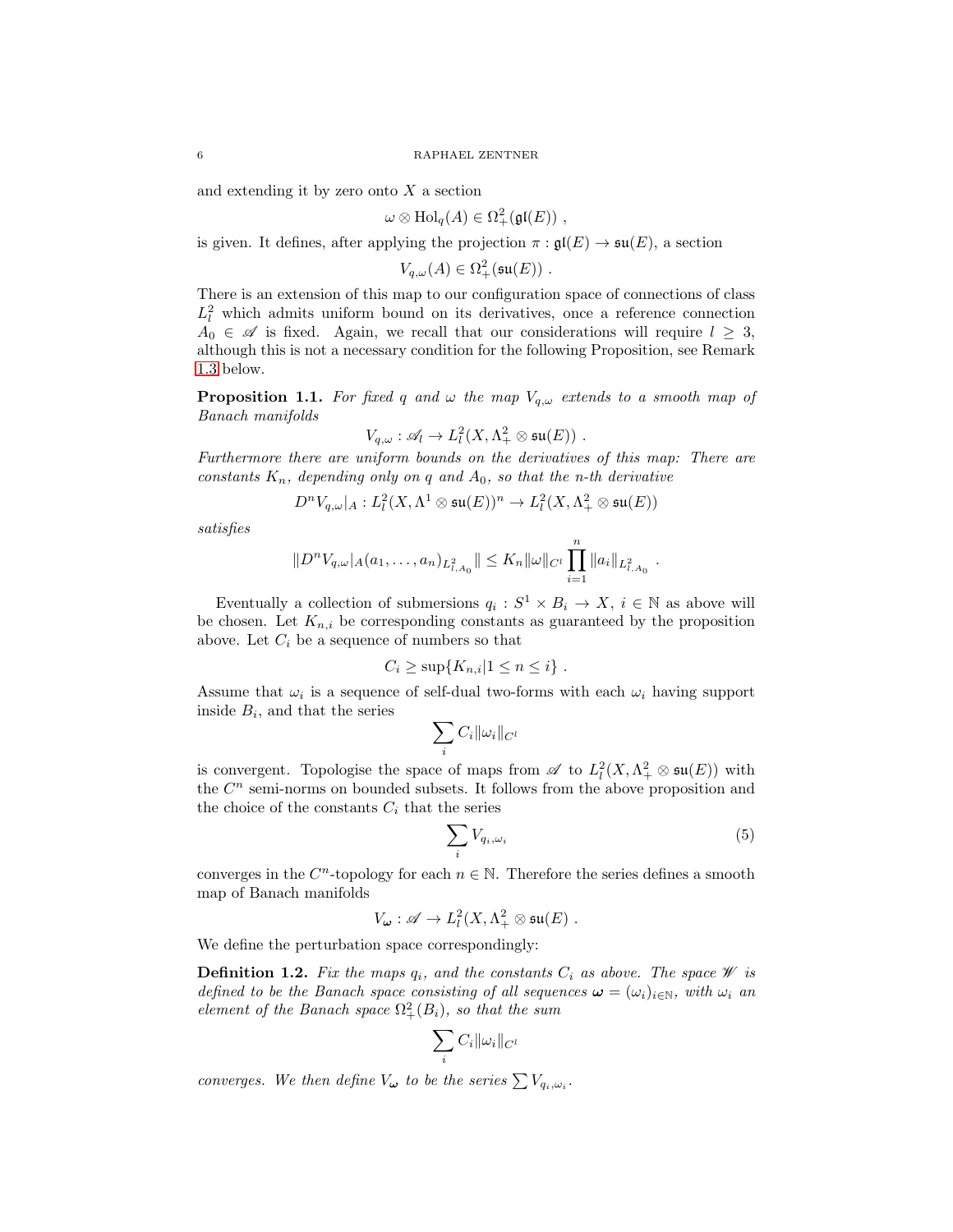The dependence of  $V_{\omega}$  on  $\omega$  is linear, and the map  $\mathscr{W} \times \mathscr{A} \to L^2_l(X; \Lambda^2_+ \otimes \mathfrak{su}(E)),$  $(\omega, A) \mapsto V_{\omega}(A)$  is a smooth map of Banach-manifolds.

For the following Remark see [\[19,](#page-44-12) Section 3.2 and in particular the bottom of p. 70].

<span id="page-6-0"></span>**Remark 1.3.** Proposition [1.1](#page-5-0) continues to hold in the completions with the  $L_k^p$ norms, for any  $p \ge 1$  and  $k \ge 0$ . By a diagonalisation argument the constants  $C_i$ in the preceding definition may be chosen so that the convergence [\(5\)](#page-5-1) occurs for all  $p \ge 1$  and all  $k \le l$  at once, and we suppose in the sequel that such a choice has been made.

Given  $\omega \in \mathscr{W}$  the perturbed anti-self-duality equation for  $A \in \mathscr{A}$  is now

$$
F_A^+ + V_\omega(A) = 0 \tag{6}
$$

Correspondingly we define the moduli space perturbed by  $\omega$  to be the space

$$
M_{\kappa}^{w}(\omega) := \{ [A] \in B_{\kappa}^{w} | F_{A}^{+} + V_{\omega}(A) = 0 \} .
$$

There is an elliptic deformation complex associated to an instanton  $[A]$  in the perturbed moduli space  $M_{\kappa}^w(\boldsymbol{\omega})$  also:

$$
0\to L^2_{l+1}(X;\mathfrak{su}(E))\xrightarrow{-d_A} L^2_l(X;\Lambda^1\otimes \mathfrak{su}(E))\xrightarrow{d^+_{{\cal A},\omega}} L^2_{l-1}(X;\Lambda^2_+\otimes \mathfrak{su}(E))\to 0\ ,
$$

where now  $d_{A,\omega}^+ = d_A^+ + dV_\omega|_A$  is the derivative of the map  $\mathscr{A} \to L^2_{l-1}(X;\mathfrak{su}(E)),$  $A \mapsto F_A^+ + V_\omega(A)$  at the instanton A. The deformation operator of the  $\omega$ -perturbed equations is  $\delta_{A,\omega} := -d_A^* \oplus d_{A,\omega}^+$ .

Note that  $d_{A,\omega}^+$  differs from  $d_A^+$  only by the addition of a compact operator  $L^2_l(X; \Lambda^1 \otimes \mathfrak{su}(E)) \to L^2_{l-1}(X; \Lambda^2_+ \otimes \mathfrak{su}(E));$  the index of this elliptic complex is therefore the same as that of the unperturbed anti-self-duality equations above. The cohomology groups of this complex are denoted by  $H_A^0, H_{A,\omega}^1$  and  $H_{A,\omega}^2$ . Again, an instanton is called *regular* if the cohomology group  $H_{A,\omega}^2$  vanishes. Likewise, local models for the moduli space  $M(\omega)$  show that in a neighbourhood of a point [A] which is both irreducible and regular the moduli space admits the structure of a smooth manifold of the expected dimension.

1.4. Compactness. The existence of an Uhlenbeck-type compactification of the perturbed moduli space  $M_{\kappa}^w(\omega)$  was proved in [\[19,](#page-44-12) Proposition 3.5]:

<span id="page-6-1"></span>**Proposition 1.4.** Let  $A_n$  be a sequence of connections in the Hermitian bundle  $E \to X$  representing points  $[A_n]$  in the moduli space  $M_\kappa^w(\boldsymbol{\omega})$ . Then there is a point  $\mathbf{x} \in \text{Sym}^n(X)$ , a connection A' in a bundle  $E' \to X$  representing an element of a moduli space  $M_{\kappa-n}^w(\omega)$  with the following property: After possibly passing to a subsequence,

(i) there are bundle isomorphisms

$$
h_n: E|_{X \setminus \mathbf{x}} \to E'|_{X \setminus \mathbf{x}},
$$

so that  $(h_n)_*(A_n)$  converges to A' in  $L_1^p(K)$  for all compact subset  $K \subseteq$  $X \setminus \mathbf{x}$ , and for all  $p \geq 2$ , and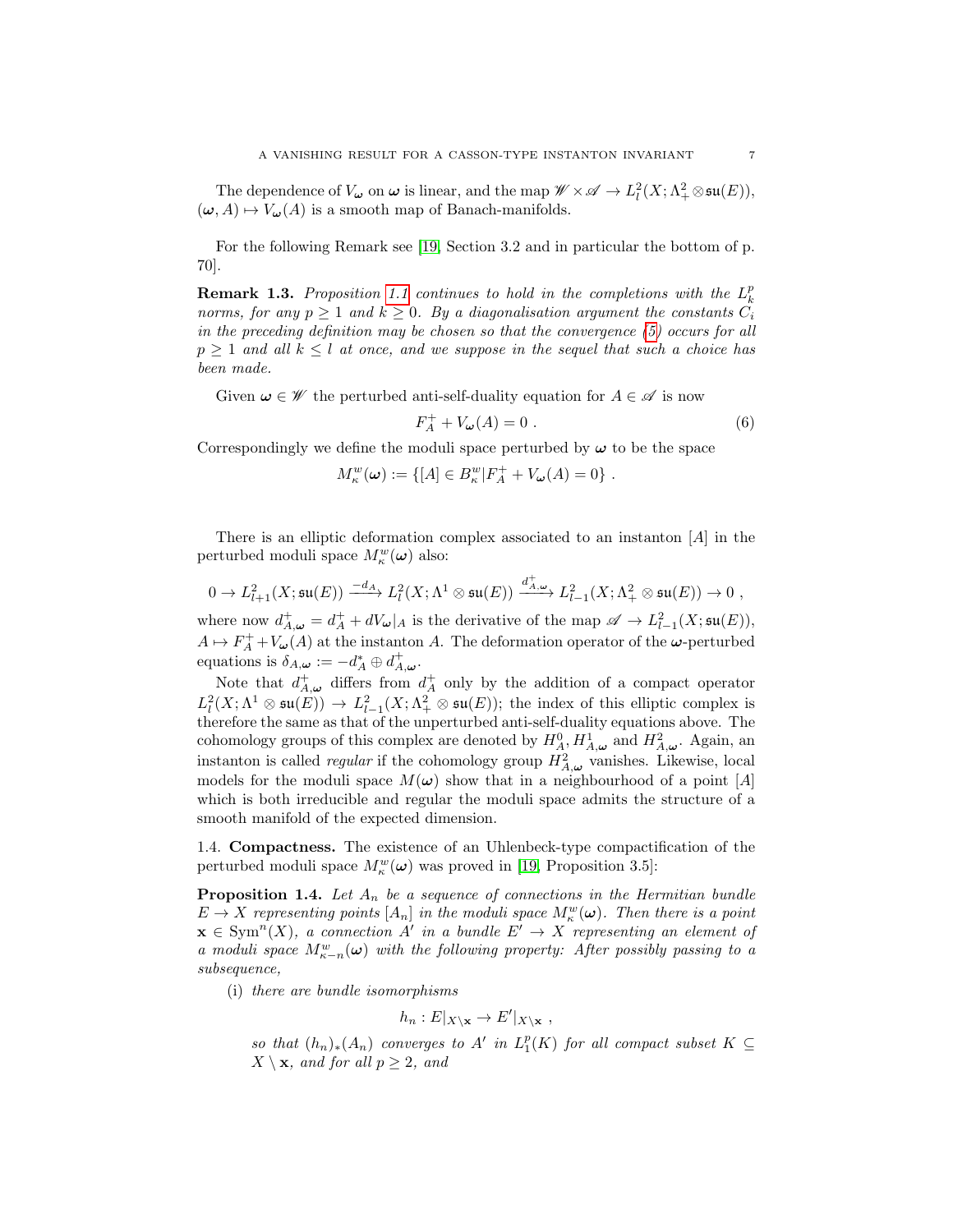### 8 RAPHAEL ZENTNER

(ii) the sequence of measures  $(|F_{A_n}|^2 vol_g)$  converges to the measure  $|F_{A'}|^2 vol_g +$  $8\pi^2\sum_{x\in\mathbf{x}}\delta(x)$  in the weak-\*-topology of measures, i.e. for any continous function f on X one has

$$
\int_X f |F_{A_n}|^2 vol_g \to \int_X f |F_{A'}|^2 vol_g + 8\pi^2 \sum_{x \in \mathbf{x}} f(x)
$$

as  $(n \to \infty)$ .

That we have a weaker notion of convergence than in [\[7,](#page-43-1) §4.4] is due to the fact that changes of the connection A have effect globally on the section  $V_{\omega}(A)$ .

An ideal instanton of instanton number  $\kappa$  is a pair  $([A], \mathbf{x})$  where  $\mathbf{x} \in Sym^n(X)$ and [A] is an element of the perturbed moduli space  $M_{\kappa-n}^w(\omega)$ . The space of  $\omega$ perturbed ideal instantons of instanton number  $\kappa$  is defined to be

$$
IM_{\kappa}^{w}(\omega) := \bigcup_{n=0}^{\infty} M_{\kappa-n}^{w}(\omega) \times \text{Sym}^{n}(X) ,
$$

with the notion of convergence between the different strata as in Proposition [1.4,](#page-6-1) and with each stratum having its original topology. It follows from the above Proposition that the closure of the moduli space  $M_{\kappa}^w(\omega)$  inside the space of ideal instantons  $\mathrm{I}M^w_{\kappa}(\omega)$  is compact.

1.5. Transversality. Under an additional condition on the set of submersions  $q_i$ :  $S^1 \times B_i \to X$  transversality can be achieved for the moduli space. The condition is as follows:

<span id="page-7-0"></span>Condition 1.5. For any point  $x \in X$  the set of loops

$$
\left\{ q_i |_{S^1 \times \{x\}} | i \in \mathbb{N}, \, x \in \text{int}(B_i) \right\}
$$

is  $C^1$ -dense in the space of smooth loops based at x.

It is a non-trivial exercise to convince oneself that this condition can always be fulfilled. This is implicit in [\[19\]](#page-44-12).

<span id="page-7-1"></span>**Theorem 1.6.** [\[19\]](#page-44-12) Suppose the submersions  $q_i : S^1 \times B_i \to X$  satisfy the above condition. Then the smooth map of Banach manifolds

$$
g: \mathscr{W} \times \mathscr{A}^* \to L^2_{l-1}(X; \Lambda^2_+ \otimes \mathfrak{su}(E))
$$

$$
(\omega, A) \mapsto F_A^+ + V_\omega(A)
$$

is transverse to zero.

The key-point in the proof is that for an irreducible connection  $A \in \mathcal{A}^*$  and point  $x \in X$  the holonomy-sections  $\text{Hol}_{q_i}(A)$ , associated to submersions  $q_i: S^1 \times B_i \to X$ so that x is contained in the interiour of  $B_i$ , span  $\mathfrak{gl}(E)_x$ . Furthermore, after exhibiting a basis out of these sections, this basis continues to be a basis of  $\mathfrak{gl}(E)$  in a neighbourhood of x. It is at this point that the inclusion  $L^2_l \hookrightarrow C^0$  is used.

Let us denote by  $\mathscr{M} := g^{-1}(0)/\mathscr{G}$  the parametrised moduli space. Applying the Sard-Smale theorem to the projection  $\mathscr{M} \to \mathscr{W}$  yields the following result in the standard way:

$$
8 \\
$$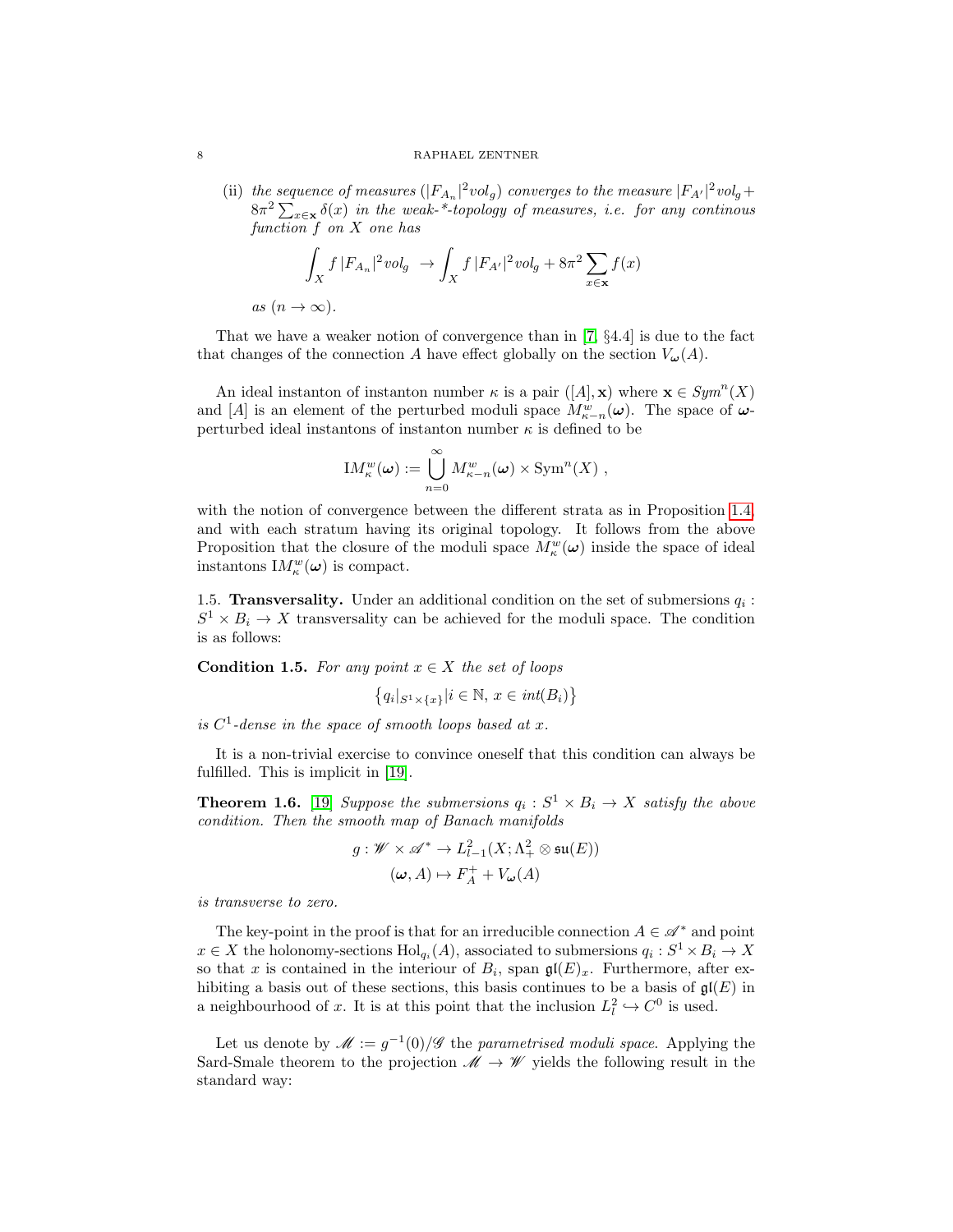<span id="page-8-0"></span>**Corollary 1.7.** For a residual set of perturbations  $\omega \in \mathcal{W}$  the moduli space  $M_{\kappa}^{w,*}(\omega)$  is regular for all  $w \in H^2(X;\mathbb{Z})$  and instanton numbers  $\kappa$ . It therefore admits the structure of a smooth manifold of the expected dimension d given by  $(4)$ .

As usual, a 'residual' subset of a complete metric space is a countable intersection of open and dense sets. By Baire's theorem such a set is dense itself.

<span id="page-8-1"></span>1.6. Orientations. As in Donaldson's first applications of gauge theory to 4 manifold topology [\[6\]](#page-43-3) the moduli space is given an orientation by a choice of orientation for a real determinant line bundle of a family of Fredholm operators.

The determinant line of a Fredholm operator  $T: V \to W$  is given by  $\det(\ker(T))\otimes$  $\det(\mathrm{coker}(T))^*$ , where  $\det(F)$  denots the maximal exteriour power of a finite dimensional vector space  $F$ , and  $\det(F)^*$  its dual. For a family of Fredholm operators  $(T_c : V \to W)_{c \in C}$ , parametrised continuously by a topological space C, there is a line bundle  $\det(T)$  on the space C whose fibre over the point  $c \in C$  is given by the line  $\det(T_c)$ , and whose topology is given as described in the next paragraph.

If  $T_{c_0}$  has trivial cokernel then the family of kernels ker( $T_c$ ) admits the structure of a vector bundle in a natural way over a neighbourhood of  $c_0$ , so  $\det(T)$  admits a natural topology when restricted to that neighbourhood. If  $T_{c_0}$  has non-trivial cokernel we pick a subspace  $J \subseteq W$  that surjects onto the cokernel of  $T_{c_0}$ . The space J also surjects onto the cokernels of  $T_c$  for c out of a neighbourhood of  $c_0$ , and there is a natural exact sequence

$$
0 \to \ker T_c \to T_c^{-1}(J) \to J \to \mathrm{coker} T_c \to 0 ,
$$

where the third of the five maps involved is induced by  $T_c$ . It is an algebraic fact (see for instance [\[20,](#page-44-17) Section 20.2] or [\[7\]](#page-43-1)) that this implies the existence of a natural isomorphism

$$
\det(\ker(T_c)) \otimes \det(\mathrm{coker}(T_c))^* \cong \det(T_c^{-1}(J)) \otimes \det(J)^*.
$$

Now in a neighbourhood of  $c_0$  the family  $T_c^{-1}(J)$  forms naturally a vector bundle, and so there is a natural structure of real line bundle on  $\det(T_c^{-1}(J)) \otimes \det(J)^*$ , over this neighbourhood. It is possible to *define* the topology of  $det(T)$  on this neighbourhood by that of  $\det(T_c^{-1}(J)) \otimes \det(J)^*$ . Indeed, any choice  $K \subseteq W$  with  $J \subseteq K$  yields the same topology by the above construction. One can also see that there are then continous transition functions on overlaps. We refer the reader to [\[20,](#page-44-17) Section 20.2] and [\[13,](#page-44-18) Appendix A] for a detailed discussion.

In our situation, the determinant line bundle formed by the family of Fredholm operators

$$
\delta_{A,\omega} = -d_A^* \oplus d_{A,\omega}^+ : L^2_l(X;\Lambda^1 \otimes \mathfrak{su}(E)) \to L^2_{l-1}(X;\mathfrak{su}(E) \oplus \Lambda^2_+ \otimes \mathfrak{su}(E))
$$

defined on the space of connections  $\mathscr A$  is relevant for orientations. The restriction of the determinant line bundle of this family of operators to  $\mathscr{A}^*$  descends to the quotient  $\mathscr{B}^*$ . We denote by  $\Lambda_{\omega}$  this line bundle. Its restriction to the regular part of the moduli space  $M^*(\omega)$  is equal to its orientation line bundle. In fact, at these points, the cokernels of the deformation operator vanish and the kernels  $H_{A,\omega}^1$  are precisely the tangent spaces to the moduli space  $M^{\ast}(\omega)$ . In particular, a regular moduli space  $M^*(\omega)$  is orientable if  $\Lambda_\omega$  is orientable, and a trivialisation of  $\Lambda_\omega$ provides a preferred orientation for the moduli space  $M^*(\omega)$ .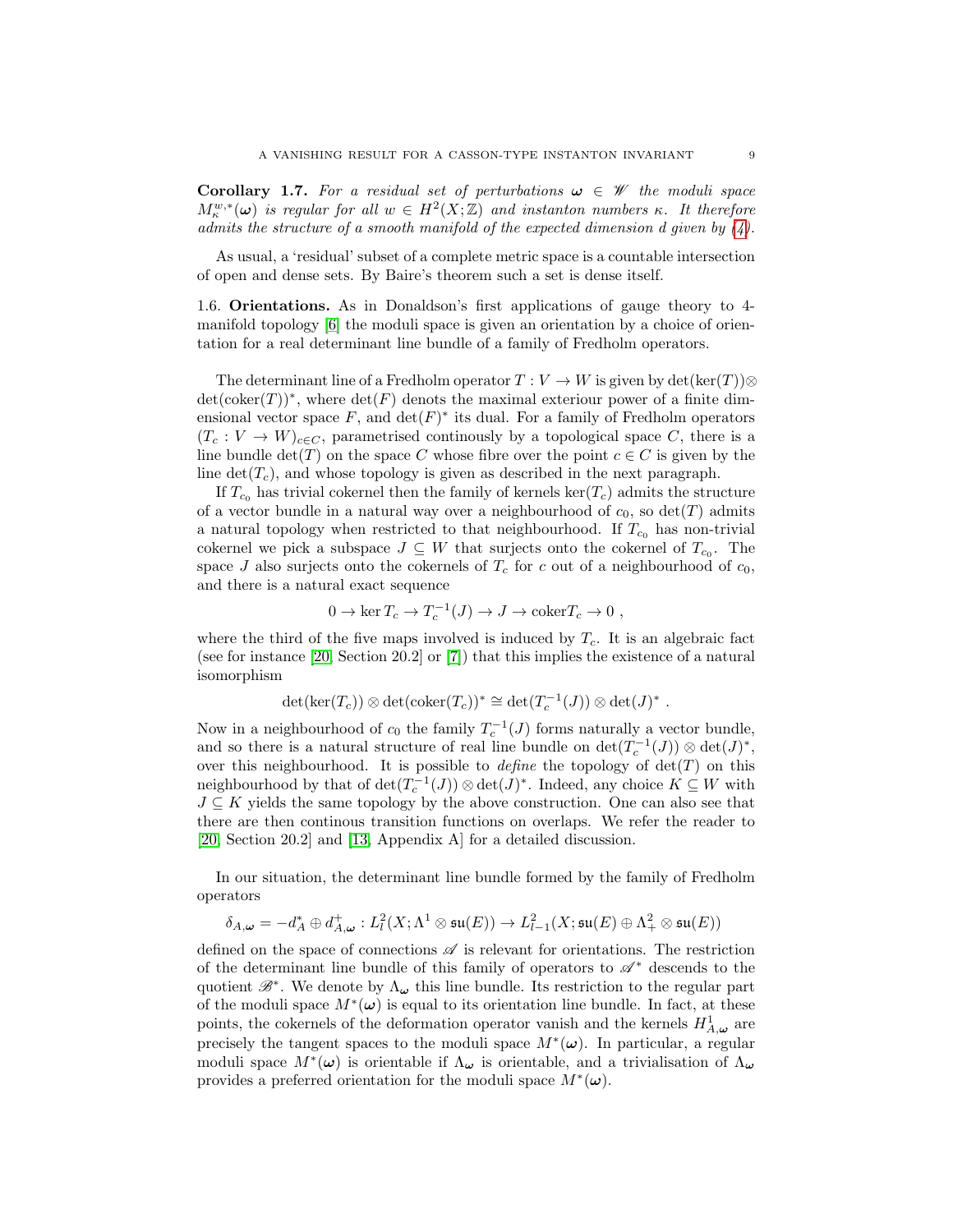Now the space of perturbations  $\mathscr W$  is contractible, so the line bundles  $\Lambda_{\boldsymbol{\omega}}$  on  $\mathscr{B}^*$  corresponding to different perturbations  $\omega \in \mathscr{W}$  are canonically isomorphic. Donaldson's Theorem [\[5,](#page-43-2) Corollar 3.27] or [\[7,](#page-43-1) Proposition 5.4.3] states that the line bundle  $\Lambda := \Lambda_0 \to \mathscr{B}_{\kappa}^{*w}$  is indeed trivial, and an orientation is determined by a 'homology orientation' of  $X$  (that is, an orientation of the real vector space  $\mathscr{H}^1(X;\mathbb{R})\oplus \mathscr{H}^2_+(X;\mathbb{R})$  of harmonic one-forms and self-dual two-forms), see also [\[7,](#page-43-1) Section 5.4. We denote by the letter  $o$  a choice of trivialisation of the line bundle Λ.

<span id="page-9-2"></span>1.7. Moduli spaces over negative definite four-manifolds. We restrict now our attention to smooth, closed Riemannian four-manifolds X with  $b_2^+(X) = 0$  and  $b_2(X) \geq 1$ . According to the theorem of Donaldson's [\[5\]](#page-43-2) the intersection form of such a four-manifold is equivalent to the diagonal one. Kim Frøyshov pointed out to the author that there is a generalisation of the condition in [\[30,](#page-44-0) Section 4.2.1] to assure the absence of reducibles in the moduli space:

<span id="page-9-1"></span>**Lemma 1.8.** Suppose  $E \to X$  is a Hermitian bundle of rank 2 so that the square of its first Chern class  $\langle c_1(E)^2, [X] \rangle$  is divisible by 4, so that the second Chern class satisfies

$$
\langle c_2(E), [X] \rangle = \frac{1}{4} \langle c_1(E)^2, [X] \rangle - k,
$$

for some integer  $k \geq 0$ , and so that in  $H^2(X;\mathbb{Z})$ /Torsion the class  $c_1(E)$  is not divisible by 2. Then E does not admit a topological decomposition  $E = L \oplus K$  into the sum of two complex line bundles L and K.

*Proof:* Suppose we have a decomposition into line bundles  $E = L \oplus K$ . Let  $z_1 := c_1(L)$  and  $z_2 := c_1(K)$  be the first Chern-classes of the line bundles. Notice that by the assumption we have

$$
\langle (z_1 - z_2)^2, [X] \rangle = \langle (z_1 + z_2)^2 - 4 z_1 z_2, [X] \rangle
$$
  
=  $\langle c_1(E)^2 - 4 c_2(E), [X] \rangle$  (7)  
= 4 k.

If  $k = 0$  this equation and the fact that the intersection form is definite show that  $z_1 - z_2$  is a torsion class. But  $c_1(E) = z_1 + z_2$ , contradicting the non-divisibility condition. If  $k > 0$  this gives right off a contradiction to the fact that X is negative definite.

**Corollary 1.9.** Let  $E \rightarrow X$  be as in the previous lemma. Then the associated moduli space  $M_0^w$  does not admit reducibles. The same holds for the perturbed moduli spaces  $M_0^w(\boldsymbol{\omega})$ .

**Observation.** A bundle  $E \to X$  with the characteristic classes as in the preceding lemma exists if and only if  $b_2(X) \geq 4$ .

<span id="page-9-0"></span>For a connection  $A \in \mathscr{A}(\mathfrak{su}(E))$  Chern-Weil theory gives the following formula:

$$
\frac{1}{8\pi^2} (\|F_A^-\|_{L^2(X)}^2 - \|F_A^+\|_{L^2(X)}^2) = -\frac{1}{4} \langle p_1(\mathfrak{su}(E)), [X] \rangle
$$
  
=  $\langle c_2(E) - \frac{1}{4}c_1(E)^2, [X] \rangle$  (8)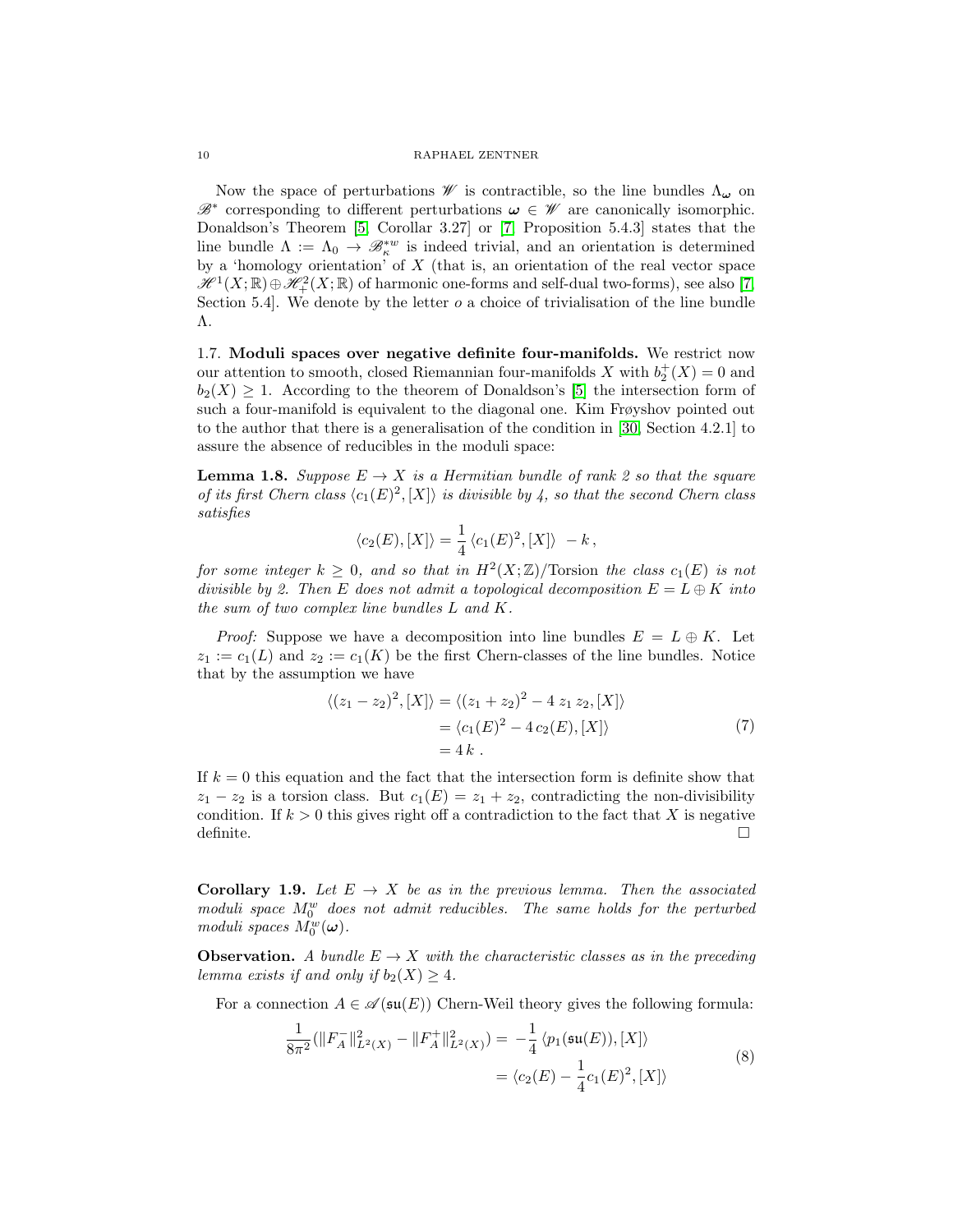In particular, for anti-self-dual connections the left hand side of this equation is always non-negative.

<span id="page-10-0"></span>**Proposition 1.10.** Suppose the negative definite four-manifold  $X$  has first Bettinumber  $b_1(X) = 1$  and admits a class  $w \in H^2(X; \mathbb{Z})$  so that  $\langle w^2, [X] \rangle$  is divisible by four, and so that (modulo torsion) w is not divisible by 2. Then the moduli space  $M_0^w$ , associated to the bundle  $E \to X$  with  $c_1(E) = w$  and  $\langle c_2(E), [X] \rangle =$  $1/4 \langle w^2, [X] \rangle$ , is compact, does not contain reducibles, consists of flat connections in  $\mathfrak{su}(E)$ , and is of expected dimension zero.

Proof: Equation [\(8\)](#page-9-0) implies that all the lower strata of the Uhlenbeck-compactification of  $M_0^w$  are empty, so  $M_0^w$  must already be compact. The remaining claims follow from the above Lemma [1.8](#page-9-1) and the dimension-formula  $(4)$ .

Remark 1.11. The 'Casson-type' instanton moduli spaces appearing in [\[30\]](#page-44-0) are as in Proposition [1.10,](#page-10-0) but associated to elements  $w = \sum e_i$ , where the  $\{e_i\}$  yield a basis of  $H^2(X;\mathbb{Z})$ /Torsion diagonalising the intersection form. This requires then  $b_2(X) \equiv 0 \pmod{4}$ .

<span id="page-10-3"></span>1.8. Definition of the invariant. We shall stay in the situation of the preceding section, and in particular in that of Proposition [1.10.](#page-10-0) If the compact moduli space  $M_0^w$  were regular (and zero-dimensional) we would define an integer by a signed count of its finite number of elements (each regular point is isolated). In general, we will have to consider perturbations of this moduli space:

<span id="page-10-1"></span>**Proposition 1.12.** Suppose the  $C^0$ -norm of the perturbation  $\boldsymbol{\omega} \in \mathcal{W}$  is sufficiently small. Then the moduli space  $M_0^w(\omega)$  is compact. If further  $\omega$  is chosen among a residual subset of  $\mathcal W$  so that the conclusion of Corollary [1.7](#page-8-0) holds, then  $M_0^w(\omega)$  is a compact zero-dimensional manifold.

Proof: The claim on compactness is an easy consequence of the Chern-Weil formula [\(8\)](#page-9-0) and the structure of the compactification of the moduli space, Proposition [1.4.](#page-6-1) <del>□</del>

The following is the fundamental definition of this paper, so we rephrase all conditions we have imposed so far and state some of the consequences already established.

<span id="page-10-2"></span>Definition 1.13. Suppose the negative definite four-manifold X has first Bettinumber  $b_1(X) = 1$  and admits a class  $w \in H^2(X; \mathbb{Z})$  so that  $\langle w^2, [X] \rangle$  is divisible by four, and so that (modulo torsion) w is not divisible by 2 (this condition requires  $b_2(X) \geq 4.$ ) The moduli space  $M_0^w$ , associated to the bundle  $E \to X$  with  $c_1(E) = w$ and  $\langle c_2(E), [X] \rangle = 1/4 \langle w^2, [X] \rangle$ , is compact, does not contain reducibles, consists of flat connections in  $\mathfrak{su}(E)$ , and is of expected dimension zero (by Proposition [1.10\)](#page-10-0).

Let  $\omega \in \mathcal{W}$  be a perturbation so that the conclusion of Proposition [1.12](#page-10-1) holds. In particular, the moduli space  $M_0^w(\omega)$  is a compact, zero-dimensional manifold.

Suppose an orientation o of the determinant line bundle  $\Lambda \to \mathscr{B}^*$  is chosen, and, therefore an orientation for the moduli space  $M_0^w(\omega)$ , according to Section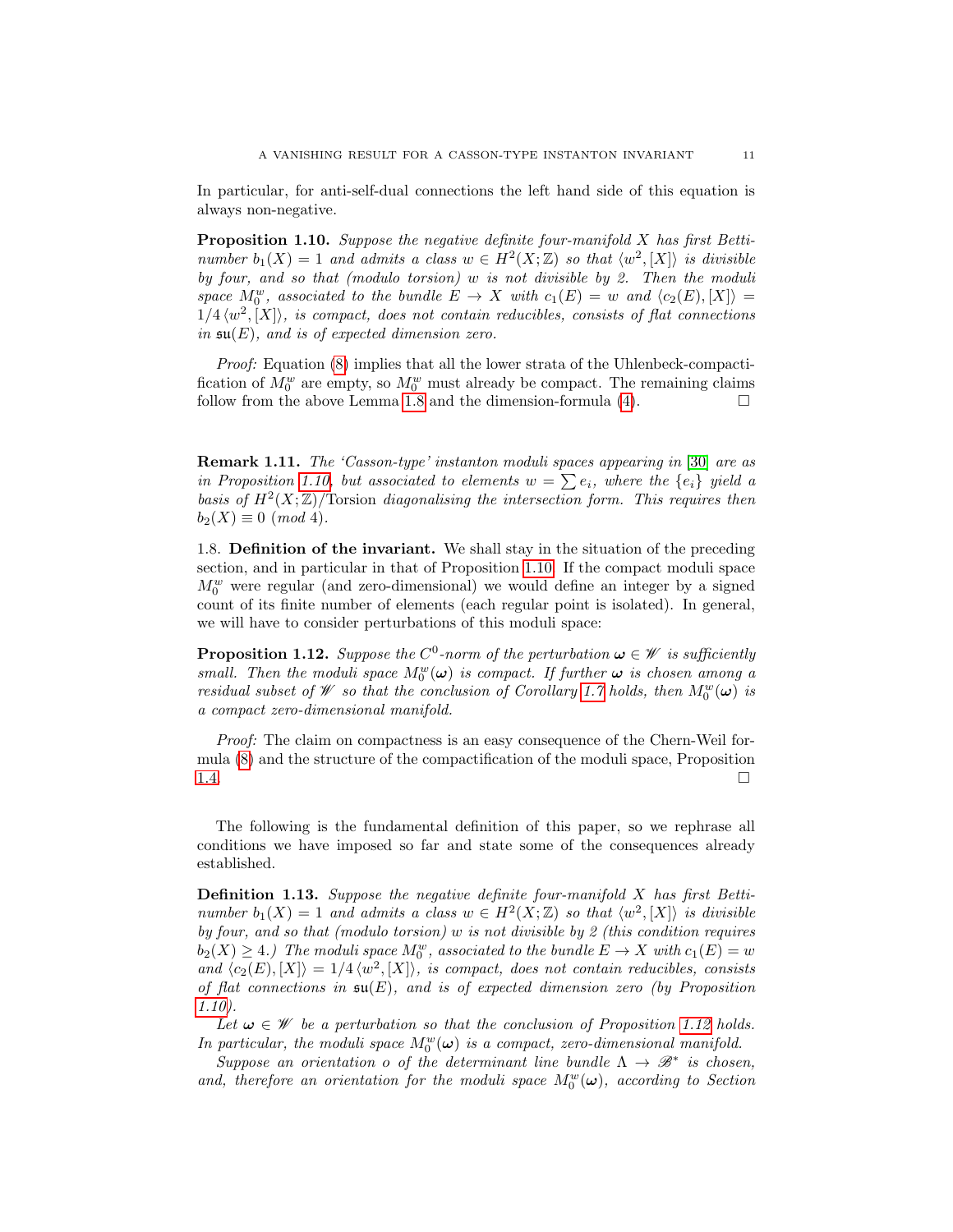[1.6.](#page-8-1) Then we define the number  $n_o(\omega)$  as the signed count of the moduli space  $M^w_0(\boldsymbol{\omega}),$ 

$$
n_{w,o}(\boldsymbol{\omega}) := \# M_0^w(\boldsymbol{\omega}) \ .
$$

Here an instanton  $[A] \in M_0^w(\omega)$  is counted with  $+1$  if the orientation of the determinant line det( $\delta_{A,\omega}$ ) at [A] determined by o coincides with the preferred orientation

$$
det(\delta_{A,\omega}) = det(\ker(\delta_{A,\omega})) \otimes det(coker(\delta_{A,\omega}))^* = \mathbb{R}
$$

determined by the trivial kernel and cokernel of  $\delta_{A,\omega}$  at the irreducible and regular point [A], and with  $-1$  in the opposite case.

It is worth noting (see for instance the Appendix A of [\[28\]](#page-44-19)) that the relative sign between two instantons  $[A_0]$  and  $[A_1]$  can be computed from the number of crossings  $\mu = \sum_{t} \dim(\ker(\delta_{A_t,\omega}))$  of a generic path  $t \mapsto A_t$ . It is  $(-1)^{\mu}$ .

The definition of the perturbation space  $\mathscr W$  depends on the choice of a Riemannian metric g on X. In the following proposition we shall write  $\mathscr{W}_q$  to signify this dependence. Furthermore, the Riemannian metric also goes into the definition of the moduli space  $M_0^w(\omega)$  via the perturbed anti-self-duality equations, depending on the Riemannian metric. To express this we shall write  $n_o(\omega, g)$  for the number defined above.

<span id="page-11-2"></span>**Proposition 1.14.** Let  $g, g'$  be Riemannian metrics on X and suppose perturbations  $\omega \in \mathscr{W}_g$ ,  $\omega' \in \mathscr{W}_{g'}$  are chosen so that the conclusion of Proposition [1.12](#page-10-1) holds in each case. Then we have

$$
n_{w,o}(\boldsymbol{\omega},g)=n_{w,o}(\boldsymbol{\omega}',g') .
$$

Proof: The proof follows from the standard cobordism argument in such kind of situations. See for instance [\[19,](#page-44-12) page 23] or [\[34,](#page-44-20) section 7.1].

<span id="page-11-1"></span>**Definition 1.15.** The number  $n_{w,o}(\omega, g)$  is therefore independent of the underlying Riemannian metric on X and the chosen perturbation  $\omega$ . It only depends on the topology of the smooth manifold  $X$  and the cohomology class w (determining the bundle  $E \to X$  which defines the moduli space) and a choice of orientation o. It is therefore convenient to denote this number by  $n_{w,o}(X)$ .

<span id="page-11-0"></span>**Proposition 1.16.** Let  $c \in H^2(X;\mathbb{Z})$  be an element in the second cohomology group. Suppose o is a choice of trivialisation of the bundle  $\Lambda_0 \to \mathscr{B}_0^{w,*}$ , and suppose o' is a choice of trivialisation of the bundle  $\Lambda'_0 \to \mathscr{B}^{w+2c,*}_0$ . Then we have

$$
n_{w,o}(X) = \pm n_{w+2c,o'}(X) .
$$

*Proof:* Let  $L \to X$  be a Hermitian line bundle with c as its first Chern class. Let  $a_0$  be a Hermitian connection in L. The map

$$
\mathscr{A}_a(E) \to \mathscr{A}_{a \otimes a_0^2}(E \otimes L)
$$
  

$$
A \mapsto A \otimes a_0
$$

is an isomorphism of affine spaces. It descends to a homeomorphism  $\mathscr{B}_{\kappa}^w \to \mathscr{B}_{\kappa}^{w+2c}$ <br>and induces a homeomorphism of moduli spaces  $M_{\kappa}^{w,*}(\omega) \cong M_{\kappa}^{w+2c,*}(\omega)$ . This is either orientation-preserving or orientation-reversing. In our case where the index of the deformation operator is zero this is easily seen by the interpretation of the relative orientations in terms of crossing numbers.  $\Box$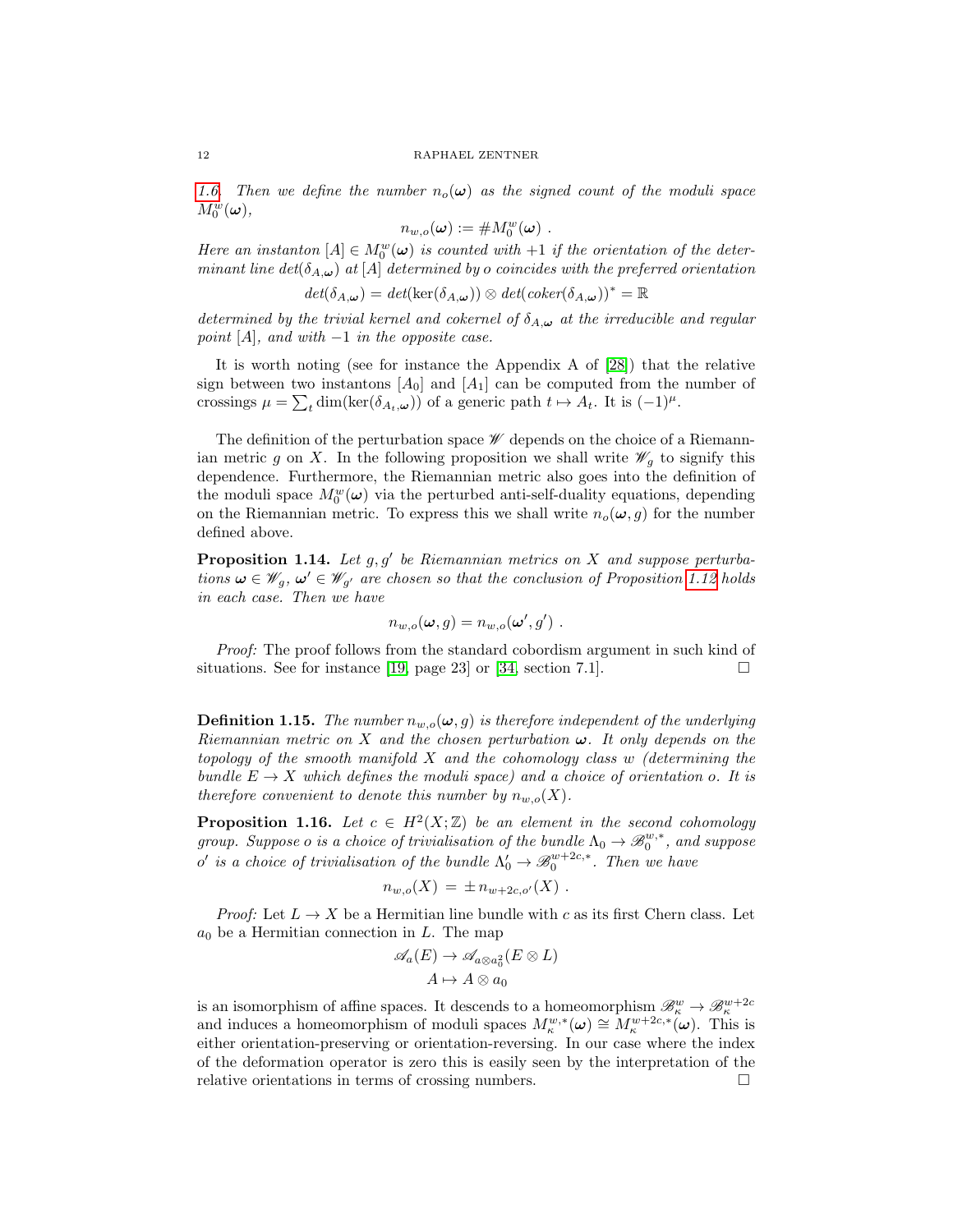<span id="page-12-0"></span>1.9. Moduli spaces with cut off perturbations. For reasons that will become apparent later we define the following modification of the moduli spaces of perturbed instantons.

Let  $h : \mathbb{R}_+ \to [0, 1]$  be a smooth real-valued function defined on the half-line of non-negative real numbers with the following properties:

(1) 
$$
h(t) = 1
$$
 for  $0 \le t \le 1$ ,

(2) 
$$
h(t) = 1/t
$$
 for  $t \ge 2$ .

Let  $m > 2$ . The equation we shall now consider for  $\omega \in \mathscr{W}$  and  $A \in \mathscr{A}$  is the following:

$$
F_A^+ + h(||F_A||_{L^m(X)}) V_{\omega}(A) = 0 . \qquad (9)
$$

Correspondingly, we define the moduli space perturbed by  $\omega$  to be the space

<span id="page-12-2"></span>
$$
M_{\kappa}^w(\omega, h, m) := \{ [A] \in B_{\kappa}^w | F_A^+ + h(||F_A||_{L^m(X)}) V_{\omega}(A) = 0 \} . \tag{10}
$$

Our previous discussion on compactification of this moduli space has one significant difference. Namely, in the lower strata the perturbation term vanishes as a consequence of the following Lemma:

<span id="page-12-1"></span>**Lemma 1.17.** Suppose the sequence of measures  $|F_{A_n}|^2 vol_g$  converges weakly to a measure  $\nu$  on X, in the weak-\*-topology of measures: For any continous function f on X one has

$$
\int_X f |F_{A_n}|^2 vol_g \rightarrow \int_X f \nu
$$

as  $n \to \infty$ . Suppose the point  $x \in X$  is so that it is not contained in a geodesic ball of v-measure less than  $\varepsilon^2$ , for some  $\varepsilon > 0$ . Then for any  $m > 2$  the sequence of norms  $||F_{A_n}||_{L^m(X)}$  tends to infinity.

*Proof:* Suppose this were not the case. Then there would be a constant  $N > 0$ and a subsequence  $(n_k)$  of  $(n)$  so that

$$
||F_{A_{n_k}}||_{L^m(X)} \leq N
$$

held for all  $k \in \mathbb{N}$ . Let  $B(x, r)$  be the geodesic ball around x of radius  $r > 0$ . By the Hölder inequality we get

$$
||F_{A_{n_k}}||_{L^2(B(x,r))}^2 \leq \text{vol}_g(B(x,r))^{\frac{m-2}{m}} ||F_{A_{n_k}}||_{L^m(B(x,r))}^2.
$$

Clearly, the expression on the left-hand side converges to the  $\nu$  measure of the ball  $B(x, r)$ . On the other hand, by our assumption on the  $L<sup>m</sup>$  boundedness, the expression on the right-hand side tends to zero as the radius  $r$  tends to zero. But this contradicts the hypothesis on the point x.  $\square$ 

There are therefore obvious modifications of Proposition [1.4](#page-6-1) and Corollary [1.7.](#page-8-0) However, compactness of the Casson-type moduli space  $M_0^w(\boldsymbol{\omega})$  follows from the Chern-Weil formula as long as the  $L^{\infty}$  norm of the perturbation  $\omega$  is small enough, and therefore the results of section [1.7](#page-9-2) continue to hold for the moduli space  $M_0^w(\omega, h, m)$ . Correspondingly, there is an invariant  $n_{w,o}(\omega, h, m)$ , and the following Proposition follows from a standard cobordism argument again.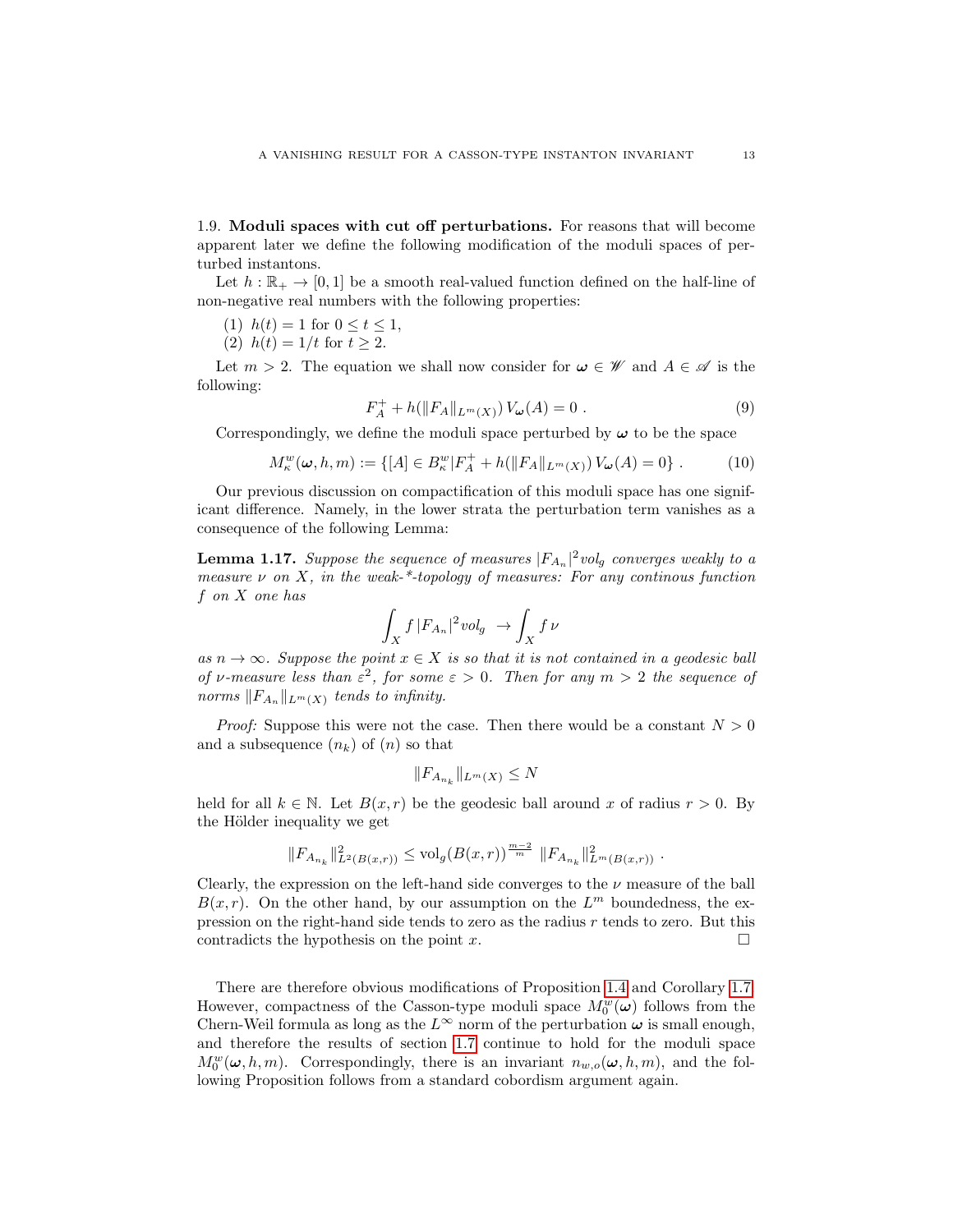**Proposition 1.18.** For the two numbers  $n_{w,o}(\omega, h, m)$  and  $n_{w,o}(\omega)$  the following equation holds:

$$
n_{w,o}(\boldsymbol{\omega},h,m)=n_{w,o}(\boldsymbol{\omega})\ .
$$

## 2. MODULI SPACES OF  $PU(2)$  SEIBERG-WITTEN MONOPOLES

Here we shall recall the  $PU(2)$ -monopole equations and their moduli space associated to the data of a  $Spin^c$ -structure **s** and a Hermitian bundle  $E \to X$  of rank 2 on a Riemannian four-manifold X. We shall define the configuration space and the moduli space and recall how to get a uniform bound on the spinor component of a solution to the monopole equations. We then show how the equations are perturbed, sketch the Uhlenbeck compactification for the perturbed moduli space and show how to obtain transversality. Furthermore, we shall show how to define a preferred orientation on the irreducible part of the moduli space. At least in slightly different situations these results are already well-known [\[11\]](#page-44-8), [\[31\]](#page-44-13).

2.1. The configuration space. Let  $X$  be a closed oriented Riemannian fourmanifold with a  $Spin<sup>c</sup>$  structure  $\epsilon$  on it. The  $Spin<sup>c</sup>$  structure consists of two Hermitian rank 2 vector bundles  $S_{\mathfrak{s}}^{\pm}$  with identified determinant line bundles and a Clifford multiplication

$$
\gamma: \Lambda^1(T^*X) \to \text{Hom}_{\mathbb{C}}(S^+_{\mathfrak{s}}, S^-_{\mathfrak{s}}) ,
$$

see for instance Witten's original work [\[36\]](#page-44-21) or Kronheimer and Mrowka's book [\[20\]](#page-44-17).

Let us furthermore suppose we are given a Hermitian vector bundle  $E$  with determinant line bundle  $w = \det(E)$  on X. We can then form the 'twisted' spinor bundles

$$
W_{\mathfrak{s},E}^{\pm}:=S_{\mathfrak{s}}^{\pm}\otimes E.
$$

Clifford multiplication extends by tensoring with the identity on E.

We continue to denote by  $\mathscr A$  the space of connections in E inducing a fixed connection in the determinant line w of class Sobolev class  $L_l^2$ . We define our pre-configuration space to be the product

$$
\mathscr{C} := \mathscr{A} \times L^2_l(X; S^+ \otimes E) .
$$

As in the last section, we will require  $l \geq 3$  ensuring an embedding  $L_l^2 \hookrightarrow C^0$ .

According to our above notation convention we use the notation  $\mathscr{C}_{\kappa,\mathfrak{s}}^w$  if we want to emphasise that this configuration space is associated to the topological data consisting of a  $Spin^c$  structure s and a bundle  $E \to X$  with instanton number  $\kappa$  as in the formula [\(1\)](#page-3-1) and determinant line bundle  $w := det(E)$ .

The gauge group  $\mathscr G$  acts naturally on  $\mathscr C$ : It acts on  $\mathscr A$  as described in Section [1.1](#page-2-0) above, and by  $(u, \Psi) \mapsto (\mathrm{id} \otimes u)(\Psi)$  on the spinor section. The quotient

$$
\mathscr B^w_{\kappa, \mathfrak s} := \mathscr C^w_{\kappa, \mathfrak s}/\mathscr G \ .
$$

is called the configuration space of  $PU(2)$  monopoles. By  $\Gamma_{(A,\Psi)} \subseteq \mathscr{G}$  we shall denote the stabiliser of the pair  $(A, \Psi)$  under the gauge group action. We shall define by  $\mathscr{C}^*$  and by  $\mathscr{B}^*_{\mathfrak{s}}$  the spaces corresponding to *trivial* stabiliser. Furthermore, we shall define by  $\mathscr{C}^{**}$  the subspace of pairs  $(A, \Psi)$  with A irreducible,  $\Gamma_A = \mathbb{Z}/2$ , and with  $\Psi \neq 0$ . Certainly  $\mathscr{C}^{**} \subseteq \mathscr{C}^*$  but the converse is not true.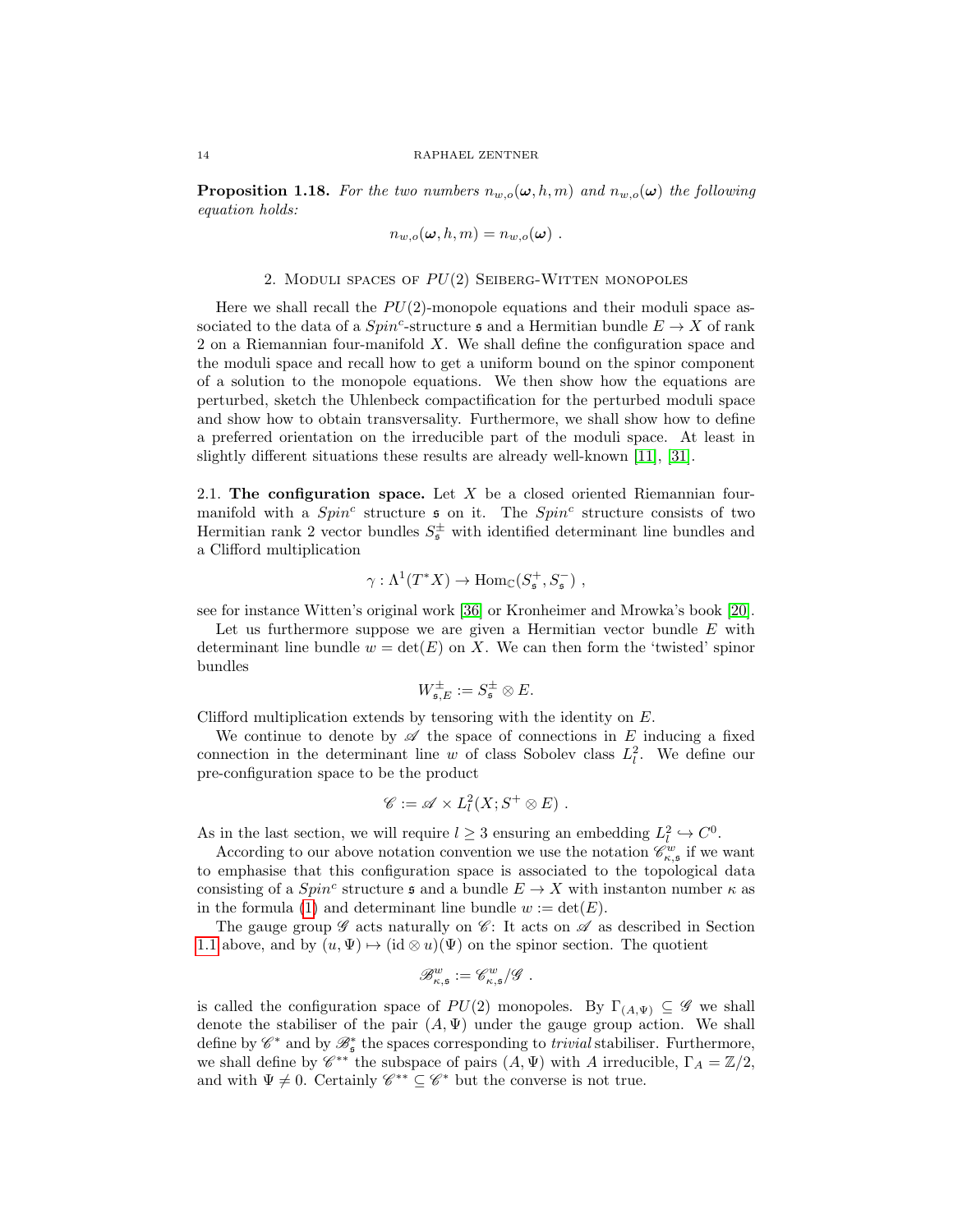2.2. A quadratic map on the spinor component. The bundle  $S^+ \otimes E$  is modelled on  $\mathbb{C}^2_+ \otimes \mathbb{C}^2$ . We define the orthogonal projections

$$
P: \ \mathfrak{gl}(\mathbb{C}^2 \otimes \mathbb{C}^2) \to \mathfrak{sl}(\mathbb{C}^2) \otimes \mathfrak{sl}(\mathbb{C}^2)
$$

as being the tensor product of the two orthogonal projections  $\mathfrak{gl}(\mathbb{C}^2) \to \mathfrak{sl}(\mathbb{C}^2)$ . We then define the map

$$
\mu: \mathbb{C}^2_+ \otimes \mathbb{C}_2 \oplus \mathbb{C}^2_+ \otimes \mathbb{C}_2 \to \mathfrak{sl}(\mathbb{C}^2) \otimes \mathfrak{sl}(\mathbb{C}^2)
$$

$$
(\Psi, \Phi) \mapsto P(\Psi \Phi^*) ,
$$

where  $(\Psi \Phi^*) \in \mathfrak{gl}(\mathbb{C}_+^2 \otimes \mathbb{C}^2)$  is defined to be the endomorphism  $\Xi \mapsto \Psi(\Phi, \Xi)$ , where  $(\Phi, \Xi)$  stands for the (standard) inner product of the two elements. Instead of  $\mu(\Psi, \Psi)$  we shall just write  $\mu(\Psi)$ , where then  $\mu$  is a quadratic map. Both the bilinear and the quadratic map are equivariant with respect to the structure groups of  $S^+$  and  $E$  and so define well-defined maps

$$
\mu: S^+ \otimes E \oplus S^+ \otimes E \to \mathfrak{sl}(S^+) \otimes \mathfrak{sl}(E) ,
$$

respectively

$$
\mu: S^+ \otimes E \to \mathfrak{su}(S^+) \otimes_{\mathbb{R}} \mathfrak{su}(E) \,\, .
$$

Note that on the level of bundles this map is also equivariant with respect to the action of the gauge group  $\mathscr{G}$ .

<span id="page-14-2"></span>2.3. The Dirac operator, moduli spaces of  $PU(2)$  monopoles. We suppose B is a fixed  $Spin<sup>c</sup>(4)$  connection on  $S^+ \oplus S^-$  with respect to some  $SO(4)$  connection on the tangent bundle  $TX$ , not necessarily equal to the Levi-Civita connection. As the particular choice of  $Spin^c$  connection will be kept fixed in what follows it is suppressed from notation. The reason for this somewhat unusual choice will become apparent later when we are concerned with regularity in lower strata of the Uhlenbeck compactification.

Composing the Clifford multiplication with the tensor product connection  $\nabla_B \otimes$  $\nabla_A$  yields the 'twisted' Dirac operator

$$
\mathcal{D}_A^+ := \gamma \circ (\nabla_B \otimes \nabla_A) : L^2_l(X; S^+ \otimes E) \to L^2_{l-1}(X; S^- \otimes E) .
$$

Let furthermore  $\beta \in \Omega^1(X; \mathbb{C})$  be a complex-valued 1-form, and let K be a general linear orientation-preserving automorphism of the real rank-3 bundle  $\mathfrak{su}(S_5^+)$ .

The  $PU(2)$  monopole equations we consider, associated to a pair  $(A, \Psi) \in \mathscr{C}$ , are given by

$$
\mathcal{D}_A^+ \Psi + \gamma(\beta) \Psi = 0
$$
  

$$
\gamma(F_A^+) - K(\mu(\Psi)) = 0.
$$
 (11)

<span id="page-14-1"></span>Solutions of this equations will also be called 'monopoles'.

The left-hand side of these equations can be considered<sup>[1](#page-14-0)</sup> as a map  $g: \mathscr{C} \to$  $L^2_{l-1}(X; S^- \otimes E \oplus \Lambda^2_+(X) \otimes \mathfrak{su}(E)).$  This map is equivariant with respect to the action of the gauge group. The moduli space of  $PU(2)$  monopoles is defined to be the space

$$
M_{\kappa,\mathfrak{s}}^w := \left\{ [A,\Psi] \in \mathscr{B}_{\kappa,\mathfrak{s}}^w | (11) \text{ holds} \right\} / \mathscr{G}. \tag{12}
$$

<span id="page-14-0"></span><sup>&</sup>lt;sup>1</sup>Here and later we will feel free to use the isomorphism  $\gamma : \Lambda^2_+ \to \mathfrak{su}(S^+)$  without making it explicit in the notation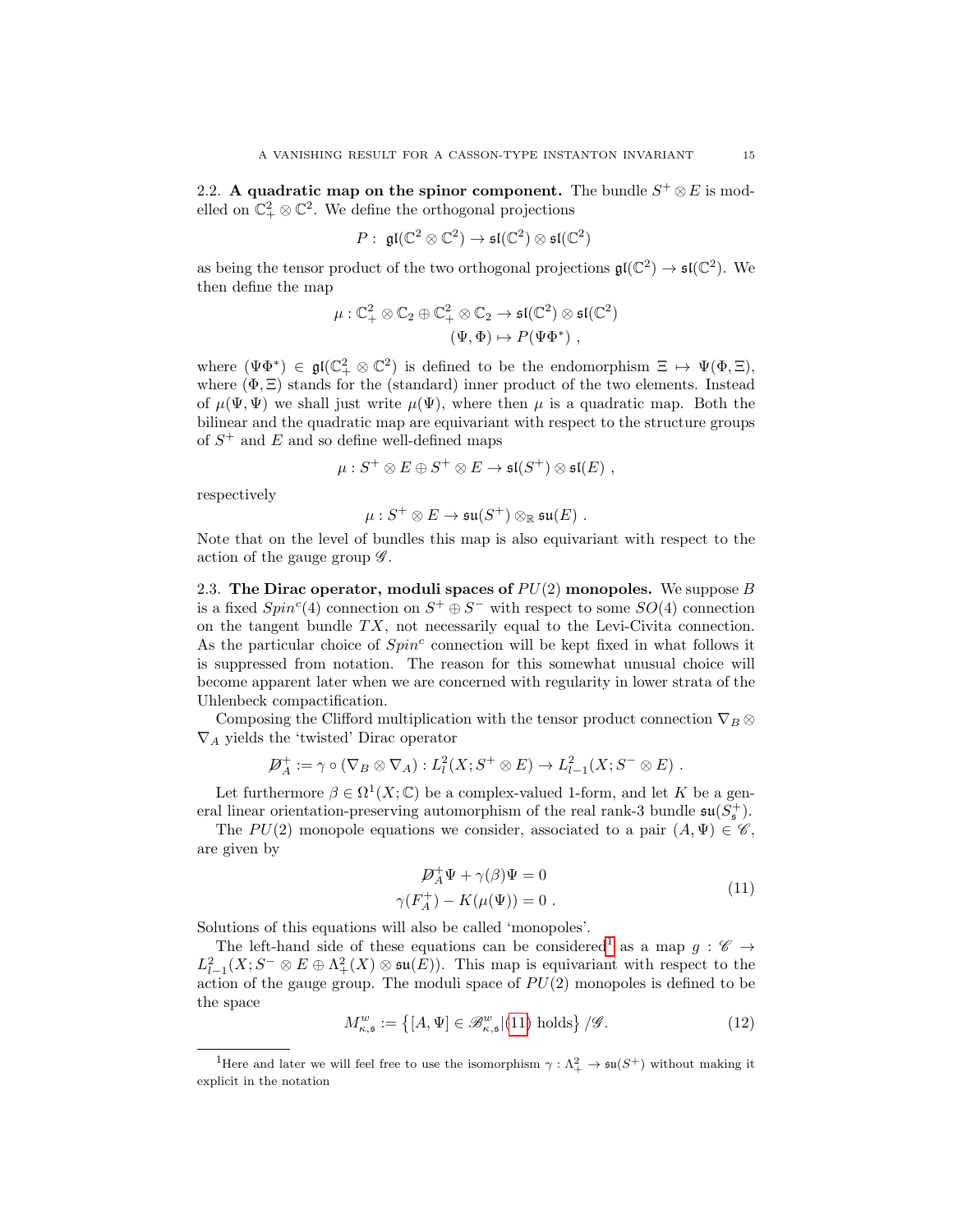Again, there is an elliptic deformation complex associated to a monopole  $(A, \Psi)$ :

$$
0 \to L^2_{l+1}(X;\mathfrak{su}(E)) \xrightarrow{d^0_{(A,\Psi)}} L^2_l(X;S^+ \otimes E \oplus \Lambda^1 \otimes \mathfrak{su}(E))
$$
  

$$
\xrightarrow{d^1_{(A,\Psi)}} L^2_{l-1}(X;S^- \otimes E \oplus \Lambda^2_+ \otimes \mathfrak{su}(E)) \to 0.
$$

Here  $d^0_{(A,\Psi)}$  is the derivative of the gauge-group action  $u \mapsto u(A,\Psi)$  at the identitiy, and  $d^1_{(A,\Psi)} = dg|_{(A,\Psi)}$ , the derivative of the monopole map g at a solution  $(A,\Psi)$ . As in instanton theory, the kernel of the operator  $d_{(A,\Psi)}^{0,*}$  provides a slice of the action of the gauge group  $\mathscr G$  on  $\mathscr C$  in a neighbourhood of the orbit through  $(A, \Psi)$ . Again, a configuration  $(A, \Psi)$  is called irreducible if the zeroth cohomology space of the above complex vanishes,  $H_{(A,\Psi)}^0 = 0$ , and regular if  $H_{(A,\Psi)}^2 = 0$ .

The deformation operator

$$
D_{(A,\Psi)} = d_{(A,\Psi)}^{0,*} \oplus d_{(A,\Psi)}^1
$$

is elliptic. Its kernel is given by the cohomology space  $H^1_{(A,\Psi)}$  of the above complex and its cokernel is given by the sum of cohomology spaces  $H^0_{(A,\Psi)} \oplus H^2_{(A,\Psi)}$ . If this cokernel vanishes then the slice theorem together with implicit function theorems show that the moduli space has the structure of a smooth manifold in a neighbourhood of  $[A, \Psi]$ , of dimension given by the index of the elliptic operator.

The deformation operator is homotopic to the operator  $D_{(A,0)}$  which has the simple form

$$
D_{(A,0)} = -d_A^* \oplus d_A^+ \oplus \mathcal{D}_A^+,
$$

as a map  $L^2_l(X; \Lambda^1 \otimes \mathfrak{su}(E) \oplus S^+ \otimes E) \to L^2_{l-1}(X; (\Lambda^0 \oplus \Lambda^2_+) \otimes \mathfrak{su}(E) \oplus S^- \otimes E)$ . It is equal to the sum of the instanton deformation operator  $\delta_A = -d_A^* \oplus d_A$  and the Dirac operator  $\mathcal{D}_{A}^{+}$ . The expected dimension of the moduli space  $M_{\kappa,s}^{w}$  is therefore given by the index of this direct sum of two elliptic operators,

$$
\mathrm{ex\text{-}dim}(M_{\kappa,\mathfrak{s}}^w)=\mathrm{ind}(\delta_A)\oplus 2\,\mathrm{ind}_{\mathbb{C}}(\mathcal{P}_A^+)\ ,
$$

where the operator  $\delta_A$  has been computed in [\(4\)](#page-4-0) above and the index of the Dirac operator will be computed in the next section.

We terminate the discussion here by sketching the Uhlenbeck compactification for  $PU(2)$  monopoles, for details see [\[9,](#page-44-6) [31\]](#page-44-13) and [\[37\]](#page-44-22). The important fact is that the quadratic map  $K \circ \mu$  satisfies a pointwise properness condition,

$$
(K(\mu(\Psi))\Psi, \Psi) \ge c^2 |\Psi|^4
$$

for a real constant  $c > 0$ . This then yields, via the Weitzenböck formula for the Dirac operator  $D^+_A$ , an 'a-priori bound' for the spinor  $\Psi$  of a monopole  $[A, \Psi] \in M^w_{\kappa, \mathfrak{s}}$ , see for instance [\[32\]](#page-44-10):

<span id="page-15-0"></span>
$$
\|\Psi\|_{\infty}^2 \le M/c^2 \ . \tag{13}
$$

The positive constant M only depends on fixed geometric data - the Riemannian metric, the fixed  $Spin<sup>c</sup>$  connection B, and the fixed automorphism  $K$ .

This  $C<sup>0</sup>$  bound implies that there is an Uhlenbeck compactification of the moduli space  $M_{\kappa, \mathfrak{s}}^w$  by a space of 'ideal monopoles',

$$
\mathrm{I}M_{\kappa,\mathfrak{s}}^w := \bigcup_{n=0}^\infty M_{\kappa-n,\mathfrak{s}}^w \times \mathrm{Sym}^n(X) ,
$$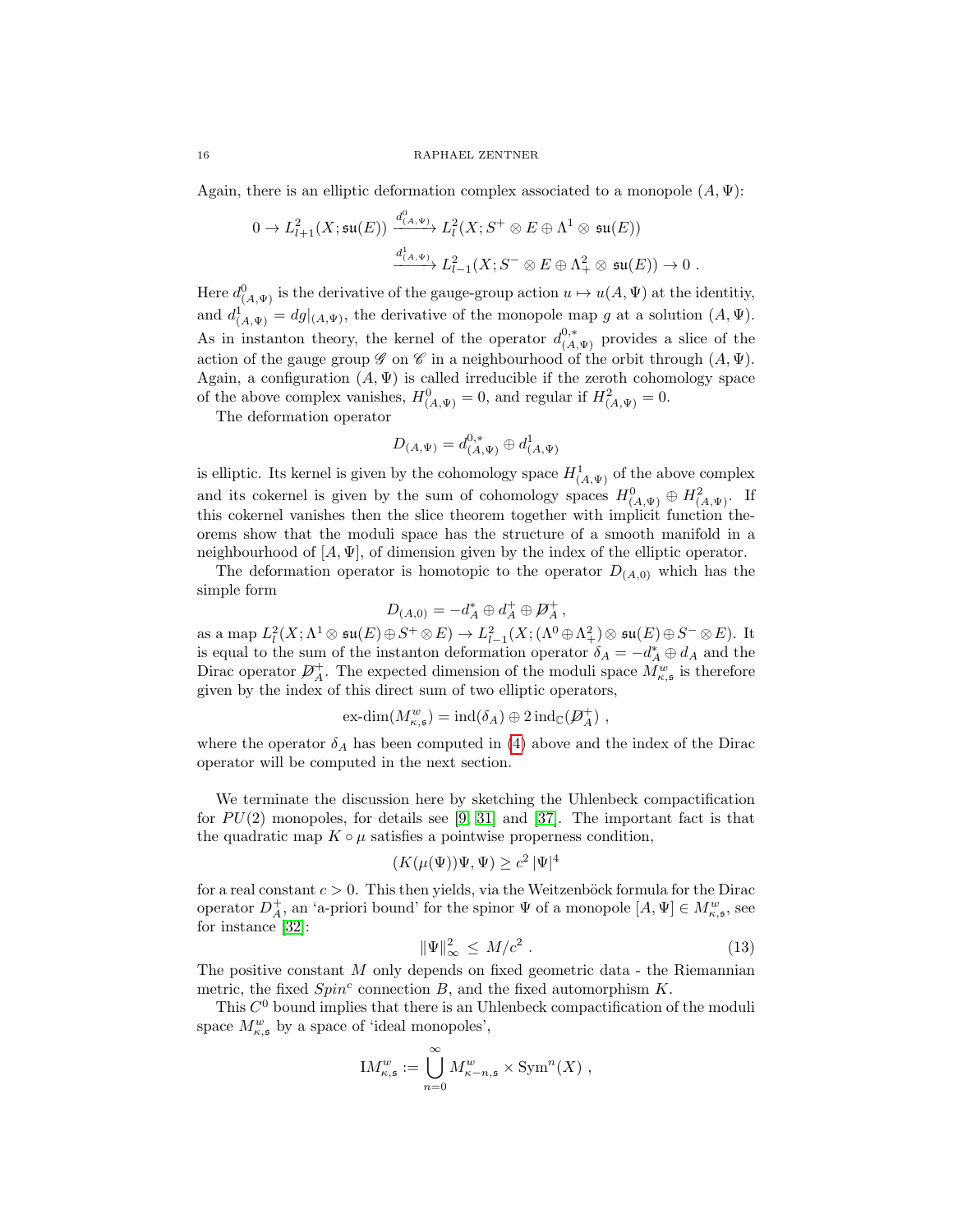which is given a compact topology as in the instanton situation, and where each stratum has its previously defined topology. The closure  $\overline{M}_{\kappa,\mathfrak{s}}^w \subseteq M_{\kappa,\mathfrak{s}}^w$  is compact, see the corresponding statement in [\[31\]](#page-44-13) for the analogous statement of [\[7,](#page-43-1) Theorem 4.4.3].

2.4. Holonomy perturbations. If we wish to obtain transversality for moduli spaces of  $PU(2)$  monopoles we have to perturb the Dirac equation in the  $PU(2)$ monopole equation, too. This is in contrast to the classical abelian Seiberg-Witten theory. There are different approaches in this situation [\[11,](#page-44-8) [31\]](#page-44-13), some using holonomy perturbations, some not.

We wish to adopt the holonomy perturbations of the previous section to our situation. This is not so straight-forward to do with the Dirac equation if one wants to have an Uhlenbeck-compactification. In fact, we employ an artificial cutoff argument in order to keep a  $C^0$  bound on the spinor component. However, we don't see how to control this cut-off term for a sequence of monopoles that tends to infinity. Even though the cut-off term converges for some subsequence, we cannot apply the same argument to get a  $C<sup>0</sup>$  bound on lower strata of the compactification. This is why we choose an additional cut-off factor to make the holonomy perturbation vanish for a sequence of monopoles converging to infinity. (Our equations in the lower strata will be perturbed in a 'local' way without holonomy perturbations.)

To a smooth connection  $A \in \mathscr{A}$ , a submersion  $q : S^1 \times B \to X$  as in section [1.3](#page-4-1) and a complex-valued one-form  $\alpha \in \Omega^1(X; \mathbb{C})$  with support in B we can associate a section

$$
V_{q,\alpha}(A) := \alpha \otimes \text{Hol}_q(A) \in \Omega^1(X; \mathfrak{gl}(E)) .
$$

There is then a result completely analogous to that of Proposition [1.1,](#page-5-0) the discussion following it, and the definition of the perturbation space  $\mathscr{W}$ :

**Definition 2.1.** Let  $\mathcal V$  be the Banach space of sequences  $\alpha = (\alpha_i)_{i \in \mathbb N}$ , with each  $\alpha_i$  an element of the Banach space  $\Omega^1(B_i;\mathbb{C})$ , so that the sum

$$
\sum_i C_i \|\alpha_i\|_{C^l(B_i)}
$$

is finite. Here the constants  $C_i$  are defined as in section [1.3.](#page-4-1) For  $\alpha \in \mathcal{V}$ , the map  $V_{\alpha}$  is defined to be the series  $\sum V_{q_i,\alpha_i}$  which converges in the  $C^{\infty}$  - topology of maps  $\mathscr{A} \to L^2_l(X;\Lambda^1 \otimes \mathfrak{gl}(E)).$ 

The dependence of  $V_{\alpha}$  on  $\alpha$  is linear and we obtain a smooth map of Banach manifolds

$$
V: \mathscr{V} \times \mathscr{A} \to L^2_l(X; \Lambda^1 \otimes \mathfrak{gl}(E)) ,
$$

given by  $(\alpha, A) \mapsto V_{\alpha}(A)$ . This map is also equivariant with respect to the action of the gauge group  $\mathscr G$  on  $\mathscr A$  and on  $\mathfrak{gl}(E)$ .

The perturbed  $PU(2)$  monopole equations associated to the  $Spin<sup>c</sup>$  structure  $\mathfrak s$ and the Hermitian bundle  $E \to X$ , specified by the instanton number  $\kappa$  and the line bundle w, and the perturbations  $(\omega, \alpha) \in \mathcal{V} \times \mathcal{W}$  are then given by the equations

<span id="page-16-0"></span>
$$
\mathcal{D}_A^+ \Psi + \gamma(\beta) \Psi = -h(||F_A||_{L^m(X)})h(||V_\alpha(A)||_{L^\infty_{1,A}}) \gamma(V_\alpha(A)) \Psi
$$
  

$$
\gamma(F_A^+) - K(\mu(\Psi)) = -h(||F_A||_{L^m(X)}) \gamma(V_\omega(A)) .
$$
 (14)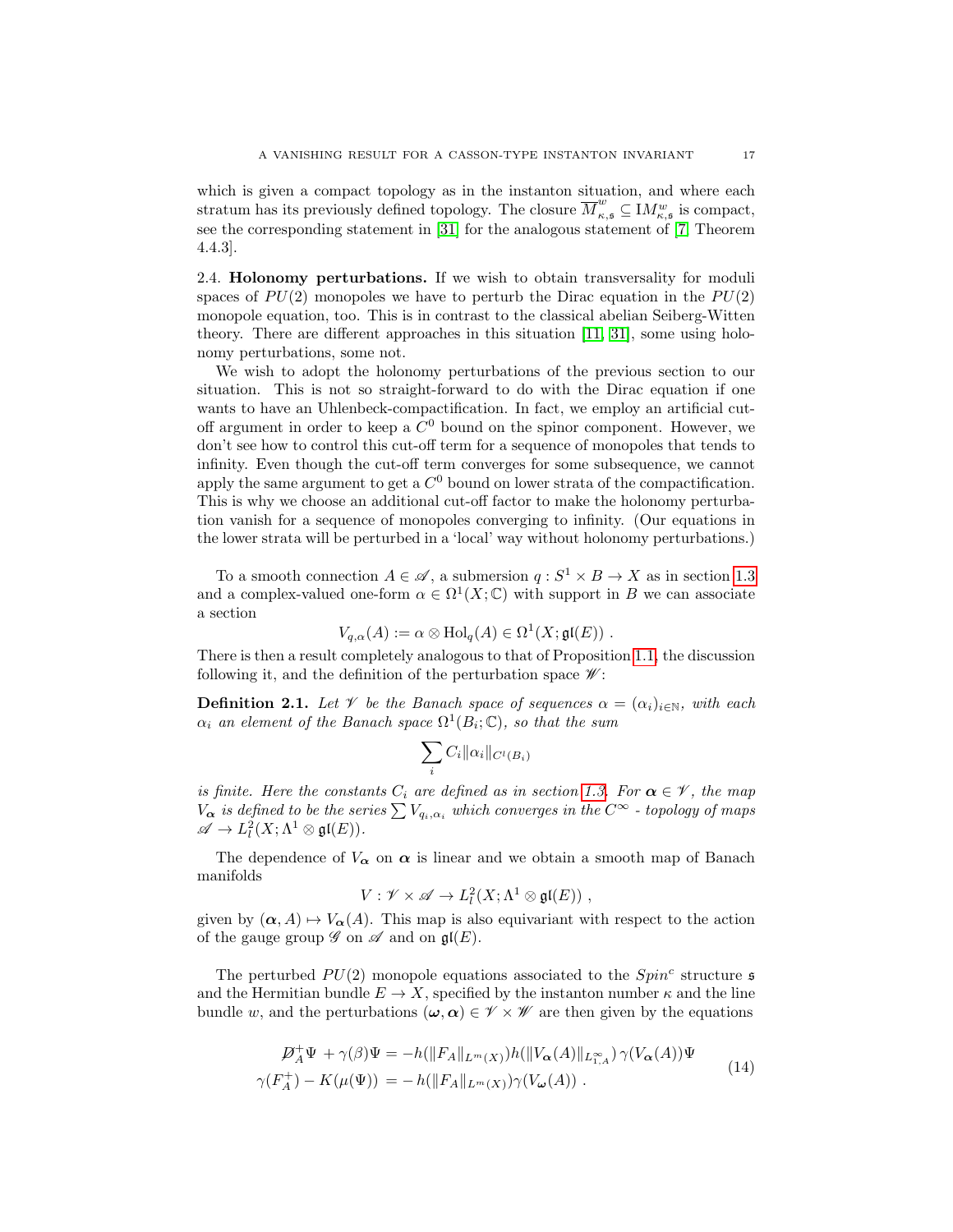Here one has fixed some real number  $m > 2$  and a positive function h as required in Section [1.9.](#page-12-0) The cut-off in the Dirac equation assures that the holonomy perturbation term  $h(||V_{\alpha}(A)||_{L^{\infty}_{1,A}}) \gamma(V_{\alpha}(A))$  has uniformly bounded covariant derivative with respect to A. This yields a  $C^0$  bound as in the classical case, using the Weitzenböck formula and the maximum argument. For instance, the holonomy perturbations of Feehan-Leness naturally admit such bounds, and the proof of the  $C<sup>0</sup>$  bound in our situation is entirely analogous to theirs [\[9,](#page-44-6) Lemma 4.4 and formula 2.23]. Note also that the cut-off factors are gauge-invariant.

**Proposition 2.2.** Suppose  $(A, \Psi)$  is a solution to the perturbed monopole equations  $(14)$ . Then there is a positive constant M', depending only on the Riemannian metric, the fixed  $Spin^c$  connection B, the parameters  $\beta$  and K and the perturbation  $(\boldsymbol{\omega}, \boldsymbol{\alpha})$ , so that there is a bound

<span id="page-17-1"></span>
$$
\|\Psi\|_{\infty} \le \frac{M'}{c^2} \tag{15}
$$

The moduli space of  $PU(2)$  monopoles perturbed by  $(\omega, \alpha) \in \mathcal{W} \times \mathcal{V}$  is defined to be the space

$$
M_{\kappa,\mathfrak{s}}^w(\boldsymbol{\omega},\boldsymbol{\alpha}) := \{ [A,\Psi] \in \mathscr{B}_{\kappa,\mathfrak{s}}^w | (14) \text{ holds } \} .
$$

Again, there is an elliptic deformation complex analogous to the one in Section [2.3.](#page-14-2) Let  $(A, \Psi)$  be a solution to the perturbed monopole equations [\(14\)](#page-16-0). Then we have the elliptic complex

<span id="page-17-2"></span>
$$
0 \to L_{l+1}^2(X; \mathfrak{su}(E)) \xrightarrow{d^0_{(A,\Psi)}} L_l^2(X; S^+ \otimes E \oplus \Lambda^1 \otimes \mathfrak{su}(E))
$$
  

$$
\xrightarrow{d^1_{(A,\Psi), (\omega,\alpha)}} L_{l-1}^2(X; S^- \otimes E \oplus \Lambda^2_+ \otimes \mathfrak{su}(E)) \to 0.
$$
 (16)

The deformation operator is defined to be

$$
D_{(A,\Psi),(\boldsymbol{\omega},\boldsymbol{\alpha})} := d_{(A,\Psi)}^{0,*} \oplus d_{(A,\Psi),(\boldsymbol{\omega},\boldsymbol{\alpha})}^{1} .
$$
 (17)

Note also that this deformation operator for the perturbed monopole equations and that for the unperturbed monopole equations only differ by addition of compact operators. In particular, their index is equal. As usual, the cohomology spaces of the above complex are denoted by  $H^0_{(A,\Psi)}$ ,  $H^1_{(A,\Psi),(\omega,\alpha)}$  and  $H^2_{(A,\Psi),(\omega,\alpha)}$ .

<span id="page-17-3"></span>2.5. **Compactification.** As in other considerations on  $PU(2)$  monopoles, there is a natural Uhlenbeck-type compactification of the moduli space. As our holonomy perturbations are different from the ones used by Feehan-Leness [\[9\]](#page-44-6), and as we have chosen a very specific cut-off behaviour of our holonomy perturbations towards infinity, there are a few essential modifications to be made here for obtaining the Uhlenbeck-compactification. We shall only give a sketch here by pointing out the essential differences from the arguments in [\[9\]](#page-44-6) and [\[30\]](#page-44-0). All these approaches follow the ideas of [\[7,](#page-43-1) Section 4.4].

Recall that we have assumed  $l \geq 3$ .

<span id="page-17-0"></span>**Proposition 2.3.** Let  $(A_n, \Psi_n)$  be a sequence of configurations, where  $A_n$  are connections in the Hermitian bundle  $E \to X$  and  $\Psi_n$  are sections of the bundle  $S^+\otimes E$  , representing points  $[A_n, \Psi_n]$  in the moduli space  $M^w_{\mathfrak{s},\kappa}(\boldsymbol{\omega},\boldsymbol{\alpha})$ . Then one of the following is true: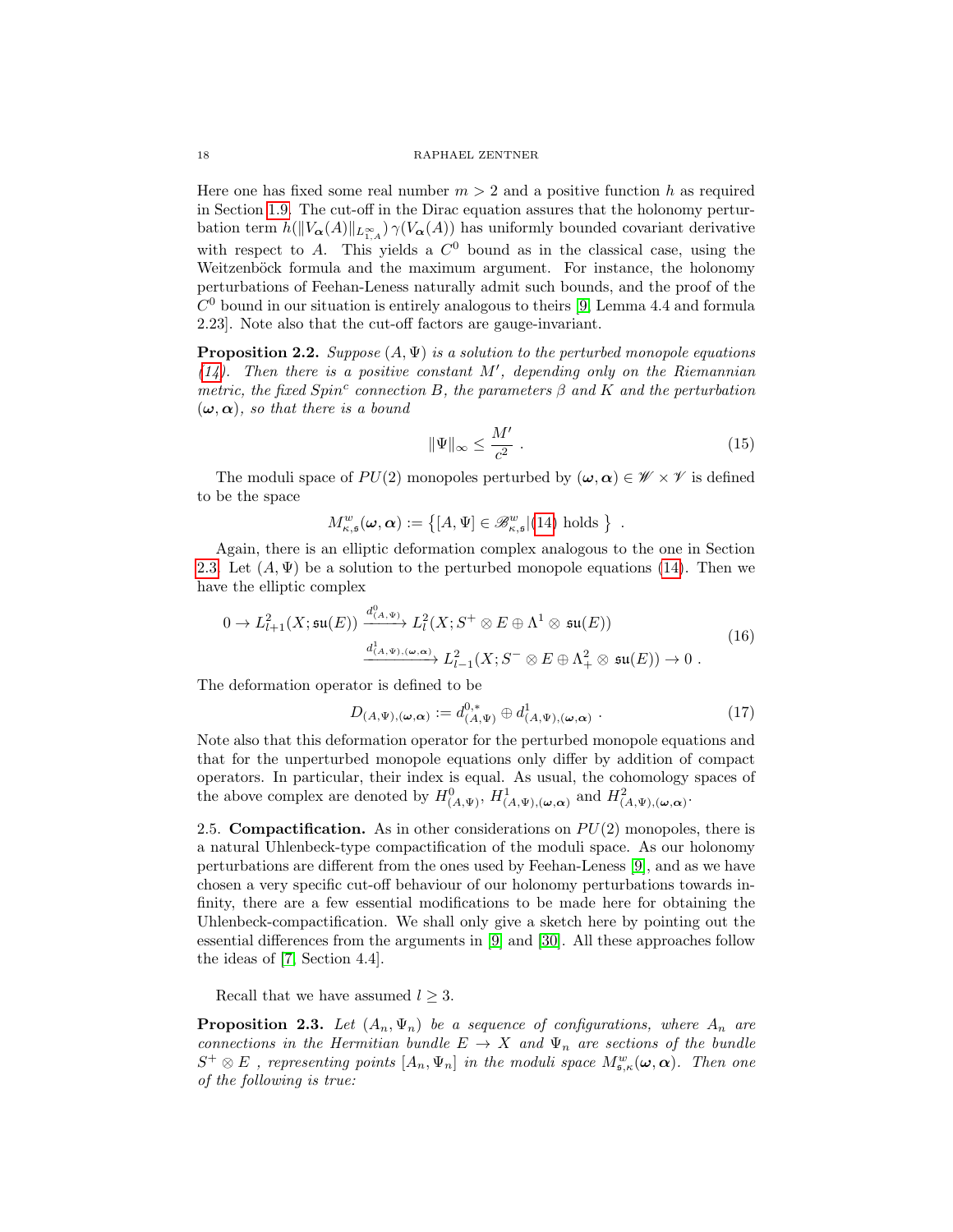- (1) After passing to a subsequence the sequence  $[A_n, \Psi_n]$  converges in the  $L^2_l$ topology of the moduli space  $M_{\mathfrak{s},\kappa}^w(\boldsymbol{\omega},\boldsymbol{\alpha})$ .
- (2) There is a point  $\mathbf{x} \in \text{Sym}^n(X)$  for some  $n \geq 1$ , a connection A' in a bundle  $E' \to X$  and a section  $\Psi'$  of the bundle  $S^+ \otimes E'$ , representing an element [ $A', \Psi'$ ] of the moduli space  $M^w_{\mathfrak{s}, \kappa - n}(0,0)$  with the following property: After possibly passing to a subsequence,
	- (i) there are bundle isomorphisms

$$
h_n: E|_{X \setminus \mathbf{x}} \to E'|_{X \setminus \mathbf{x}},
$$

so that  $(h_n)_*(A_n, \Psi_n)$  converges to  $(A', \Psi')$  in  $L_1^p(K)$  for all compact subset  $K \subseteq X \setminus \mathbf{x}$ , and for all  $p \geq 2$ , and

(ii) the sequence of measures  $(|F_{A_n}|^2 vol_g)$  converges to the measure

$$
|F_{A'}|^2 vol_g + 8\pi^2 \sum_{x \in \mathbf{x}} \delta(x)
$$

in the weak-\*-topology of measures, i.e. for any continous function f on X one has

$$
\int_X f |F_{A_n}|^2 vol_g \to \int_X f |F_{A'}|^2 vol_g + 8\pi^2 \sum_{x \in \mathbf{x}} f(x)
$$
  
as  $(n \to \infty)$ .

An ideal monopole of instanton number  $\kappa$  is a pair  $([A, \Psi], \mathbf{x})$  where  $\mathbf{x} \in Sym^n(X)$ , and  $[A, \Psi]$  is an element of the unperturbed moduli space  $M_{\mathfrak{s},\kappa-n}^w(0,0) = M_{\mathfrak{s},\kappa-n}^w$ , if  $n \geq 1$ , and of the moduli space  $M_{\mathfrak{s},\kappa}^w(\omega,\alpha)$  if  $n = 0$ . The space of  $(\omega,\alpha)$ -perturbed ideal monopoles of instanton number  $\kappa$  is defined to be

$$
IM_{\mathfrak{s},\kappa}^w(\boldsymbol{\omega},\boldsymbol{\alpha}) := M_{\mathfrak{s},\kappa}^w(\boldsymbol{\omega},\boldsymbol{\alpha}) \cup \bigcup_{n=1}^{\infty} M_{\mathfrak{s},\kappa-n}^w \times \text{Sym}^n(X) ,
$$

with the notion of convergence between the different strata as in (2) of Proposition [2.3](#page-17-0) (and the corresponding generalisation for sequences of ideal monopoles), and with each stratum having its original topology. It also follows from such kind of generalisation of this Proposition that the closure of the moduli space  $M^w_{\mathfrak{s},\kappa}(\boldsymbol{\omega},\boldsymbol{\alpha})$ inside the space of ideal instantons  $\mathrm{I}M^w_{\mathfrak{s},\kappa}(\boldsymbol{\omega},\boldsymbol{\alpha})$  is compact.

In the following subsections we give a sketch of proof of this compactness result. We suppose that there is a sequence of configurations  $(A_n, \Psi_n)$  representing points in the moduli space  $M^w_{\mathfrak{s},\kappa}(\boldsymbol{\omega},\boldsymbol{\alpha})$ .

2.5.1. Convergence of measures. By the a priori bound [\(13\)](#page-15-0) the sequence  $\Psi_n$  is bounded in  $L^{\infty}$ . By the second of the monopole equations we therefore see that the self-dual part of the curvatures  $F_{A_n}^+$  is bounded in  $L^{\infty}$ . By the Chern-Weil formula there is therefore an  $L^2$  bound on the sequence of curvatures  $F_{A_n}$ , and, in particular, the sequence of measures  $|F_{A_n}|^2 vol_g$  is a bounded sequence of measures, considered as a sequence in the dual of  $C<sup>0</sup>(X;\mathbb{R})$ . The Banach-Alaouglu theorem claims that in the dual of a Banach-space the unit-ball is compact with respect to the weak-<sup>∗</sup>-topology, and this precisely the topology of the 'convergence of measures'.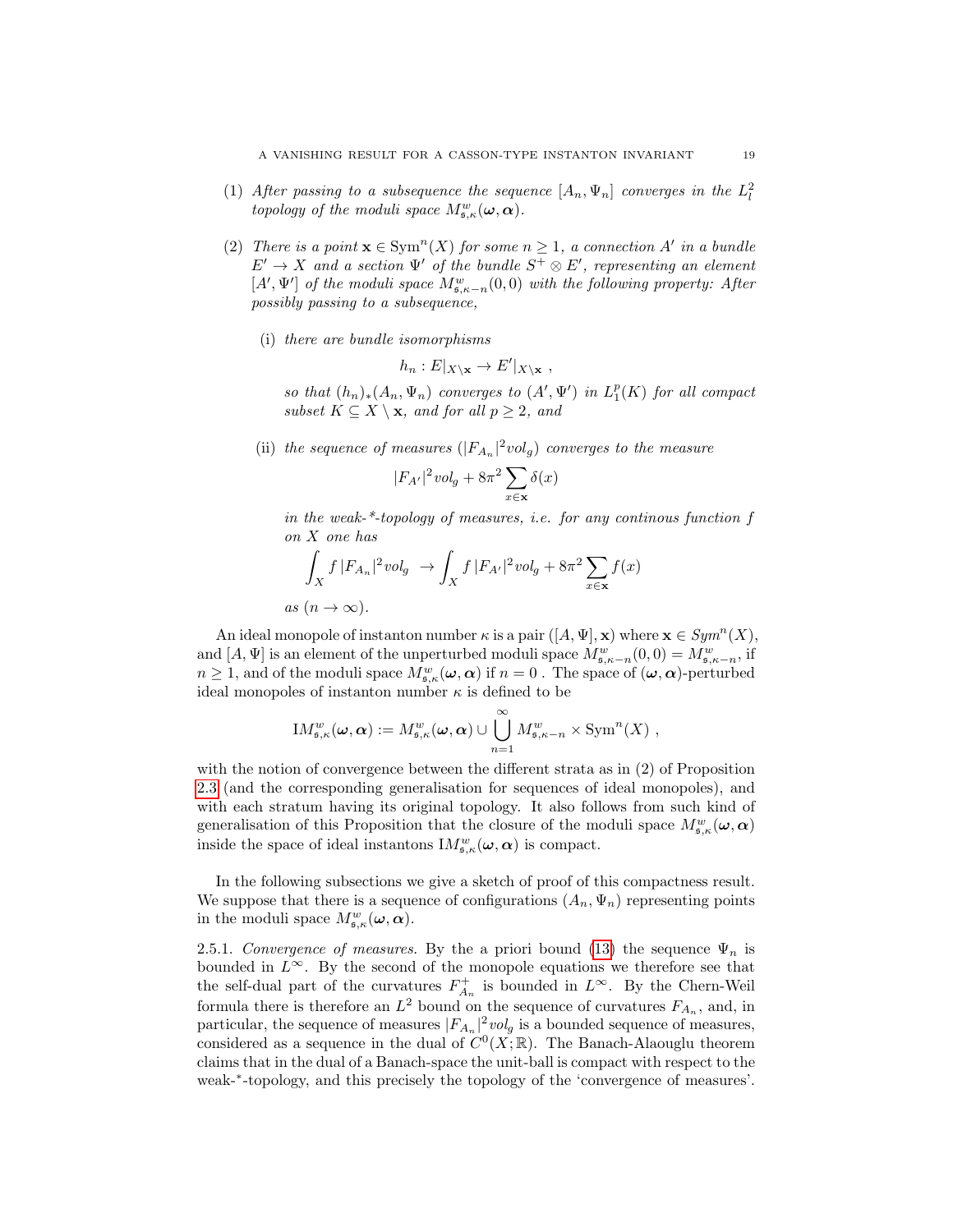Therefore there is a subsequence, without loss of generality equal to the sequence itself, that converges to a measure  $\nu$  on X. There are only finitely many points  $x \in X$  which do not lie in a geodesic ball of  $\nu$ -measure less than  $\varepsilon^2$ , where  $\varepsilon$  will be the constant appearing in gauge fixing Uhlenbeck's theorem. In fact, there will be at most  $\nu(X)/\varepsilon^2$  many. Let **x** be the unordered collection of points where this occurs.

**Remark 2.4.** If  $x$  is not the empty set we will have

$$
\lim_{n \to \infty} h(||F_{A_n}||_{L^m(X)}) = 0
$$

by Lemma [1.17,](#page-12-1) and because of the definition of the function h in section [1.9.](#page-12-0) Therefore the holonomy perturbation terms in the perturbed monopole equations  $(14)$  tend to zero.

2.5.2. Compactness on the punctured manifold. We shall suppose now that  $x$  is not empty. We begin by recalling Uhlenbeck's gauge fixing theorem [\[35,](#page-44-23) Theorem 1.3] for connections with sufficiently small curvature on the unit 4-ball with its standard metric.

<span id="page-19-0"></span>**Lemma 2.5.** There are constants  $\varepsilon, M > 0$  so that the following holds: Any connection A of class  $L<sub>l</sub><sup>2</sup>$  on the trivial Hermitian rank-2 bundle over the closed unit ball  $\overline{B}^4$  with  $||F_A||_{L^2} < \varepsilon$  is gauge equivalent, by an element u of class  $L^2_{l+1}$ , to a connection  $u(A) = d + \tilde{A}$  so that the connection matrix  $\tilde{A}$  satisfies

$$
d^*\tilde{A} = 0 ,
$$
  

$$
\|\tilde{A}\|_{L_1^p} \le M \, \|F_A\|_{L^p}
$$

for any  $p \geq 2$ .

This is not precisely the formulation of the original source but it is rather standard to obtain the present formulation. Note also that by choosing  $l \geq 3$  there is an inclusion  $L_l^2 \hookrightarrow L_1^p$  for any p.

**Remark 2.6.** The constants  $\varepsilon, M > 0$  in the preceding Lemma can be chosen so that the conclusion holds for any metric on the unit ball that is sufficiently close to the standard metric. We suppose from now on that such an  $\varepsilon$  is fixed.

On the open manifold  $\Omega := X \setminus \mathbf{x}$  any point  $x \in \Omega$  admits a geodesic ball  $B_x$ centered at x so that

<span id="page-19-1"></span>
$$
\int_{B_x} |F_{A_n}|^2 vol < \varepsilon^2 \tag{18}
$$

for all  $n \in \mathbb{N}$ .

<span id="page-19-2"></span>**Lemma 2.7.** Let  $l \geq 3$ . Provided the constant  $\varepsilon$  above is chosen small enough, any point  $x \in \Omega$  admits a geodesic ball neighbourhood  $B'_x$  centered at x so that the following holds:

- (1) There is a sequence of gauge transformations  $u_{n,x}$  of class  $L^2_{l+1}$  over  $B'_x$  so that the connections  $u_{n,x}(A_n)$  are in Coulomb gauge with respect to some trivial connection over the ball  $B'_x$ ,
- (2) the sequence of connections  $u_{n,x}(A_n)$  is bounded in  $L_1^p$  for any  $p \geq 2$  by some constant that depends on  $B'_x$  only, and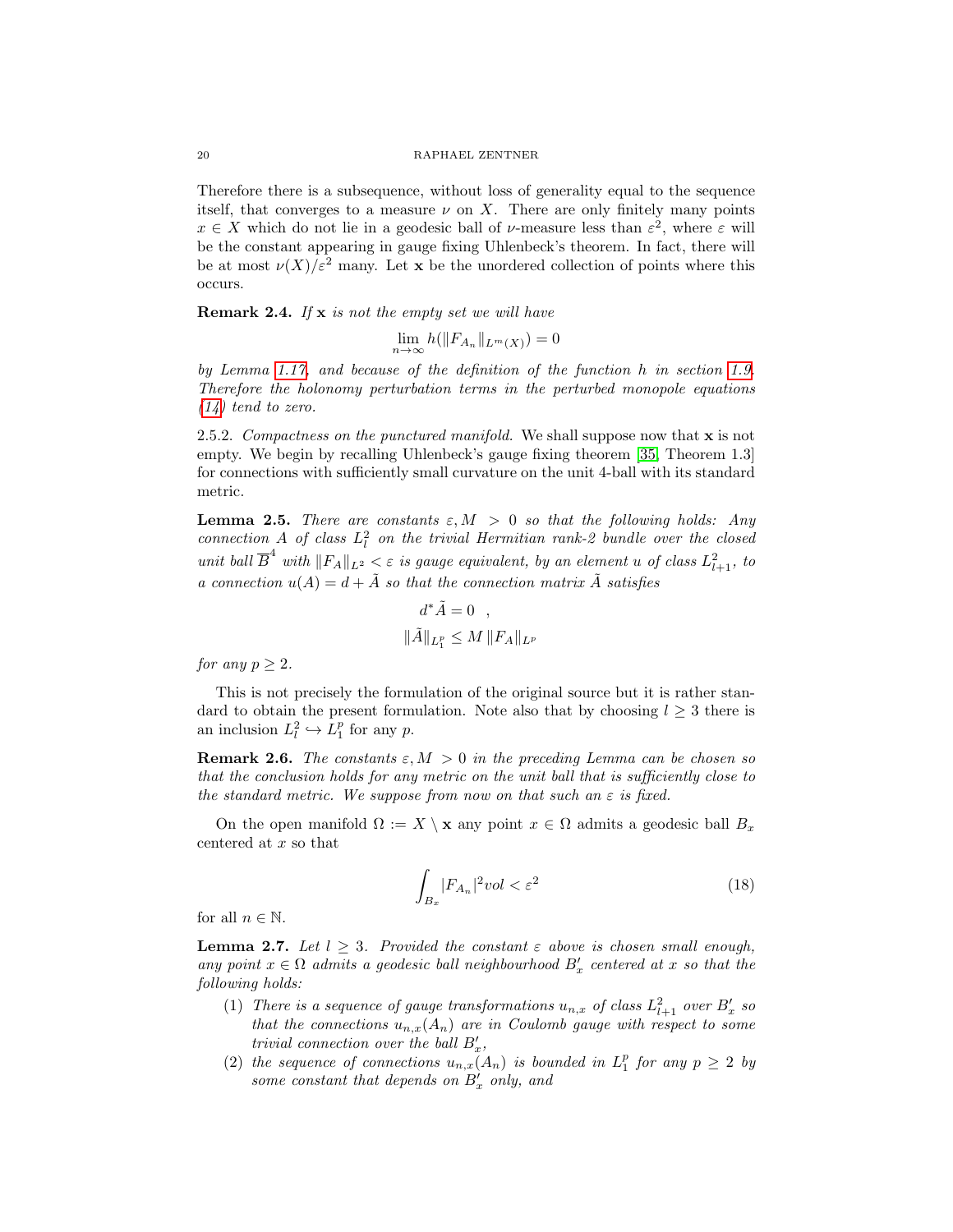(3) on the overlaps of the geodesic balls the sequence of gauge transformations  $u_{n,x}u_{n,y}^{-1}$  is uniformly bounded in  $L_2^p$  for any  $p \geq 2$ .

*Proof:* After restricting to a possibly smaller ball  $B'_x$  and rescaling the metric we may suppose that the metric is sufficiently close to the standard metric on the unit ball, and we may apply Uhlenbeck's gauge fixing theorem, Lemma [2.5,](#page-19-0) as indicated above.

Therefore there are gauge transformations  $u_{n,x}$  so that the connection matrices  $\tilde{A}_n$  of  $u_{n,x}(A_n)$  with respect to some trivial connection are in Coulomb gauge, and there is a bound

<span id="page-20-1"></span>
$$
\|\tilde{A}_n\|_{L_1^2} \le M \, \|F_{A_n}\|_{L^2} \,, \tag{19}
$$

with  $M$  the constant of Lemma [2.5](#page-19-0) above. As the right hand side is uniformly bounded the sequence  $\tilde{A}_n$  is uniformly bounded in  $L_1^2$  norm.

Over the ball  $B'_x$  that we have identified with the standard 4-ball  $B^4$  the second of the perturbed monopole equations may be rewritten, with slight abuse of notation, in the form

<span id="page-20-0"></span>
$$
d^+\tilde{A}_n = -(\tilde{A}_n \wedge \tilde{A}_n)^+ + u_{n,x} \gamma^{-1}(K(\mu(\Psi_n))) u_{n,x}^{-1} - u_{n,x} h(A_n) V_{\omega}(A_n) u_{n,x}^{-1} . (20)
$$

By the a priori bound [\(15\)](#page-17-1) and the construction of the holonomy perturbations, the second and third term of the right hand side of this equation are bounded in  $L^{\infty}$ .

Now suppose we have  $2 \le p < 4$ . Then we have bounded inclusions  $L_1^p \hookrightarrow L^q$ with  $q = \frac{4p}{4-p}$  as well as a bounded multiplication map  $L^4 \times L^q \to L^p$ . We wish to apply elliptic regularity, so we transport the argument from the ball  $B<sup>4</sup>$  to the 4-sphere. Let  $D \in B^4$  be an interior domain, and let  $\psi : B^4 \to [0, 1]$  be a smooth cut-off function that is equal to 1 on  $D$  and that has compact support in the interiour of  $B^4$ . Let  $\alpha_n := \psi \tilde{A}_n$ , that we may consider as a sequence of one-forms on the 4-sphere, containing  $B^4$ . Let us denote by  $\chi_n$  the sequence given by the second and third term of [\(20\)](#page-20-0). The one-forms  $\alpha_n$  now satisfy the equation:

$$
(d^+ \oplus d^*)\alpha_n = (-(\alpha_n \wedge \tilde{A}_n)^+ + \psi \chi_n, 0) + ((d\psi \wedge \tilde{A}_n)^+, *(d\psi \wedge * \tilde{A}_n))
$$

Therefore we get the following inequality by elliptic regularity of the operator  $d^+\oplus d^*$ and the above mentioned bounded multiplication and inclusion maps

$$
\|\alpha_n\|_{L_1^p(S^4)} \le c \left( \|\alpha_n\|_{L_1^p(S^4)} \|\tilde{A}_n\|_{L^4} + \|\chi_n\|_{L^p} + \|d\psi\|_{L_1^p} \|\tilde{A}_n\|_{L^4} \right)
$$

for some positive constant c. Now using the estimate [\(19\)](#page-20-1) provided by Uhlenbeck's theorem we see that we can rearrange this inequality provided we choose  $\varepsilon$  in the bound [\(18\)](#page-19-1) small enough, so that we obtain a uniform bound on  $\alpha_n$  in  $L_1^p(S^4)$  norm for  $2 \leq p < 4$ . The desired unifom bound in  $L_1^p(D)$  for  $\tilde{A}_n$  now follows from

$$
\|\tilde{A}_n\|_{L_1^p(D)} \leq \|\alpha_n\|_{L_1^p(S^4)}.
$$

We shall now extend the bound to arbitrary  $p \geq 2$ . In an intermediate step suppose  $p \geq 3$ . Then we certainly have  $q > 8$ . We obtain an inequality

$$
\|\tilde{A}_n \wedge \tilde{A}_n\|_{L^{q/2}} \leq \|\tilde{A}_n\|_{L^q}^2 \leq c_p \|\tilde{A}_n\|_{L^p_1}^2,
$$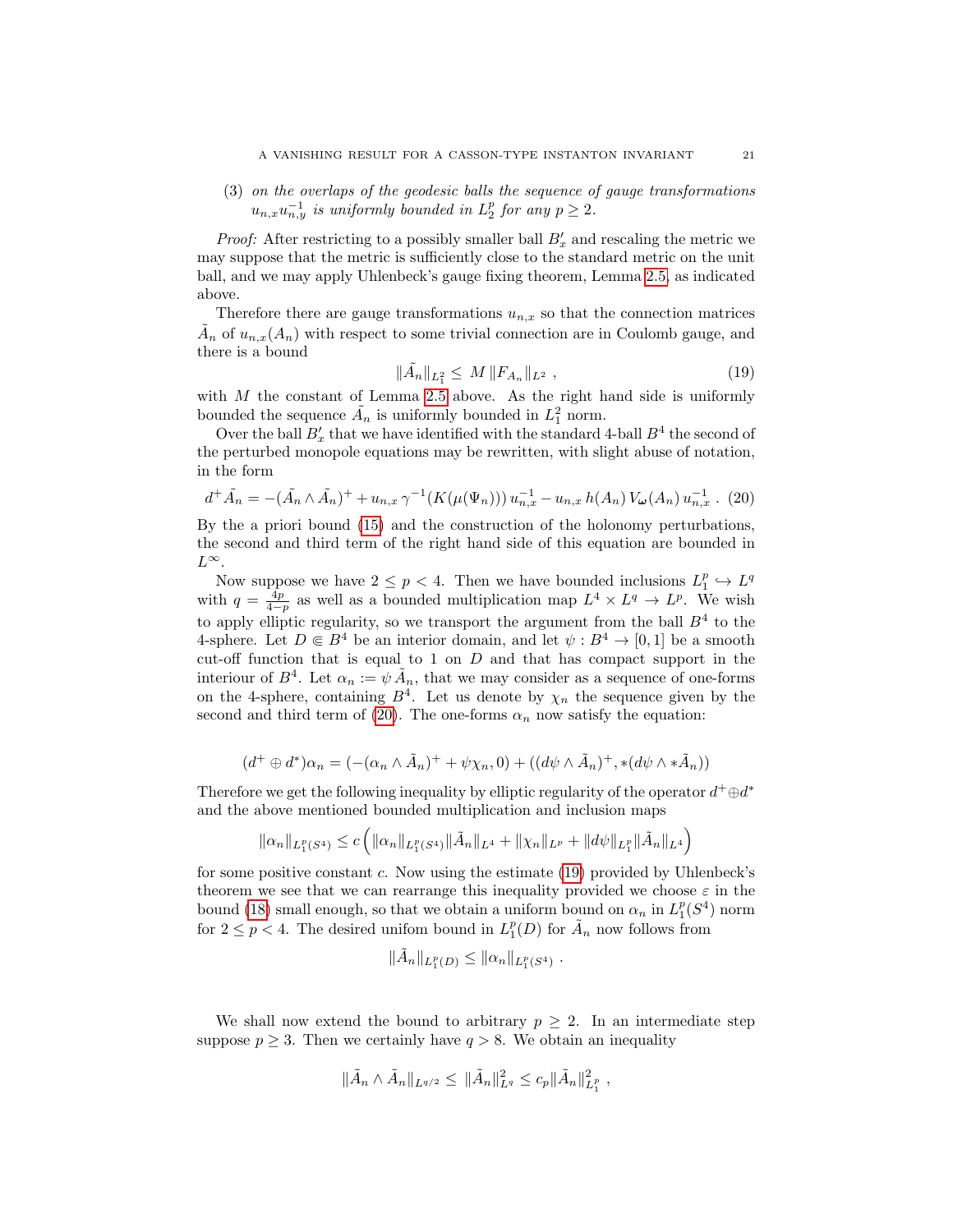### 22 RAPHAEL ZENTNER

for some positive constant  $c_p$ . Now using the uniform  $L_1^p$  bound on  $\tilde{A}_n$  and repeating the above sequence of arguments we obtain (on a possibly smaller interiour domain) a uniform bound on  $\tilde{A}_n$  in  $L_1^{q/2}$  norms. Note, however, that for  $r > 4$ there is a bounded inclusion  $L_1^r \hookrightarrow C^0 \subseteq L^\infty$ , and as  $q/2 > 4$  we are in this range now. Therefore we obtain bounds in arbitrary  $L_1^p$  norms for arbitrary high  $p \geq 2$  if we apply elliptic regularity and the equality [\(20\)](#page-20-0) a third time.

The conclusion (3) in the Lemma follows along the lines of 'connections control gauge transformations' as in [\[7,](#page-43-1) Section 2.3.7].

 $\Box$ 

Next we shall 'patch gauge transformations' to globalise results that hold on a countable union of balls  $B_{x_i}$  to  $\Omega$ . The patching procedure of gauge transformations is possible precisely because of (3) in the preceding Lemma, and the fact that for  $p > 2$  there is a compact inclusion  $L_2^p \hookrightarrow C^0$ , which allows us to pass to uniformly convergent subsequences from  $L_2^p$  bounded sequences, and, therefore, we may make use of the exponential map for the gauge group as in [\[7,](#page-43-1) Section 4.4.2], [\[15,](#page-44-24) Lemma A.0.1] and [\[35,](#page-44-23) Section 3] to globalise the gauge transformations. This yields the following

**Proposition 2.8.** In the situation above there is a subsequence  $(n_k)$ , and there are gauge transformations  $g_{n_k}$  on the punctured manifold so that the sequence  $g_{n_k}(A_{n_k})$ is bounded in  $L_1^p(K)$  for any compact subset  $K \subseteq \Omega$ , and any  $p \geq 2$ .

Again, we shall assume that the subsequence is equal to the original sequence.

The construction of the holonomy perturbations involves a countable family of submersions  $q_i : S^1 \times B_i \to X$ . Now the points y in the ball  $B_i \subseteq X$  so that  $q_i(z, y) \notin \Omega$  for some  $z \in S^1$  form a subset of measure zero, and likewise the union of all such points in the family of balls  $B_i$  forms a subset of measure zero. Therefore, the sections  $V_{\omega}(g_n(A_n))$  and  $V_{\alpha}(g_n(A_n))$  are well defined as  $L^p(X)$  sections. The following Lemma appears as [\[19,](#page-44-12) Lemma 10].

**Lemma 2.9.** There is a subsequence of (n) for which the sequences  $V_{\boldsymbol{\omega}}(g_n(A_n))$ ,  $V_{\alpha}(g_n(A_n))$  are Cauchy sequences as sections of class  $L^p(X)$ , for any  $p \geq 2$ .

From this fact and the perturbed Dirac equation, the first equation of [\(14\)](#page-16-0), we can use elliptic regularity to show that the sequence  $(g_n \Psi_n)$  is bounded in  $L_1^p(K)$ for any compact subsets  $K \subseteq \Omega$ , and for all  $p \geq 2$ . So there is a subsequence for which the spinor component  $\Psi_n$  is Cauchy in  $L^p(K)$  for all compact subset  $K \subseteq \Omega$ , and for all  $p \geq 2$ .

From these global results we go back to a local consideration. Let us rename  $(g_n(A_n), g_n\Psi_n)$  as  $(A_n, \Psi_n)$ . We restrict the monopole equations to the balls  $B_{x_i}$ where the sequence of connections  $A_n$  can be put in Coulomb gauge via a sequence of gauge transformations  $v_{n,x_i}$ . Then we use elliptic regularity to see that the sequence  $(v_{n,x_i}(A_n), v_{n,x_i}\Psi_n)$  is Cauchy in  $L_1^p(B'_{x_i})$ . Patching gauge transformations again, there is a subsequence of  $(n)$ , without loss of generality equal to the original sequence, and there are gauge transformations  $w_n$  on  $\Omega$  so that  $(w_n(A_n), w_n \Psi_n)$ is a Cauchy sequence in  $L_1^p(K)$  for any compact subset  $K \subseteq \Omega$ , and any  $p \geq 2$ .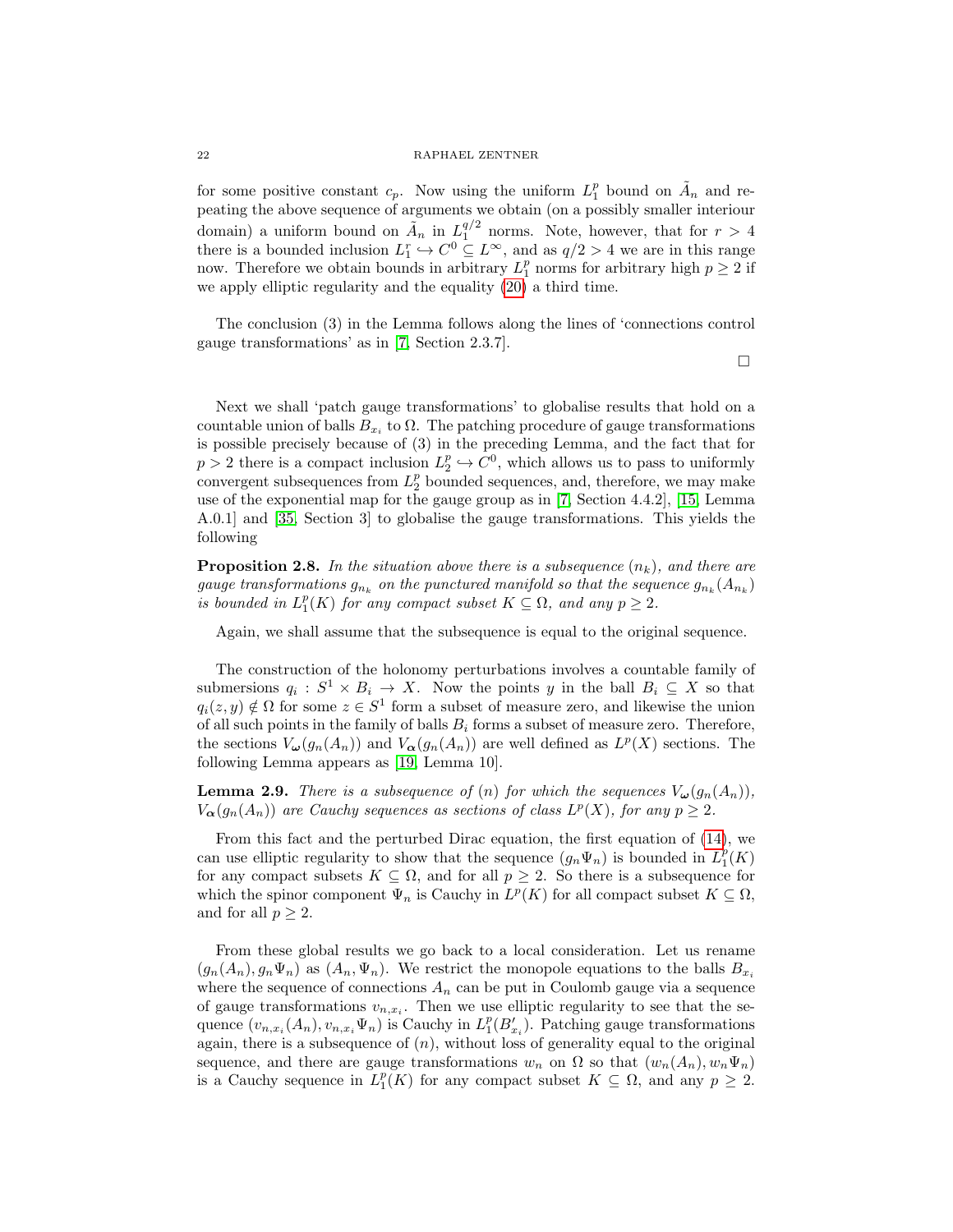Therefore, there is a connection A on  $E|_{\Omega}$  and a section  $\Psi$  of  $S^+ \otimes E|_{\Omega}$  so that  $(w_n(A_n), w_n \Psi_n)$  converges to  $(A, \Psi)$  in any of the norms  $L_1^p(K)$ . We summarise our discussion in the following

**Proposition 2.10.** For the sequence  $(A_n, \Psi_n)$  there is a subsequence, denoted without loss of generality by the original sequence, and there are gauge transformations  $w_n$  on  $\Omega$ , of class  $\tilde{L}_2^p(K)$  on each compact subset  $K \subseteq \Omega$  and for each  $p \geq 2$ , so that the sequence  $(w_n(A_n), w_n \Psi_n)$  converges to a configuration  $(A, \Psi)$ , defined on  $\Omega$ , in any of the norms  $L_1^p(K)$ . This configuration  $(A, \Psi)$  solves the unperturbed monopole equations [\(11\)](#page-14-1) over  $\Omega$ .

The next step consists of showing that  $(A, \Psi)$  extends to a configuration  $(A', \Psi')$ of class  $L_1^p$  on the entire manifold  $\tilde{X}$ , but associated to a different bundle  $E' \to X$ , and that this configuration solves the associated unperturbed monopole equations.

2.5.3. Regularity. The regularity result that will be needed in the present situation is the following:

<span id="page-22-1"></span>**Proposition 2.11.** (Regularity of  $L^4$  small  $L_1^2$  almost solutions) There is a positive constant  $M > 0$  so that the following holds: Let  $(A, \Psi) \in$  $L_1^2(Z; \mathfrak{su}(E) \oplus S^+_{\mathfrak{s}} \otimes E)$  be a  $L_1^2$  configuration associated to a trivial Hermitian rank-2 bundle  $E$  on the closed  $\frac{1}{4}$ -manifold  $Z$ . Suppose that

(1)  $d^*A = 0$ , (2)  $||(A, \Psi)||_{L^4(Z)} \leq M$ , and (3)  $(\mathcal{D}_A^+\Psi, \gamma(F_A^+) - \mu(\Psi))$  is of class  $L^p$  for any  $p \geq 2$ .

Then  $(A, \Psi)$  is of class  $L_1^p$  for any  $p \geq 2$ .

Proof: This follows from elliptic regularity along the same lines as in the Proof of Lemma [2.7.](#page-19-2) For the first step one uses the same argument as in [\[9,](#page-44-6) Proposition 3.2] to obtain  $L_1^p$  regularity for  $2 \leq p < 4$  of  $(A, \Psi)$ , once its  $L^4$  norm is small enough.  $\Box$ 

2.5.4. Removable singularities. The following Lemma is analogous to the role of [\[7,](#page-43-1) Proposition 4.4.10] in the compactification of the moduli space of ASD connections, see there also for the notion of 'strongly simply-connectedness' of a domain of a manifold.

<span id="page-22-0"></span>Lemma 2.12. Let  $\Omega$  be a strongly simply connected domain of a 4-manifold, and let  $\Omega' \in \Omega$  be a precompact interior domain. There are constants  $\delta_{\Omega}, \varepsilon_{\Omega} > 0$  and  $M_{\Omega,\Omega'} > 0$  so that the following holds:

Let A be a connection of class  $L_1^p$  for some  $p > 4$  on  $\Omega$ , satisfying

- (1)  $||F_A^+||_{L^p(\Omega)} < \delta_{\Omega}$ , and
- (2)  $||F_A||_{L^2(\Omega)} < \varepsilon_{\Omega}$ .

Then A can be represented over  $\Omega'$  by a connection matrix  $A^{\tau}$  with

$$
||A^{\tau}||_{L^{4}(\Omega')}\leq M_{\Omega,\Omega'}||F_A||_{L^{2}(\Omega)}.
$$

*Proof:* The idea is similar to the proof of [\[7,](#page-43-1) Proposition 4.4.10]. There is a cover of  $\Omega'$  by a finite number of balls on which we can apply Uhlenbeck's gauge fixing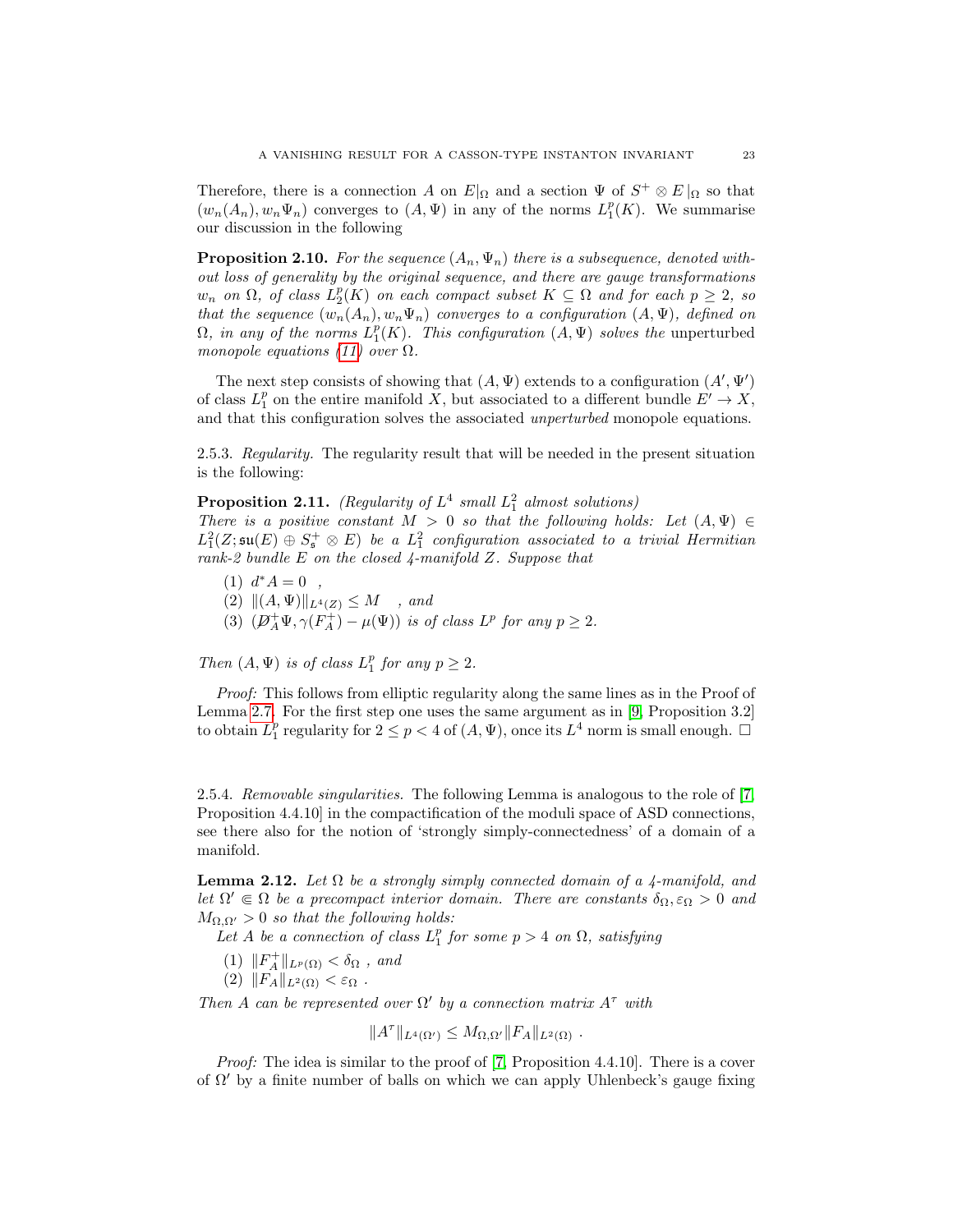#### 24 RAPHAEL ZENTNER

theorem Lemma [2.5,](#page-19-0) with possibly distinct values of  $\varepsilon$ . The connection matrices  $A^{\tau}, A^{\sigma}$  are related on their overlaps by transition functions v satisfying

$$
dv = v A^{\tau} + A^{\sigma} v .
$$

As in Lemma [2.7](#page-19-2) above we see that we can bound the  $L_1^p$  norm of  $A^{\tau}$  by its  $L^4$ norm, and thus the  $L^2$  norm of the curvature, and by the  $L^p$  norm of  $F_A^+$ . So by making these two quantities small we can make the  $L_1^p$  norm of  $A^{\tau}$  small. As we have a bounded inclusion  $L_1^p \hookrightarrow C^0$  we can therefore make the derivative of dv small in  $C^0$ , by the preceding formula. One may then proceed as in the proof of [\[7,](#page-43-1) Proposition 4.4.10 to obtain the conclusion.

**Remark 2.13.** Let  $s > 0$  be a positive real number. An easy computation shows that on an n-dimensional manifold  $\Omega$  the  $L^p$  norm of a differential form  $\alpha$  behaves as in the following formula under rescaling of the metric by the factor  $s^2$ :

$$
\|\alpha\|_{L^p(\Omega,s^2g)} = s^{\frac{n}{p} - deg(\alpha)} \|\alpha\|_{L^p(\Omega,g)}
$$

.

Therefore, in the situation of the preceding Lemma, the  $L^p$  norm of the (bundlevalued) 2-form  $\chi$  for the metric  $s^2g$ , with  $s \in (0,1]$ , controls its  $L^p$  norm for the metric g, provided we have  $p \geq 2$ . As a consequence, if applying the previous Lemma with the role of  $(\Omega, \Omega')$  played by annuli  $(\mathcal{N}, \mathcal{N}')$  inside the 4-ball, the constants in the Lemma may be taken independently of  $r \in (0,1]$  under rescaling of the annuli by the dilatation map  $x \mapsto r x$  of the ball.

One now uses arguments analogous to the one in [\[7,](#page-43-1) Section 4.4.5 and 4.4.6] for proving a Theorem on removable singularities, using Lemmata [2.12](#page-22-0) and [2.11](#page-22-1) at the place of Propositions [\[7,](#page-43-1) 4.4.10 and 4.4.13]. The remaining arguments leading to Proposition [2.3](#page-17-0) are analogous to [\[30,](#page-44-0) Section 4.4].

2.6. Transversality in the main stratum. We will now show that the perturbation space  $\mathscr{V} \times \mathscr{W}$  is sufficient to obtain generic regularity (for the main stratum) of the moduli spaces  $M^w_{\mathfrak{s},\kappa}(\omega,\alpha)$  of perturbed  $PU(2)$  monopoles. Recall that the space  $\mathscr{C}^{**}$  consists of pairs  $(A, \Psi)$  with irreducible connection A and non-vanishing spinor Ψ.

<span id="page-23-0"></span>**Theorem 2.14.** Suppose the Condition [1.5](#page-7-0) holds, and let  $l \geq 3$ . Then the smooth map of Banach manifolds

 $\mathscr{F}: \mathscr{V} \times \mathscr{W} \times \mathscr{C}^{**} \to L^2_{l-1}(X; S^- \otimes E \oplus \Lambda^2_+ \otimes \mathfrak{su}(E))$  ,

given by the left-hand side of the perturbed  $PU(2)$  monopole equations [\(14\)](#page-16-0) minus the right hand side of  $(14)$ , is transverse to zero.

Proof: The proof is a generalisation to monopoles of the proof of the transversality theorem in [\[19\]](#page-44-12).

Suppose we have an element  $(\omega, \alpha, A, \Psi) \in \mathscr{W} \times \mathscr{V} \times \mathscr{C}^{**}$  so that  $\mathscr{F}((\omega, \alpha, A, \Psi)) =$ 0. Let us denote by

$$
\mathcal{D}_{A,\alpha}^+ := \mathcal{D}_A^+ + h(||F_A||_{L^m(X)})h(||V_\alpha(A)||_{L^\infty_{1,A}}) \gamma(V_\alpha(A)) + \gamma(\beta)
$$

the 'perturbed Dirac operator' in [\(14\)](#page-16-0). We will show that the derivative

$$
P := d\mathscr{F}|_{(\boldsymbol{\omega}, \boldsymbol{\alpha}, A, \Psi)} : \mathscr{V} \times \mathscr{W} \times L^2_l(X; S^+ \otimes E \oplus \Lambda^1 \otimes \mathfrak{su}(E))
$$
  

$$
\rightarrow L^2_{l-1}(X; S^- \otimes E \oplus \Lambda^2_+ \otimes \mathfrak{su}(E))
$$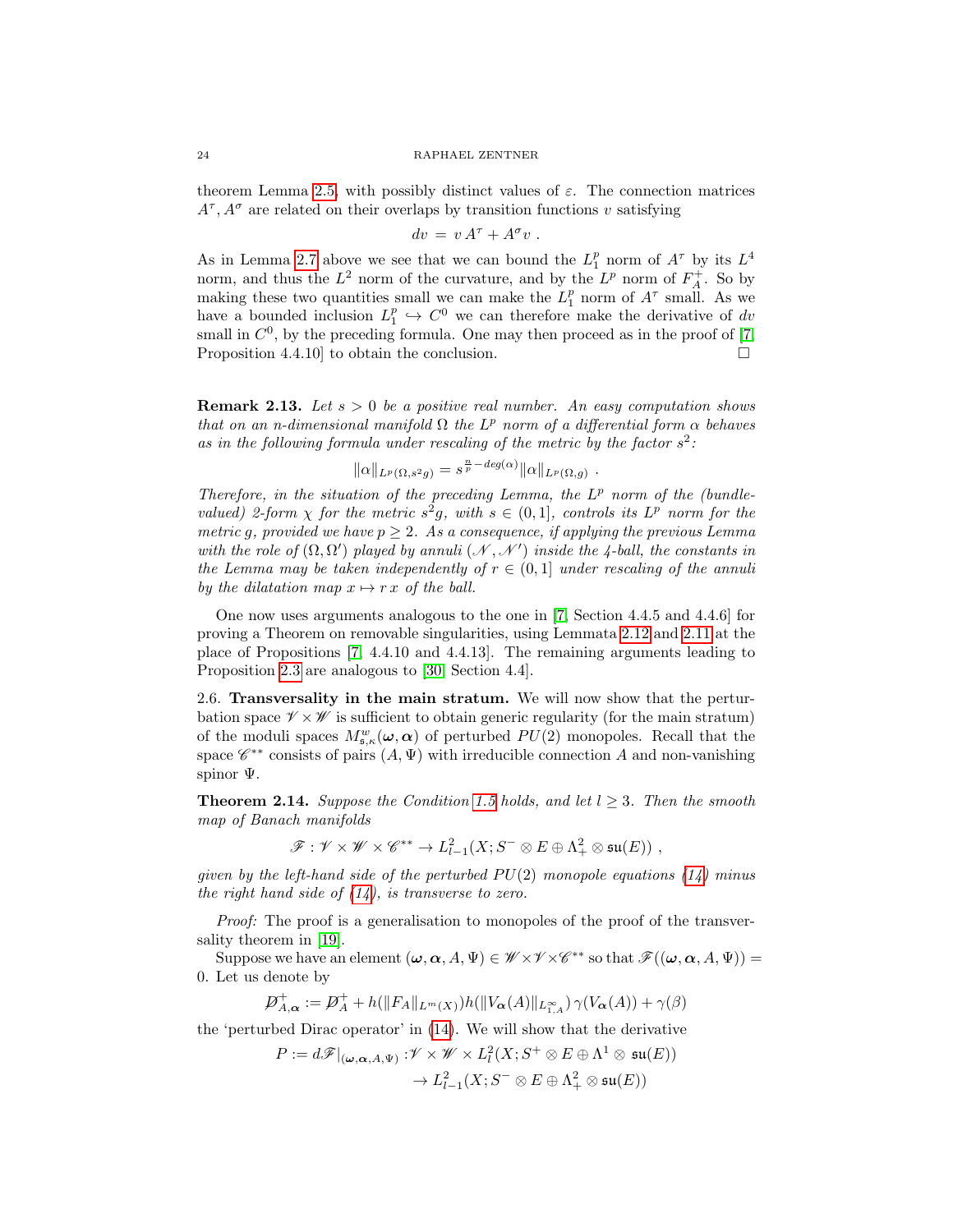is surjective. To simplify notations we may assume that the 'cut off factors'  $h(||F_A||_{L^m(X)})$  and  $h(||V_{\alpha}(A)||_{L^{\infty}_{1,A}})$  appearing in [\(14\)](#page-16-0) are equal to 1. It actually only matters that they are non-zero in this proof. In particular, we shall not consider the variation of these cut-off terms. Under this notational simplification, this derivative is given by the explicit expression

$$
P(\nu, \beta, a, \Phi) = (\mathcal{D}_{A,\alpha}^+ \Phi + \gamma (a + dV_\alpha)_A(a) + V_\beta(A))\Psi,
$$
  

$$
d_{A,\omega}^+ a + \gamma^{-1}(K(\mu(\Psi, \Phi) + \mu(\Phi, \Psi))) + V_\nu(A)),
$$

where  $d_{A,\omega}^+$  now denotes the operator  $d_A^+ + dV_\omega|_A$ .

Instead of proving directly that  $P$  is surjective we shall consider the operators

$$
P'_k : \mathscr{W} \times \mathscr{V} \times T_k \to L_{k-1}^2 ,
$$

where  $T_k$  is the slice of the gauge-group action given by

$$
T_k = \ker(d_{A,\Psi}^{0,*}) \subseteq L_k^2(X;S^+ \otimes E \oplus \Lambda^1 \otimes \mathfrak{su}(E)),
$$

and where  $P'_k$  has the same formal expression as  $P$  above.

As a first step we show that  $P'_1$ :  $\mathscr{W} \times \mathscr{V} \times T_1 \to L^2$  is surjective. Suppose  $(b, \Sigma) \in L^2(X; S^- \otimes E \oplus \Lambda^2_+ \otimes \mathfrak{su}(E))$  is  $L^2$ -orthogonal to the image of  $P'_1$ . First we shall vary  $\pmb{\nu} \in \mathscr{W}$  alone. We therfore have

$$
0 = \langle P'_1(\nu), (\Sigma, b) \rangle_{L^2} = \langle V_{\nu}(A), b \rangle_{L^2}
$$

for all  $\nu \in \mathscr{W}$ . Now  $\nu \mapsto V_{\nu}(A)$  has  $L^2$ -dense image (see the proof of the above Theorem [1.6](#page-7-1) in [\[19\]](#page-44-12)), so  $b = 0$ .

Next we would like to vary the spinor  $\Phi$  alone, i.e. to consider  $P'_{1}(\Phi)$  for an arbitrary  $L_1^2$  section in  $S^+ \otimes E$ . This, however, is not possible because only the slice  $T_1$  is involved in the definition of  $P'_1$  – it is not clear whether for a general spinor  $\Phi$  there is a solution  $(0, \Phi) \in T_1$ . If it were possible, the argument would continue like this: We would have

$$
0 = \langle P'_1(\Phi), (\Sigma, 0) \rangle_{L^2} = \langle \mathcal{P}^+_{A, \alpha} \Phi, \Sigma \rangle_{L^2}
$$

for all  $\Phi \in L_1^2(X; S^+ \otimes E)$ . As a consequence, we would get  $\mathscr{P}_{A,\alpha}^{\mathbb{Z}}\Sigma = 0$  in the distributional sense, where  $\mathcal{D}_{A,\alpha}^-$  is the formal  $L^2$ -adjoint of  $\mathcal{D}_{A,\alpha}^+$ . By elliptic regularity of the operator  $\overline{\mathcal{P}_A}$  we would then see that  $\Sigma$  is actually of Sobolev class  $L^2_l$ , so  $\mathcal{P}^-_{A,\alpha}\Sigma=0$  would hold in the usual sense. Now the point is that we still can conclude that  $\Sigma$  satisfies the Dirac equation  $\mathcal{P}^{-}_{A,\alpha}\Sigma=0$ . Here is the argument: First, there is an elliptic deformation complex as in  $(16)$  for any Sobolev index k, in particular for  $k = 1$ . Applying Hodge theory to this elliptic complex gives the topological decomposition:

$$
L_1^2(X; S^+ \otimes E \oplus \Lambda^1 \otimes \mathfrak{su}(E)) = \ker(d_{(A,\Psi)}^{0,*} \oplus \text{im}(d_{(A,\Psi)}^0) = T_1 \oplus \text{im}(d_{(A,\Psi)}^0).
$$

Second, we observe that  $\text{im}(d^1_{(A,\Psi),(\omega,\alpha)}) = \text{im}(d^1_{(A,\Psi),(\omega,\alpha)}|_{T_1})$  because  $d^1_{(A,\Psi),(\omega,\alpha)}$  $d^0_{(A,\Psi)}=0$ . Third, the restriction of  $P'_1$  to the slice  $T_1$  is precisely equal to  $d^1_{\omega,\alpha}|_{T_1}$ . As a consequence, for any  $\Phi \in L_1^2(X; S^+ \otimes E)$  there is an element  $(a, \Phi') \in T_1$ of the slice so that  $P'_1(a, \Phi') = (\mathcal{P}^+_{A,\alpha} \Phi, \dots)$  (we are only interested in the spinor component of  $P'_1$  in the argument to show that  $\Sigma$  satisfies the Dirac equation).

By assumption  $\Psi \neq 0$ , so if  $\Psi(x) \neq 0$  then  $\Psi(y)$  is non-zero for all y in a neighbourhood U of x. We shall now vary  $\beta$  alone, so that we obtain

<span id="page-24-0"></span>
$$
0 = \langle P_1'(\beta), (\Sigma, 0) \rangle_{L^2} = \langle \gamma(V_\beta(A)) \Psi, \Sigma \rangle_{L^2}
$$
\n(21)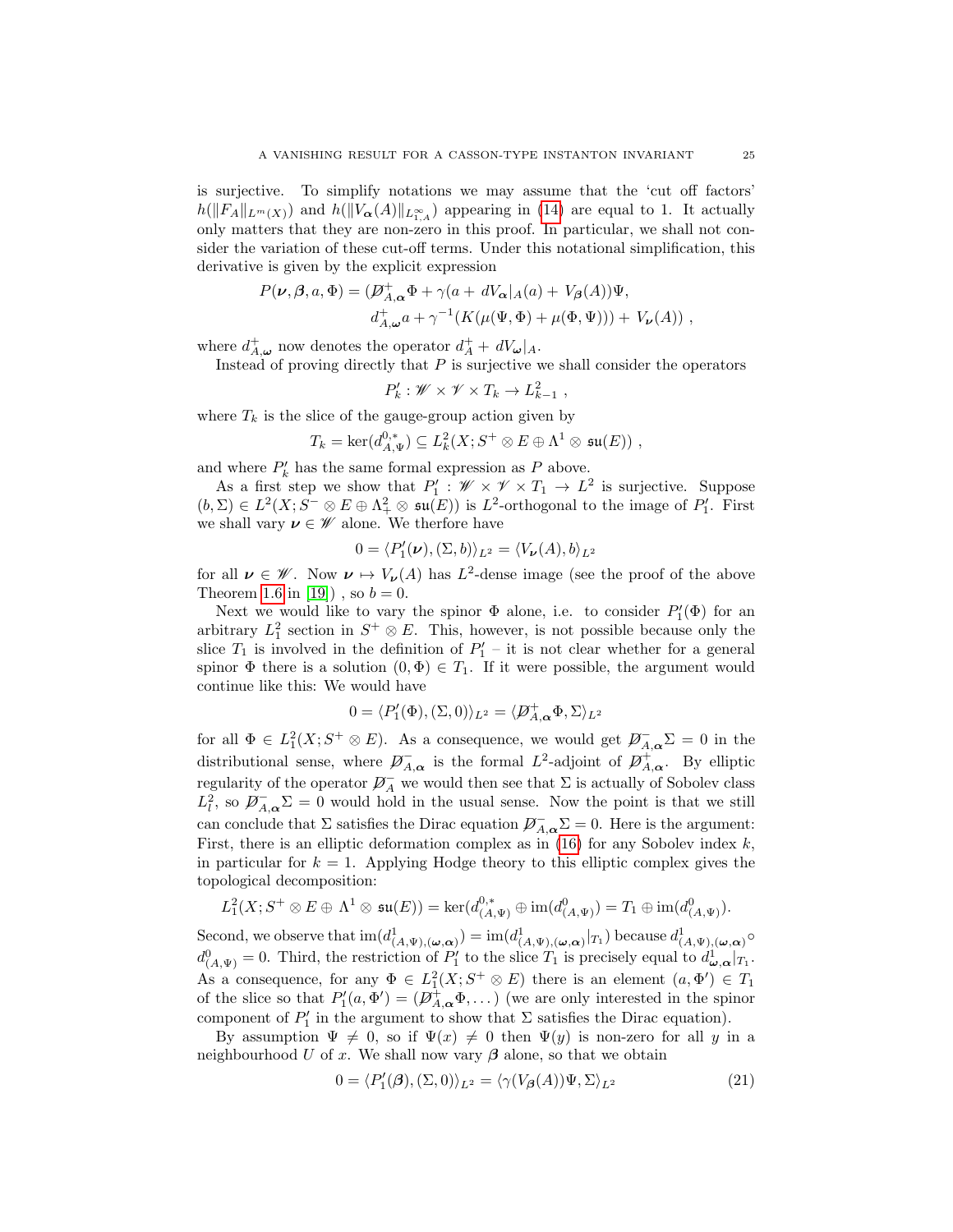for all  $\beta \in \mathscr{V}$ . Note that the map  $\Lambda^1 \otimes \mathfrak{gl}(E) \to S^- \otimes E$  given by  $e \mapsto \gamma(e)\Psi$  is pointwise surjective at any point where  $\Psi \neq 0$ . By the condition [1.5](#page-7-0) and the fact that A is irreducible there is a finite number of submersions  $q_i : S^1 \times B_i \to X$ so that  $x \in \text{int}(B_i)$  and so that the holonomys  $\text{Hol}_{q_i}(A)(x) \in \mathfrak{gl}(E)_x$  span  $\mathfrak{gl}(E)_x$ . Furthermore, the holonomy sections  $\text{Hol}_{q_i}(A)$  on  $B_i$  continue to span  $\mathfrak{gl}(E)$  in a neighbourhood of  $x$ , because  $l$  was chosen so that we have a Sobolev inclusion  $L_l^2 \hookrightarrow C^0$ , and so the holonmy sections are continous. Multiplying the finite number of holonomy sections  $\text{Hol}_{q_i}(A)$  with convenient one-forms  $\beta_i \in \Omega^1(B_i; \mathbb{C})$  supported in small enough neighbourhoods of x we obtain a perturbation  $\boldsymbol{\beta} = (\beta_i) \in \mathcal{V}$ , where all but these finite number of one-forms are zero, so that the equation [\(21\)](#page-24-0) implies that  $\Sigma$  is zero in a neighbourhood U' of x. As we also have  $\cancel{D}_{A,\alpha}^{-} \Sigma = 0$  the unique continuation principle [\[1\]](#page-43-4) for solutions to the perturbed Dirac-equation implies that  $\Sigma = 0$  on the whole of X.

Therefore we have shown that  $P'_1$  is surjective. Suppose now that  $P'_1(\beta,\nu,b,\Phi)$ lies in the Sobolev class  $L^2_{l-1}$ . The additional hypothesis that  $(b, \Phi) \in T_1$  now imply by elliptic regularity that  $(b, \Phi)$  is of Sobolev class  $L^2_l$ . Obviously we then have  $P'_{l}(\boldsymbol{\beta}, \boldsymbol{\nu}, b, \Phi) = P'_{l}(\boldsymbol{\beta}, \boldsymbol{\nu}, b, \Phi)$ , so that  $P'_{l}$  and in particular P is in fact surjective onto  $L_{l-1}^2$ .

<span id="page-25-1"></span>**Corollary 2.15.** For a residual set of perturbations  $(\omega, \alpha) \in \mathcal{V} \times \mathcal{W}$  the subspace  $M_{\mathbf{s},\kappa}^{w,*}(\boldsymbol{\omega},\boldsymbol{\alpha})$  is regular. It therefore admits the structure of a smooth manifold of the expected dimension.

Remark 2.16. This transversality Theorem remains true with literally the identical proof if the bundle  $E \to X$  is replaced with any Hermitian bundle of higher rank than 2, contrary to the situation in  $[9]$ . This may be relevant to any investigation following the ideas developed by the author in [\[37\]](#page-44-22).

<span id="page-25-0"></span>Lemma 2.17. Suppose the connection A is irreducible and that the Dirac-operator  $\not\!\! D^+_A$  has non-negative index. Then there is an open and dense subset of elements  $\alpha \in \mathscr{V}$  so that the perturbed Dirac-operator

$$
\mathcal{D}_{A,\alpha}^+ = \mathcal{D}_A^+ + h(||F_A||_{L^m(X)})h(||V_\alpha(A)||_{L^\infty_{1,A}}) \gamma(V_\alpha(A)) + \gamma(\beta)
$$
  
 :  $L^2_l(X;S^+\otimes E) \to L^2_{l-1}(X;S^-\otimes E)$ 

is surjective.

Proof: Let us consider the map

$$
g: \mathscr{V} \times L_l^2(X; S^+ \otimes E) \setminus \{0\} \to L_{l-1}^2(X; S^- \otimes E)
$$

$$
(\alpha, \Psi) \mapsto \mathcal{P}_{A,\alpha}^+ \Psi.
$$

As in the proof of the last theorem we see that 0 is a regular value of this map. Let *M* be the zero-set  $g^{-1}(0) \subseteq \mathscr{V} \times L^2_l(X; S^+ \otimes E) \setminus \{0\}$ . The projection onto the first factor  $\pi : \mathscr{M} \to \mathscr{V}$  is then a Fredholm map of the same index as that of the Dirac operator  $\mathcal{D}_A^+$ . In fact, for  $(\alpha, \Psi) \in \mathcal{M}$  the kernel and cokernel of  $d\pi_{(\alpha,\Psi)}$  and of  $\frac{\partial g}{\partial \Psi}|_{(\alpha,\Psi)}$  are naturally isomorphic. Now by the Sard-Smale theorem there is a residual subset of  $\mathscr V$  consisting of regular values for  $\pi$ . Note that we simply have

$$
\left.\frac{\partial g}{\partial \Psi}\right|_{(\boldsymbol{\alpha},\Psi)}=\not{\!\!D}^+_{A,\boldsymbol{\alpha}}\ .
$$

 $\Box$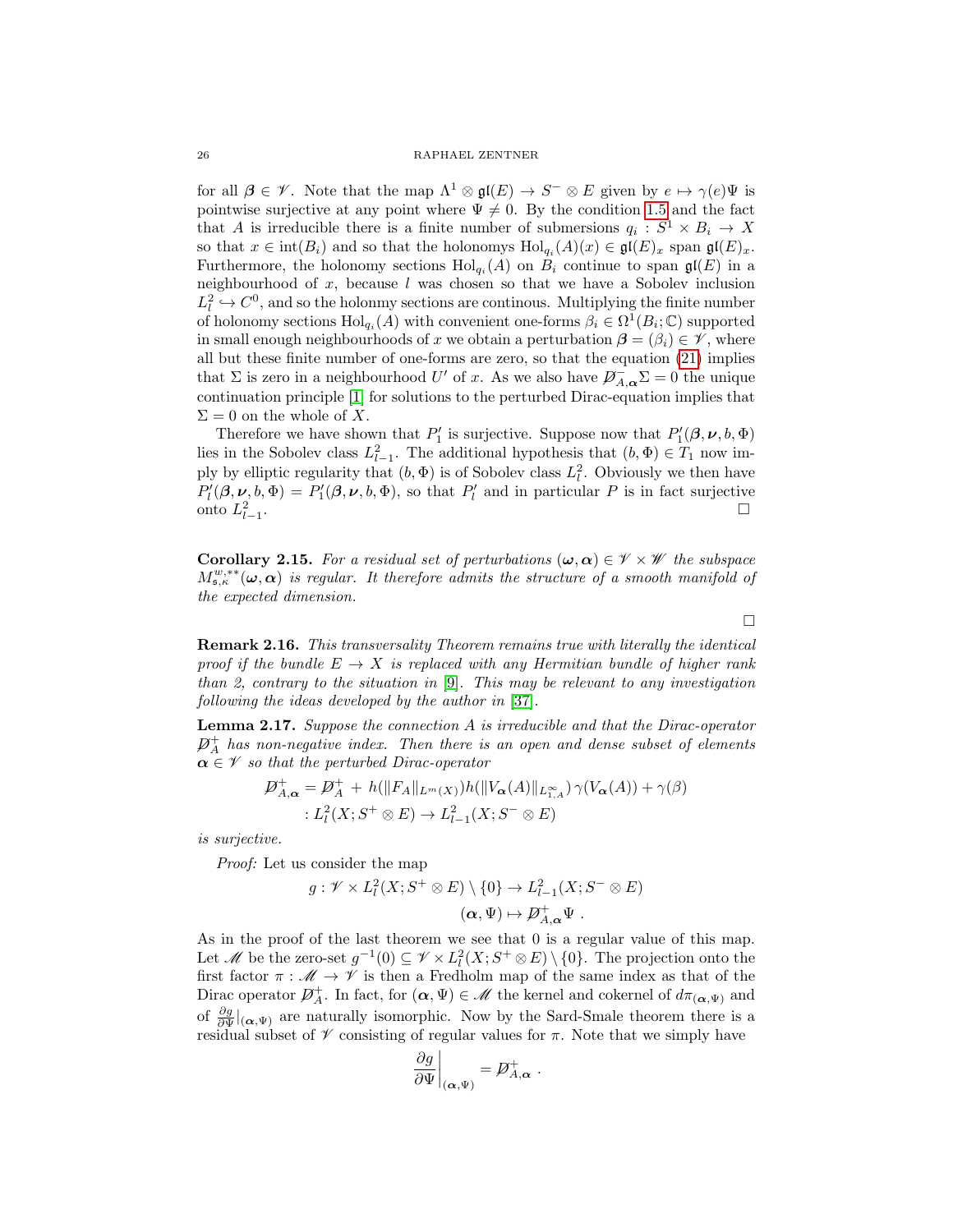Therefore, if  $\alpha$  is a regular value for  $\pi$ , the perturbed Dirac-operator  $\mathcal{D}^+_{A,\alpha}$  is surjective. The dependence of the bounded operator  $\mathcal{D}^+_{A,\alpha}: L^2_l(X; S^+ \otimes E) \to$  $L^2_{l-1}(X; S^- \otimes E)$  on  $\alpha$  is continuous. Therefore the residual set of values  $\alpha$  for which this operator is surjective is also open.  $\Box$ 

2.7. Transversality in the lower strata. Recall that the unperturbed monopole equations [\(11\)](#page-14-1) involves the 'parameters'  $\beta \in \Omega^1(X; \mathbb{C})$  and  $K \in Gl_+(\Lambda^2_+)$ . We did not refer to these as 'perturbations' of the equations in order to reserve this term for the holonomy perturbations  $(\omega, \alpha)$  considered above (and to avoid confusion). Nonetheless we use these parameters to obtain regularity for the (holonomy) unperturbed moduli spaces  $M_{\mathfrak{s},\kappa-n}^{\tilde{w},\ast\ast}$  for  $n\geq 1$ , following [\[30\]](#page-44-0). A similar approach appears in [\[8\]](#page-43-0).

In fact, the whole point about the holonomy perturbations was to extend the perturbations appearing in [\(10\)](#page-12-2) which defined the Casson-type invariant  $n_{w,o}(\omega)$ , and to obtain Lemma [2.17](#page-25-0) above.

Regularity in [\[30\]](#page-44-0) is achieved by first perturbing the equations with  $(\beta, K)$ , resulting in a 'parametrised moduli space' which contains exceptions to transversality, and then perturbing the Clifford-multiplication and thereby the Riemannian metric to remove these points of exception. The equations [\(11\)](#page-14-1) are therefore considered as equations for the configuration  $(A, \Psi)$  and the parameters  $(\beta, K, \gamma)$ . After fixing a reference Clifford multiplication,  $\gamma$  can be seen as an orientation preserving automorphism of the cotangent bundle  $\Lambda^1(X)$ . Correspondingly, the perturbation space  $\mathscr{P}^l$  is identified with the space

$$
\Omega^1(X;\mathbb{C})\times \Gamma(X;\mathrm{Gl}_+ \left({\mathfrak{su}}(S_{\mathfrak{s}}^+)\right) \times \Gamma(X;\mathrm{Gl}_+ \left(\Lambda^1(X)\right)\,,
$$

completed with respect to the  $C<sup>l</sup>$  norm.

The regularity theorem is then the following, where the term 'abelian locus' refers to configurations  $(\Psi, A)$ , where the connection A yields a parallel splitting  $E = L_1 \oplus L_2$  into two line bundles, and where the *non-vanishing* spinor  $\Psi$  is a section that lies entirely in one of the resulting  $U(2)$  bundles  $S_{\mathfrak{s}}^+ \otimes L_i$ . This is best understood in the situation of the  $S<sup>1</sup>$  action described in Section [2.9](#page-28-0) below.

<span id="page-26-1"></span>**Theorem 2.18.** [\[30,](#page-44-0) Theorem 3.19] There is a dense second category subset  $\mathcal{P}_0^l$ of  $\mathscr{P}^l$  so that for any  $(\beta, K, \gamma) \in \mathscr{P}_0^l$  the corresponding moduli space  $M_{\mathfrak{s},\kappa}^{w,**}$  =  $M^{w,*}_{s,\kappa}(\beta,K,\gamma)$  is regular away from the abelian locus. Moreover, the space  $\mathscr{P}_0^l$  may  $M^{w,*}_{s,\kappa}(\beta,K,\gamma)$  is regular away from the abelian locus. Moreover, the space  $\mathscr{P}_0^l$  may be chosen so that this conclusion holds for all moduli spaces  $M^{w, **}_{s, \kappa-n}$  with  $n \geq 0$  at once.

2.8. Index computations. The index of the elliptic operator  $\mathcal{D}_{A}^{+}$  can be computed from the Atiyah-Singer index theorem, and is given by

$$
ind_{\mathbb{C}}(\mathcal{D}_{A}^{+}) = \langle ch(E)e^{\frac{1}{2}c_1(S_{s}^{+})}\hat{A}(TX), [X] \rangle .
$$

This formula can be found in [\[28,](#page-44-19) §6.4]. In our situation we thus obtain

<span id="page-26-0"></span>
$$
\mathrm{ind}_{\mathbb{C}}(\mathcal{D}_{A}^{+}) = 2\,\mathrm{ind}_{\mathbb{C}}(\mathcal{D}_{\mathfrak{s}}^{+}) + \frac{1}{2}\,\langle c_{1}(S_{\mathfrak{s}}^{+})c_{1}(E) + c_{1}(E)^{2}, [X] \rangle - \langle c_{2}(E), [X] \rangle , \quad (22)
$$

where we have denoted by  $\mathcal{D}_{\mathfrak{s}}^+$  the Dirac operator determined by the (untwisted)  $Spin<sup>c</sup>$  structure  $\mathfrak s$  and the fixed  $Spin<sup>c</sup>$  connection that we have suppressed in the notation.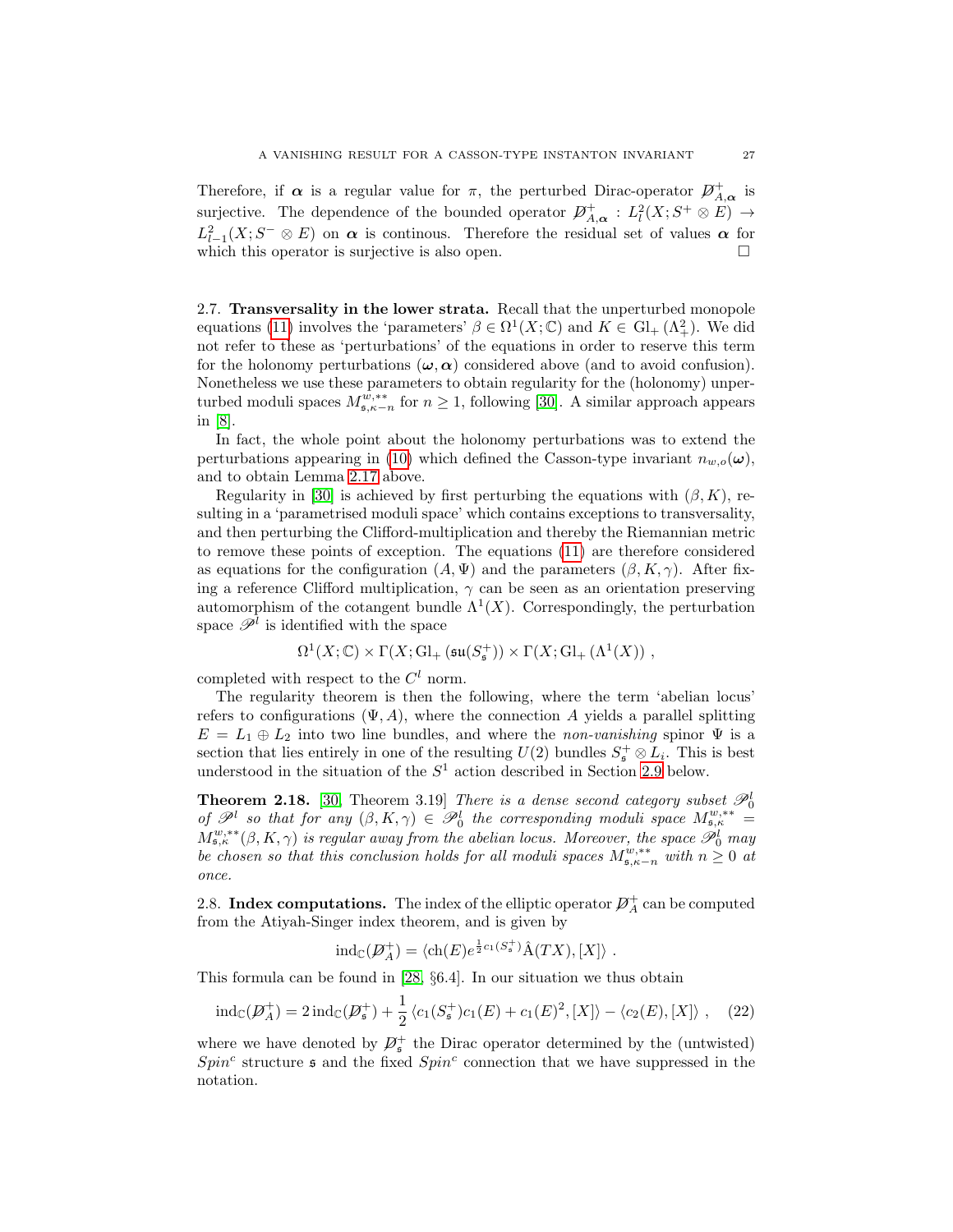#### 28 RAPHAEL ZENTNER

If we wish to make explicit that the coupled Dirac operator  $\mathcal{D}_A^+$  depends on the Spin<sup>c</sup> structure s and the Hermitian bundle  $E \rightarrow X$ , then we shall write  $\text{ind}(\mathcal{D}_A^+) = \text{ind}(\mathcal{D}_\mathfrak{s}^+, E).$  Similarly, we shall write  $\text{ind}(\delta_A) = \text{ind}(\delta, E)$  for the deformation operator  $\delta_A$  of the instanton moduli space.

For our application in mind the bundle  $E \to X$  is chosen so that it defines a Casson-type instanton moduli space as in Definition [1.13.](#page-10-2) This is only a restriction up to tensoring the Hermitian bundle  $E \to X$  with a Hermitian line bundle, see Proposition [1.16.](#page-11-0) We are, however, free in the choice of the  $Spin<sup>c</sup>$  structure.

**Remark 2.19.** For the (untwisted) Dirac operator associated to a Spin<sup>c</sup> structure s on a negative definite four-manifold, the index is always non-positive:

$$
ind_{\mathbb{C}}(\mathcal{D}_{\mathfrak{s}}^{+}) = \frac{1}{8} \langle c_{1}(S_{\mathfrak{s}}^{+})^{2}, [X] \rangle - \text{sign}(X) \leq 0.
$$

The following Proposition shows that this is not necessarily the case for the twisted Dirac operator.

<span id="page-27-1"></span>**Proposition 2.20.** Let X be a negative definite four-manifold, and suppose  $E \to X$ is a Hermitian rank-2 bundle. Suppose one has

<span id="page-27-0"></span>
$$
0 = \langle c_2(E) - \frac{1}{4}c_1(E)^2, [X] \rangle . \tag{23}
$$

Then one can find a  $Spin^c$  structure  $\mathfrak s$  so that the index of the twisted Dirac operator  $\mathcal{D}_A^+:\Gamma(X;S^+_{\mathfrak{s}} \otimes E) \to \Gamma(X;S^-_{\mathfrak{s}} \otimes E)$  is one,

$$
ind_{\mathbb{C}}(\mathcal{D}^+_{\mathfrak{s}},E)=1.
$$

In particular, in the situation of a bundle E leading to our Casson-type instanton invariant defined in Definition [1.13,](#page-10-2) this can always be achieved.

*Proof:* Notice first that if we take the tensor product of  $E \to X$  with a Hermitian line bundle  $L \to X$ , then we have

$$
\mathrm{ind}(\mathcal{D}^+_{\mathfrak{s} \otimes L^*}, E \otimes L) \, = \, \mathrm{ind}(\mathcal{D}^+_{\mathfrak{s}}, E) \, ,
$$

where  $\mathfrak{s} \otimes L^*$  denotes the  $Spin^c$  structure that one obtains from twisting  $\mathfrak{s}$  with the dual of the line bundle  $L$ . Note also that tensoring  $E$  with a line bundle leaves the condition [\(23\)](#page-27-0) unchanged.

Suppose we are given a set of elements  $\{e_i\}$  inducing a basis of  $H^2(X;\mathbb{Z})/Torsion$ which diagonalises the intersection form. Up to taking tensor products with line bundles, and up to a torsion element, we may suppose that

$$
c_1(E) = \sum k_i e_i ,
$$

with  $k_i$  being either 0 or 1. In fact, for a line bundle L we have  $c_1(E \otimes L)$  =  $c_1(E) + 2c_1(L)$ . Up to a permutation of the indices, we may therefore suppose that  $k_1 = \cdots = k_N = 1$ , and  $k_{N+1} = \cdots = k_{b_2(X)} = 0$ .

By our liberty of choice in the  $Spin<sup>c</sup>$  structure  $\mathfrak s$  we may suppose that  $c_1(\mathfrak s)$  is any characterstic element of the intersection form. In particular, we must have

$$
c_1(\mathfrak{s}) = \sum l_i \, e_i
$$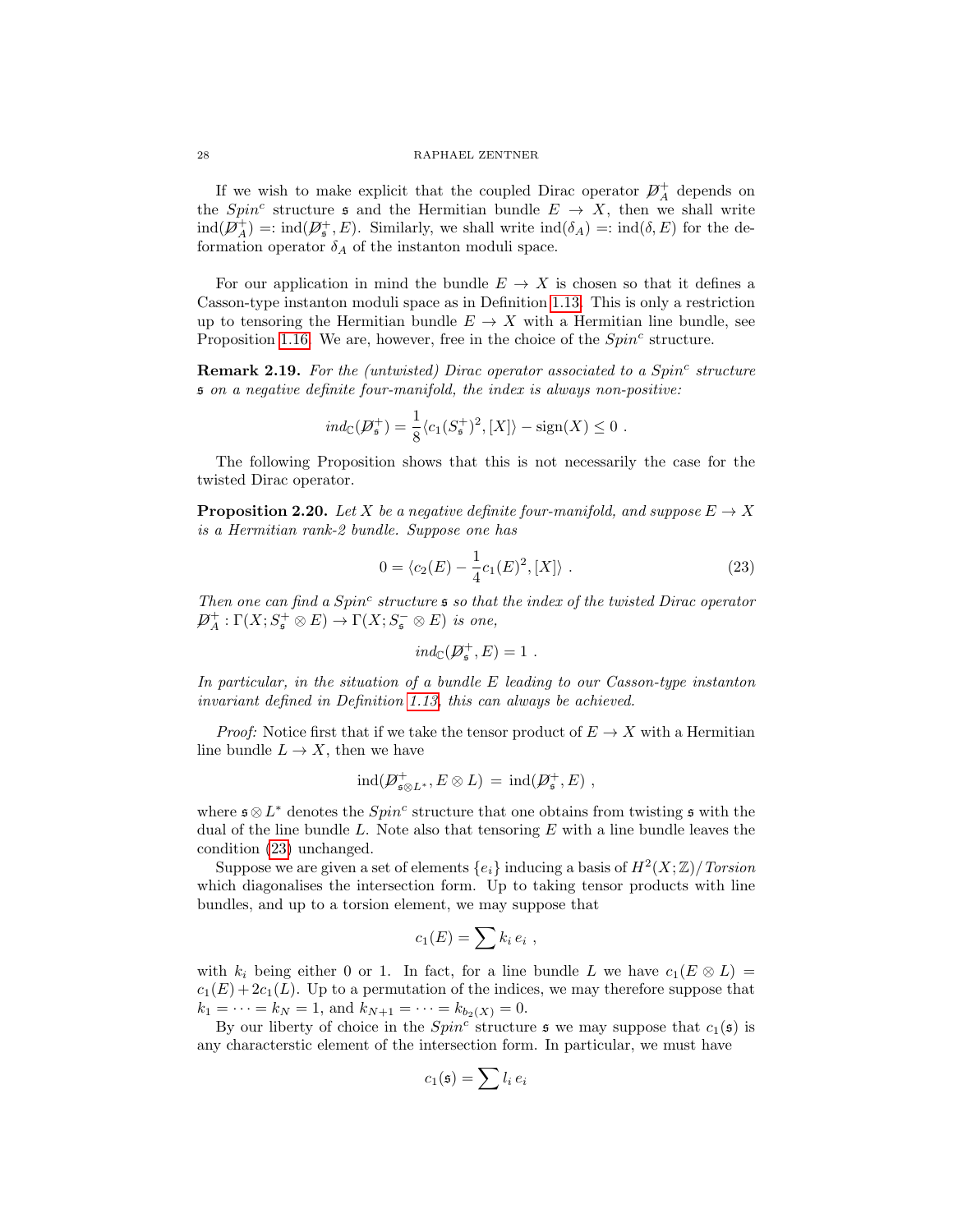with  $l_i \equiv 1 \pmod{2}$ . Let us take  $\mathfrak{s}_0$  to be a  $Spin^c$  structure so that  $c_1(\mathfrak{s}_0) =$  $\sum_{i=1}^{b_2(X)} e_i$ . One easily checks that

$$
ind_{\mathbb{C}}(\mathcal{D}^+_{\mathfrak{s}_0}, E) = -N - \langle c_2(E), [X] \rangle = -\frac{3N}{4}.
$$

We may get any other  $Spin^c$  structure  $\mathfrak s$  by tensoring  $\mathfrak s_0$  with a line bundle K, and we have  $c_1(\mathfrak{s}_0 \otimes K) = c_1(\mathfrak{s}_0) + 2c_1(K)$ .

Suppose we have  $c_1(K) = \sum_{i=1}^{b_2(K)} m_i e_i$ . Then the formula [\(22\)](#page-26-0) implies that

$$
\begin{split} \operatorname{ind}_{\mathbb{C}}(\mathcal{P}_{\mathfrak{s}_0 \otimes K}^+, E) &= \operatorname{ind}_{\mathbb{C}}(\mathcal{P}_{\mathfrak{s}_0}^+, E) \\ &+ \langle c_1(\mathfrak{s}_0)c_1(K) + c_1(K)^2 + c_1(K)c_1(E), [X] \rangle \\ &= -\frac{3N}{4} - \sum_{i=1}^N (2m_i + m_i^2) - \sum_{i=N+1}^{b_2(X)} (m_i + m_i^2) \ . \end{split} \tag{24}
$$

Now  $2m_i + m_i^2 \ge -1$ , and for  $m_i = -1$  we have  $2m_i + m_i^2 = -1$ . Let  $l := 1 + 3N/4$ . Then we see from this formula that if we set  $m_i = -1$  for  $i = 1, \ldots, l$  and  $m_i = 0$ for  $i = l + 1, \ldots, b_2(X)$ , we do indeed obtain  $ind_{\mathbb{C}}(\mathcal{P}^+_{\mathfrak{s}_0 \otimes K}, E) = 1$ .

Remark 2.21. The conclusion of the preceding Proposition certainly may hold under weaker assumptions on the intersection form of X and the bundle  $E \to X$ , respectively the number  $\langle p_1(\mathfrak{su}(E)), [X]\rangle$ . This puts the techniques developed in this paper in the perspective of further applications. However, we shall content ourselves here with the version above which is sufficient for our needs.

<span id="page-28-1"></span>**Proposition 2.22.** Suppose X is a negative definite four-manifold with  $b_1(X) = 1$ , and  $E \rightarrow X$  is a bundle leading to the Casson-type instanton moduli space defined in Definition [1.13.](#page-10-2)

 $Suppose \, a \, Spin^c \, structure \, s \, is \, chosen \, so \, that \, the \, index \, of \, the \, twisted \, Dirac \,$ operator is one, which is possible according to the preceding Proposition. Then the expected dimension of the moduli space of  $PU(2)$  monopoles  $M_{0, \mathfrak{s}}^{w}$  is 2. Furthermore, the lower strata of the space of ideal monopoles  $IM_{0,s}^w = \bigcup_{n=0}^{\infty} M_{-n,s}^w$  are all of strictly negative expected dimension.

Proof: From the formulae [\(4\)](#page-4-0) and [\(22\)](#page-26-0) the expected dimension of the moduli space  $M_{-n,\mathfrak{s}}^w$  equals

$$
ind(\delta, E_{-n}) + 2ind(\mathcal{P}_{\mathfrak{s}}^+, E_{-n}) = ind(\delta, E) - 8n + 2 (ind(\mathcal{P}_{\mathfrak{s}}^+, E) + n)
$$
  
=  $ind(\delta, E) + 2 ind(\mathcal{P}_{\mathfrak{s}}^+, E) - 6n.$ 

For  $n = 0$  the assumptions made imply that this number is equal to 2. For  $n > 0$ this number is  $2 - 6n$ , and so strictly negative.

<span id="page-28-0"></span>2.9. A circle action on the configuration space of  $PU(2)$  monopoles. We will now introduce an action of the circle  $S^1$  on the configuration space  $\mathscr{B}_{\kappa,\mathfrak{s}}^w$  of  $PU(2)$  monopoles, and we will describe its fixed point set. On the pre-configuration space this action  $S^1 \times \mathscr{C} \to \mathscr{C}$  is simply given by scalar multiplication on the spinor,

$$
(z, (A, \Psi)) \mapsto (A, z\Psi).
$$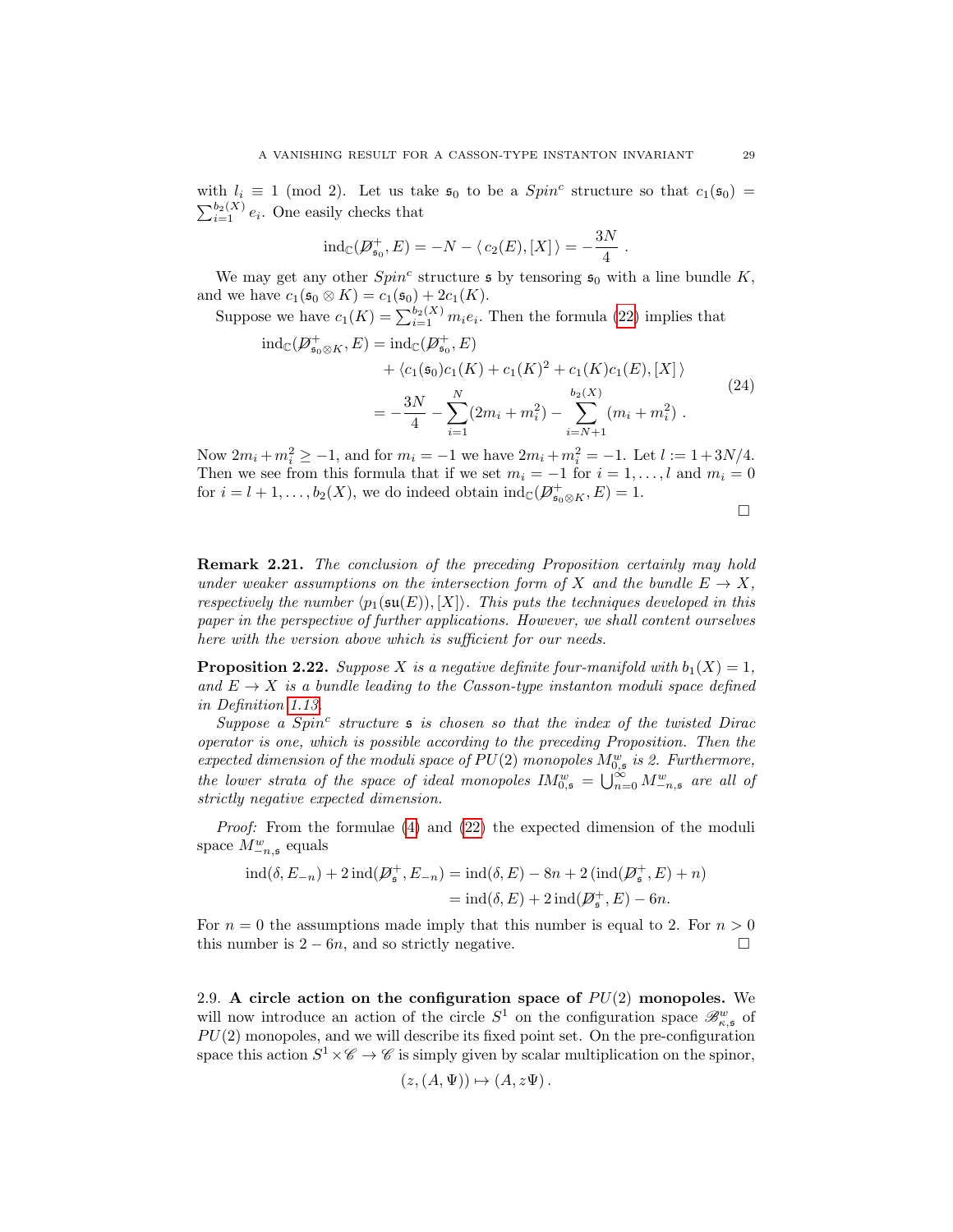This action descends to an action  $\rho: S^1 \times \mathcal{B}_{\kappa, \mathfrak{s}}^w \to \mathcal{B}_{\kappa, \mathfrak{s}}^w$  on the configuration space. However, the latter is not effective – in fact it is the two-fold covering of an effective action  $\rho^{1/2}$  because the stabiliser  $\Gamma_A$  of a connection A in the gauge groupe  $\mathscr G$  always contains the centre  $Z(SU(2)) = \pm id$ . We therefore have  $\rho(z, [A, \Psi]) = [A, z\Psi]$ and  $\rho^{1/2}(z,[A,\Psi]) = [A, z^{1/2}\Psi]$ , where  $z^{1/2}$  is an arbitrary square-root of z. The following well-known proposition can be found, for instance, in [\[10,](#page-44-7) [30,](#page-44-0) [37\]](#page-44-22).

<span id="page-29-1"></span>**Proposition 2.23.** A configuration  $[A, \Psi] \in \mathcal{B}_{\kappa, \mathfrak{s}}^w$  belongs to the fixed point set of  $\rho$  respectively  $\rho^{1/2}$  if and only if for any representative  $(A, \Psi) \in \mathscr{C}$  we have one of the following:

(1) There is an A-parallel decomposition of  $E$  into the sum of two line-bundles,  $E = K \oplus L$ , and  $\Psi$  is a non-vanishing section of either  $S^+ \otimes K$  or  $S^+ \otimes L$ . (2) The spinor vanishes,  $\Psi \equiv 0$ .

On the complement of the fixed point set the action  $\rho^{1/2}$  is free. Furthermore, if  $(A, \Psi)$  solves the monopole equations [\(11\)](#page-14-1) then  $[A, \Psi]$  is a fixed point if and only if A is reducible or has vanishing spinor component. In particular, the action is free on the subspace  $M^{w,**}_{\mathfrak{s},\kappa}$  of  $M^w_{\mathfrak{s},\kappa}$ .

**Definition 2.24.** Configurations  $[A, \Psi]$  in the fixed point set with non-vanishing spinor component  $\Psi$ , necessarily of type (1) above, are referred to as the 'abelian locus'.

**Remark 2.25.** On negative four-manifolds with the bundle  $E \rightarrow X$  chosen as in Lemma [1.8](#page-9-1) there are no fixed points of the first type in the above Proposition. This applies to the situation in which the Casson-type invariant is defined, see Definition [1.13.](#page-10-2)

2.10. Orientations. In analogy to the instanton situation we will determine natural orientations for the subspace of the  $PU(2)$  moduli space  $M_{\kappa,\mathfrak{s}}^w(\omega,\alpha)$  consisting of regular points with trivial stabiliser under action of the gauge group, and thus forming a manifold of the expected dimension. Again, this is done by considering the determinant line bundle of the family of Fredholm operators given by the deformation operators parametrised by the configuration space  $\mathscr{B}^{w,*}_{\kappa,\mathfrak{s}}$ .

Let

$$
D_{(A,\Psi),\boldsymbol{\omega},\boldsymbol{\alpha}}:=d^{0,*}_{(A,\Psi)}\oplus d^1_{(A,\Psi),(\boldsymbol{\omega},\boldsymbol{\alpha})}
$$

be the deformation operator associated to the 'elliptic complex' [\(16\)](#page-17-2). To be more precise, [\(16\)](#page-17-2) is only a complex if  $(A, \Psi)$  satisfies the perturbed monopole equations. However, the operator  $D_{(A,\Psi),\omega,\alpha}$  is a real Fredholm operator for any  $(A,\Psi) \in \mathscr{C}$ . We obtain a homotopy of Fredholm operators by the formula  $t \mapsto D_{(A,t\Psi),(\omega,\alpha)}$ . For  $t = 0$  this operator takes the form of a direct sum:

<span id="page-29-0"></span>
$$
D_{(A,0),\omega,\alpha} = \delta_{A,\omega} \oplus \mathcal{D}_{A,\alpha}^{+}
$$
 (25)

Let

$$
\Theta_{\pmb{\omega},\pmb{\alpha}}(t) \rightarrow \mathscr{B}^{w,*}_{\kappa,\mathfrak{s}}
$$

be the quotient of the determinant line bundle of the Fredholm operator  $D_{(A,t\Psi),\omega,\alpha}$ by the gauge group  $\mathscr G$ . Likewise, let

$$
\Omega_{\pmb{\alpha}} \to \mathscr{B}^{w,*}_{\kappa,\mathfrak{s}}
$$

be the quotient of the real determinant line bundle of the family of Dirac operators  $\mathcal{D}_{A,\alpha}^+$ , considered as R-linear Fredholm operators, by the gauge group  $\mathscr{G}$ .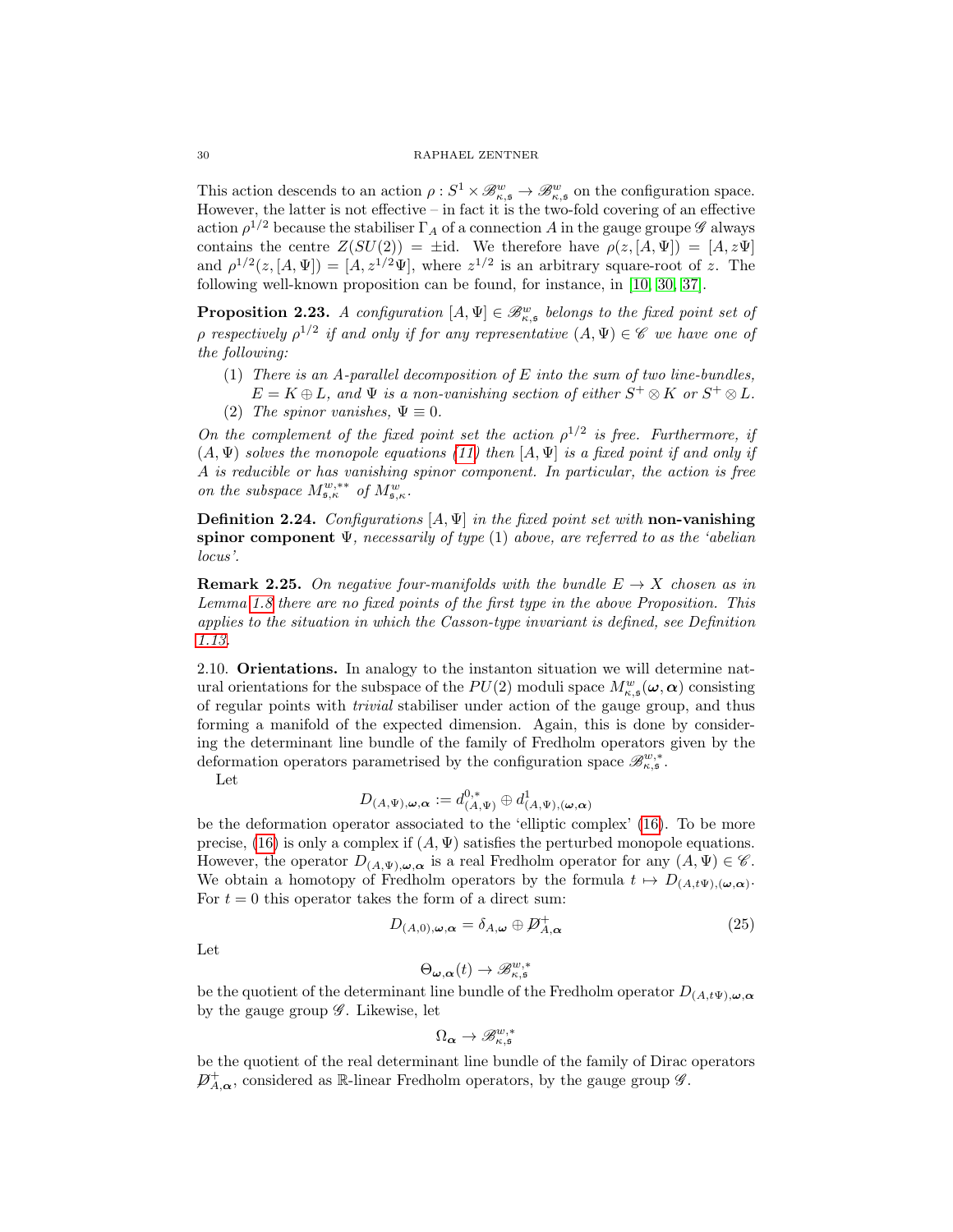We can now state the following Lemma:

- **Lemma 2.26.** (1) Suppose the moduli space  $M_{\kappa, \mathfrak{s}}^{w, **}(\omega, \alpha) \subseteq \mathscr{B}_{\kappa, \mathfrak{s}}^{w, **}$  is regular. Then the restriction of the determinant line bundle  $\Theta_{\omega,\alpha}(1)$  to it is equal to the orientation bundle of  $M^{w,*}_{\kappa, \mathfrak{s}} (\omega, \alpha)$ .
	- (2) The restriction of the determinant line bundle  $\Theta_{\omega,\alpha}(0)$  to the subspace  $\mathscr{B}^{w,**}_{\kappa,\mathfrak{s}}$  is given by

$$
\Theta_{\boldsymbol{\omega},\boldsymbol{\alpha}}(0)|_{\mathscr{B}^{**}}=\pi^*\Lambda_{\boldsymbol{\omega}}\otimes\Omega_{\boldsymbol{\alpha}}\;,
$$

where  $\Lambda_{\omega} \to \mathscr{B}_{\kappa}^{w,*}$  is the determinant line bundle of the instanton deforma-tion operator of section [1.6,](#page-8-1) the map  $\pi : \mathscr{B}^{w,*}_{\kappa,\mathfrak{s}} \to \mathscr{B}^{w,*}_{\kappa}$  is the projection onto the connection component, and where  $\Omega_{\alpha}$  is the real determinant line bundle of the family of Dirac operators  $\mathcal{P}^+_{A,\alpha}$ , considered as R-linear operators.

Proof: The first statement follows directly from the definition. The second statement is clearly a consequence of formula  $(25)$  above.

Now note that the line bundles  $\Theta_{\omega,\alpha}(1)$  and  $\Theta_{\omega,\alpha}(0)$  are naturally isomorphic, at least up to multiplication by a nowhere vanishing positive real function. In fact, they occur as restrictions of a line bundle over  $[0,1] \times \mathscr{B}_{\kappa,\mathfrak{s}}^{w,*}$  to  $\{0\} \times \mathscr{B}_{\kappa,\mathfrak{s}}^{w,*}$  respectively  ${1} \times \mathscr{B}_{\kappa,\mathfrak{s}}^{w,*}$ . So, up to multiplication by a non-vanishing positive function, there is a unique non-vanishing section of the bundle over each stripe  $[0, 1] \times \{[A, \Psi]\}$  for each  $[A, \Psi] \in \mathscr{B}_{\kappa, \mathfrak{s}}^{w, *}.$ 

Note further that the line bundle  $\Omega_{\alpha}$  is trivial. To see this, notice that there is a natural inclusion  $Gl(n,\mathbb{C}) \hookrightarrow Gl(2n,\mathbb{R})$  compatible with the convention, that if  $(v_1, \ldots, v_n)$  is a basis of  $\mathbb{C}^n$ , then  $(v_1, iv_1, \ldots, v_n, iv_n)$  is the naturally associated basis of  $\mathbb{C}^n$  considered as  $\mathbb{R}^{2n}$ . The complex entries of an  $n \times n$  matrix then become blocks of  $2 \times 2$  matrices with real entries. It is well-known that this inclusion  $Gl(n,\mathbb{C})\hookrightarrow Gl(2n,\mathbb{R})$  factors through  $Gl_+(2n,\mathbb{R})$ , the subgroup of  $Gl(2n,\mathbb{R})$ with positive determinant – this is what is meant with 'a complex vector space is canonically oriented when considered as the underlying real vector space'. As a consequence, the real determinant line bundle of a complex vector bundle, seen as real vector bundle, is trivial. The given convention here also determines a natural trivialisation of the real determiant line bundle: If, in a fibre, a complex basis is given by  $(v_1, \ldots, v_n)$ , then  $v_1 \wedge iv_1 \wedge \cdots \wedge v_n \wedge iv_n$  is a basis of the real determinant line, and this definition is independent, up to a positive multiple, of the chosen basis.

Now, the Fredholm operators  $\mathcal{P}^+_{A,\alpha}$  are complex linear operators, and  $\mathscr G$  acts complex linearly on the spinor component. The preceding discussion applies and one concludes that  $\Omega_{\alpha}$  is indeed trivial with natural trivialisation.

Recall that the letter o designated a choice of trivialisation of the determinant line bundle  $\Lambda_0 \to \mathscr{B}_{\kappa}^{w,*}$  in section [1.6,](#page-8-1) and that there is also a natural isomorphism between  $\Lambda_0$  and  $\Lambda_\omega$ . We therefore have proved the following

<span id="page-30-0"></span>**Corollary 2.27.** Suppose the moduli space  $M_{\kappa, \mathfrak{s}}^{w, **}(\omega, \alpha)$  is regular. Then it is orientable. Furthermore, a choice of trivialisation o of the trivial line bundle  $\Lambda_0$ determines a natural orientation of  $M_{\kappa, \mathfrak{s}}^{w, **}(\boldsymbol{\omega}, \boldsymbol{\alpha})$ .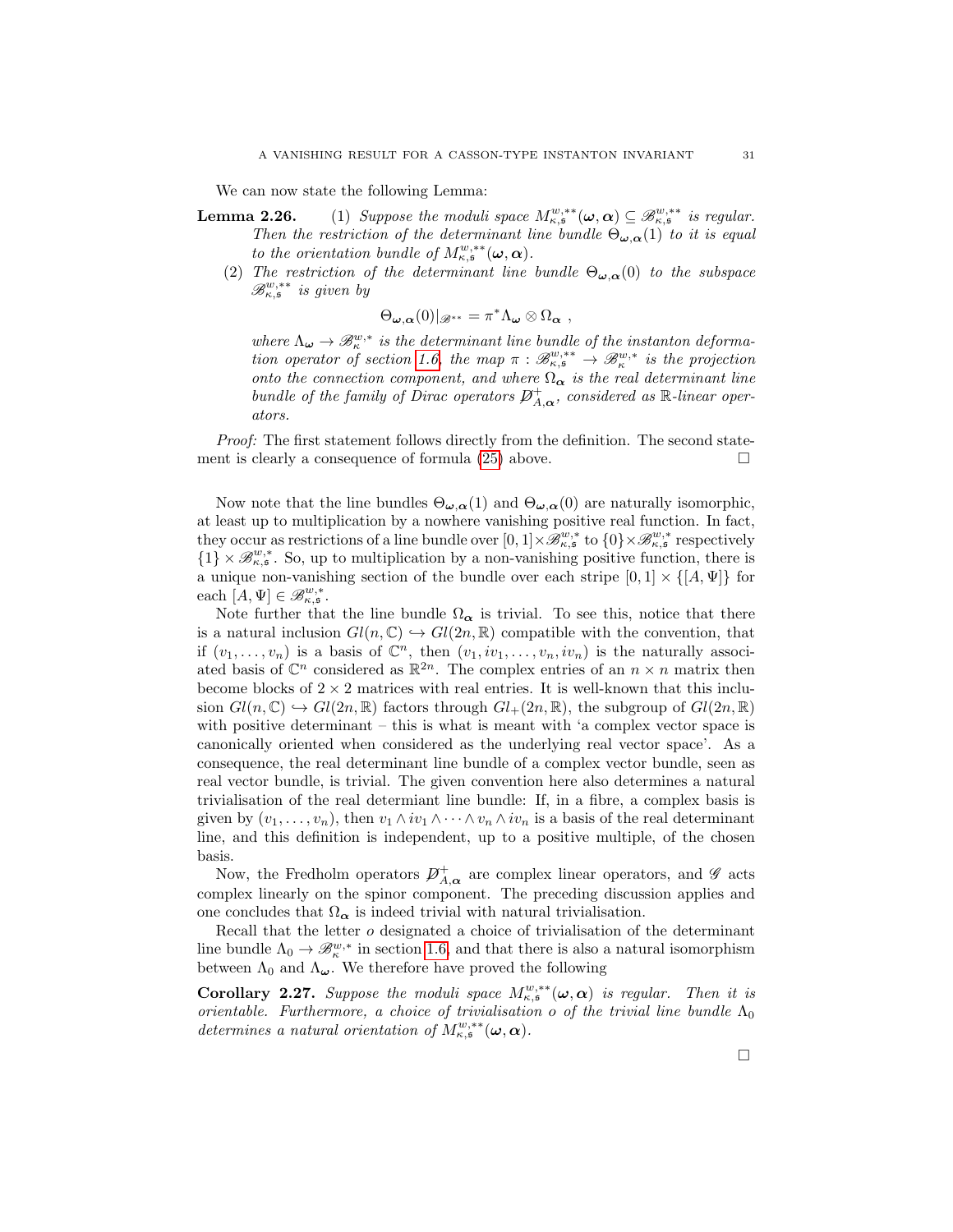2.11. Local models around the instantons. We will recall some theory of local models in general here, and then apply the results to the neighbourhood of the instantons  $[A] \in M_0^w(\omega)$  inside the  $PU(2)$  monopole moduli space  $M_{0,s}^w(\omega, \alpha)$ , where the instantons are considered as  $PU(2)$  monopoles  $[A, 0]$  with vanishing spinor. We actually need some equivariant version for local models here, and we will emphasise why this works as well. Furthermore, we shall make use of the elliptic deformation complex [\(16\)](#page-17-2). To simplify the notations we shall continue to write  $H^0, H^1, H^2$  if we mean actually the *harmonic representatives* of the cohomology spaces  $H^0, H^1$ and  $H^2$  of that complex.

The following results on local models are standard and are usually refered to as 'Kuranishi models', see for instance [\[7,](#page-43-1) Section 4.2.5] or the corresponding description for  $PU(2)$  monopoles in [\[9\]](#page-44-6). To set up our notation, we shall make this explicit in the equivariant setting, even though this equivariant model can be found, for instance, in Freed and Uhlenbeck's treatise as [\[17,](#page-44-15) Lemma 4.7].

<span id="page-31-0"></span>**Proposition 2.28.** Suppose  $(A, \Psi)$  is an element of the pre-configuration space  $\mathscr C$ . Let  $T_{(A,\Psi)}$  be the slice of the gauge-group action  $\mathscr G$  given by  $T_{(A,\Psi)} := \ker(d_{A,\Psi}^{0,*})$ . Let  $\pi: T_{(A,\Psi)} \to \mathscr{B}_{\mathfrak{s}}$  be the projection map given by  $(a,\Phi) \mapsto [A + a, \Psi + \Phi]$ . The induced map

$$
T_{(A,\Psi)}/\Gamma_{(A,\Psi)} \to \mathscr{B}_{\mathfrak{s}} \ ,
$$

yields a homeomorphism of a neighbourhood of  $[0] \in T_{(A,\Psi)} / \Gamma_{(A,\Psi)}$  onto a neighbourhood of  $[A, \Psi]$  in the configuration space  $\mathscr{B}_\mathfrak{s}$  of  $PU(2)$  monopoles.

As we have seen before, a point  $[A, 0] \in \mathcal{B}_{\mathfrak{s}}$  is always a fixed point of the circle action on  $\mathscr{B}_{\mathfrak{s}}$ . On the slice  $T_{(A,0)}$  we have a circle action  $S^1 \times T_{(A,0)} \to T_{(A,0)}$  given by  $(z, (a, \Phi)) \mapsto (a, z\Phi)$ . The actions of  $\Gamma_{(A,0)}$  and  $S^1$  commute and they factor through an obvious action of the group  $\Gamma_{(A,0)} \times_{\mathbb{Z}/2} S^1$ . To simplify the notation we will now write  $\Gamma$  instead of  $\Gamma_{(A,0)}$ . The projection  $\pi: T_{(A,0)} \to \mathscr{B}_{\mathfrak{s}}$  is then equivariant with respect to the action of  $\Gamma \times_{\mathbb{Z}/2} S^1$  on the slice and the  $S^1$ -action  $\rho$  on  $\mathscr{B}_\mathfrak{s}$  of section [2.9.](#page-28-0) Therefore we get

<span id="page-31-2"></span>Proposition 2.29. The map

$$
T_{(A,0)}/\Gamma \times Z_{/2} S^1 \to \mathscr{B}_{\mathfrak{s}}/S^1
$$

induced from the projection  $\pi$  yields a homeomorphism of a neighbourhood of [0] in  $T_{(A,0)}/\Gamma \times_{\mathbb{Z}/2} S^1$  onto a neighbourhood of  $[A,0]$  in the  $S^1$ -quotient  $\mathscr{B}_\mathfrak{s}/S^1$ .

We will now use this result to describe a neighbourhood of a point  $[A, \Psi]$  in the moduli space  $M_{\kappa,s}^w$ . Let  $\mathscr{F}_{\omega,\alpha}$  be the map given by the left-hand side of the  $PU(2)$  monopole equations [\(14\)](#page-16-0) where the perturbations  $(\omega, \alpha)$  are kept fixed. We consider the restriction of this map to the slice  $T_{(A,\Psi)}$ :

$$
f: T_{(A,\Psi)} \to L_{l-1}^2(X; S^- \otimes E \oplus \Lambda^2_+ \otimes \mathfrak{su}(E))
$$
  
(a,  $\Phi$ )  $\mapsto \mathscr{F}_{\omega,\alpha}(A + a, \Psi + \Phi)$  (26)

<span id="page-31-1"></span>This map is equivariant with respect to the natural action of  $\Gamma_{(A,\Psi)}$  on both spaces. Furthermore, it is equivariant with respect to the natural  $\Gamma \times_{\mathbb{Z}/2} S^1$  actions in case we consider a fixed point of the circle action of the form  $[A, 0]$ . From the above Propositions we therefore get: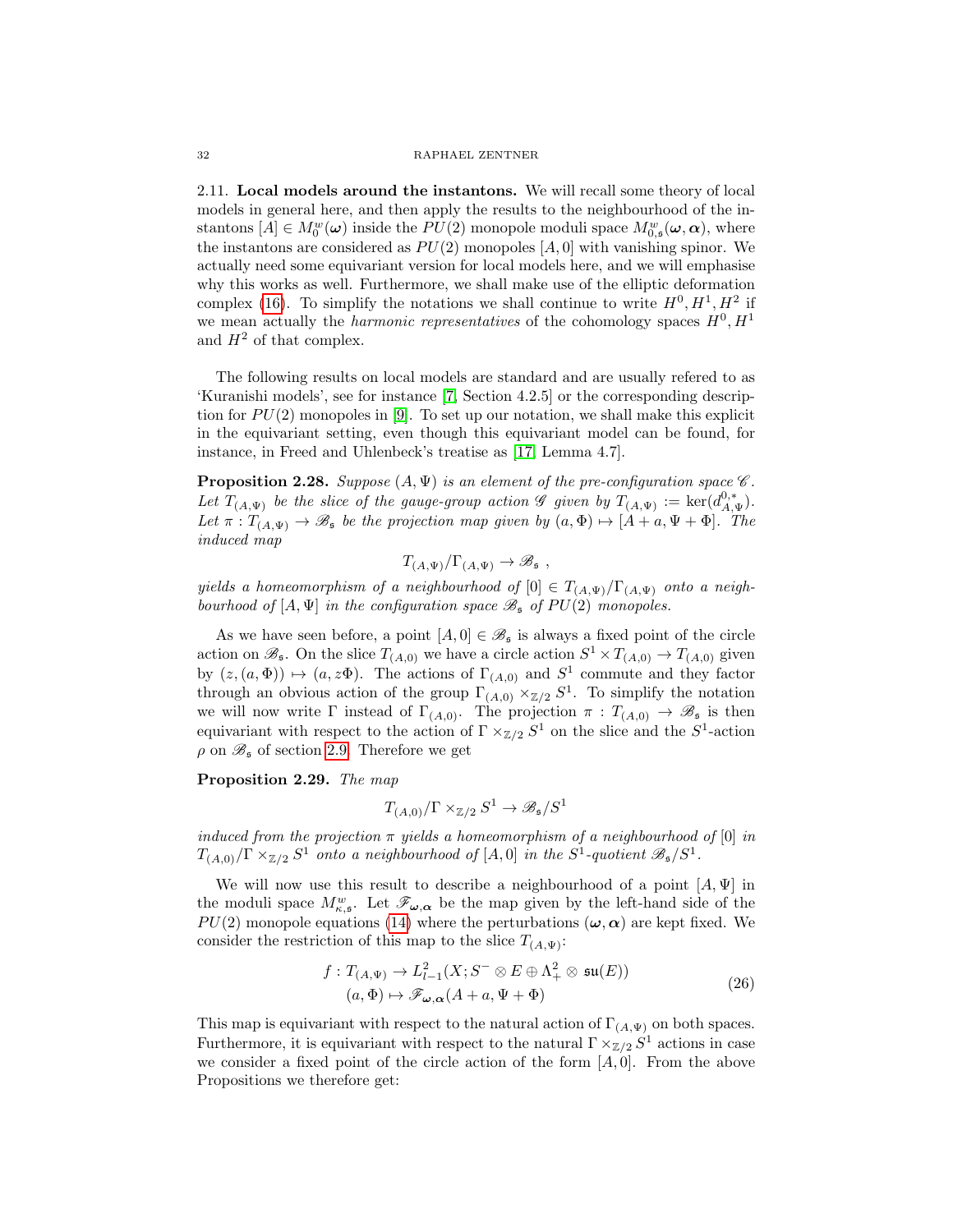<span id="page-32-0"></span>**Proposition 2.30.** The projection  $\pi$  of Proposition [2.28](#page-31-0) induces a homeomorphism of a neighbourhood of the origin in  $f^{-1}(0)/\Gamma_{A,\Psi}$  onto a neighbourhood of  $[A,\Psi]$  in  $M_{\kappa,\mathfrak{s}}^w$ . Furthermore, it induces a homeomorphism of the origin in  $f^{-1}(0)/\Gamma\times_{\mathbb{Z}/2} S^1$ onto a neighbourhood of  $[A, 0]$  in  $M_{\kappa, \mathfrak{s}}^w / S^1$ .

Next it can be shown that this description of the neighbourhood of  $[A, \Psi]$  in the moduli space by the zero-set of the map  $f$  modulo stabiliser can be cut down to the zero-set of a map  $h: H^1_{\omega, \alpha} \to H^2_{\omega, \alpha}$  between the finite-dimensional cohomology spaces of the elliptic complex [\(16\)](#page-17-2) associated to  $(A, \Psi)$ , modulo stabiliser. See the discussion in [\[7,](#page-43-1) section 4.2.4 and 4.2.5]. We will now make this local description explicit around fixed points  $[A, 0]$  of the circle action on the moduli-space.

Let Q be the derivative of f at 0. It equals the restriction of  $d_{\boldsymbol{\omega},\boldsymbol{\alpha}}^1$  of the elliptic complex [\(16\)](#page-17-2) to the slice  $T_{(A,0)}$ . This map Q is a  $\Gamma \times_{\mathbb{Z}/2} S^1$ -equivariant Fredholm map. Note that  $\Gamma \times_{\mathbb{Z}/2} S^1$  acts isometrically on both  $T_{(A,0)}$  and the image space of Q. Now there is a topological decomposition of the slice as

$$
T_{(A,0)} = H^1_{(\boldsymbol{\omega},\boldsymbol{\alpha})} \oplus T' ,
$$

where  $H^1_{(\omega,\alpha)}$  is the kernel of Q and where T' is a  $\Gamma \times_{\mathbb{Z}/2} S^1$ -invariant complement of it. Simply take T' to be the  $L_l^2$ -orthogonal complement of  $H^1_{(\omega,\alpha)}$  inside the slice  $T<sub>(A,0)</sub>$ . There is also a topological decomposition of the target space as

$$
L^2_{l-1}(X;S^- \otimes E \oplus \Lambda^2_+ \otimes \mathfrak{su}(E)) = H^2_{(\omega,\alpha)} \oplus \text{im}(Q) ,
$$

where the harmonic space  $H^2_{(\omega,\alpha)}$  is given by  $\ker((d^+_{A,\omega})^*)\oplus \ker(\mathcal{D}^-_{A,\alpha})$ , which is equally a  $\Gamma \times_{\mathbb{Z}/2} S^1$ -invariant subspace. Therefore, Q is a map

$$
Q: H^1_{(\omega,\alpha)} \oplus T' \to H^2_{(\omega,\alpha)} \oplus \text{im}(Q) ,
$$

and the restriction  $Q': T' \to \text{im}(Q)$  is an equivariant isomorphism of Hilbert spaces.

Let  $p: H^2_{(\omega,\alpha)} \oplus \text{im}(Q) \to \text{im}(Q)$  be the orthogonal projection.

**Proposition 2.31.** There is a  $\Gamma \times_{\mathbb{Z}/2} S^1$ -equivariant diffeomorphism g of a neighbourhood of the origin in the slice  $T_{(A,0)}$  so that

$$
p\circ f\circ g=p\circ Q.
$$

*Proof:* To simplify the notation we shall only write  $H<sup>1</sup>$  for the harmonic space  $H^1_{\boldsymbol{\omega},\boldsymbol{\alpha}}$ . We define the map

$$
G: H^1 \oplus T' \to H^1 \oplus T'
$$

by the formula  $G(h,t) := (h, Q'^{-1} \circ p \circ f(h,t)),$  where  $h \in H^1, t \in T'$ . This is a  $\Gamma \times_{\mathbb{Z}/2} S^1$ -equivariant map. Its derivative at  $(0,0)$  is easily seen to be the identity. Therefore  $G$  is a diffeomorphism of a neighbourhood of  $(0,0)$  onto a neighbourhood of  $(0, 0)$ . Let g be its inverse, which is necessarily equivariant. However, the equation  $G \circ g(h, t) = (h, t)$  is simply equivalent to

$$
p \circ f \circ g(h, t) = Q'(t) = p \circ Q(h, t),
$$

which is the equality we sought to prove.  $\Box$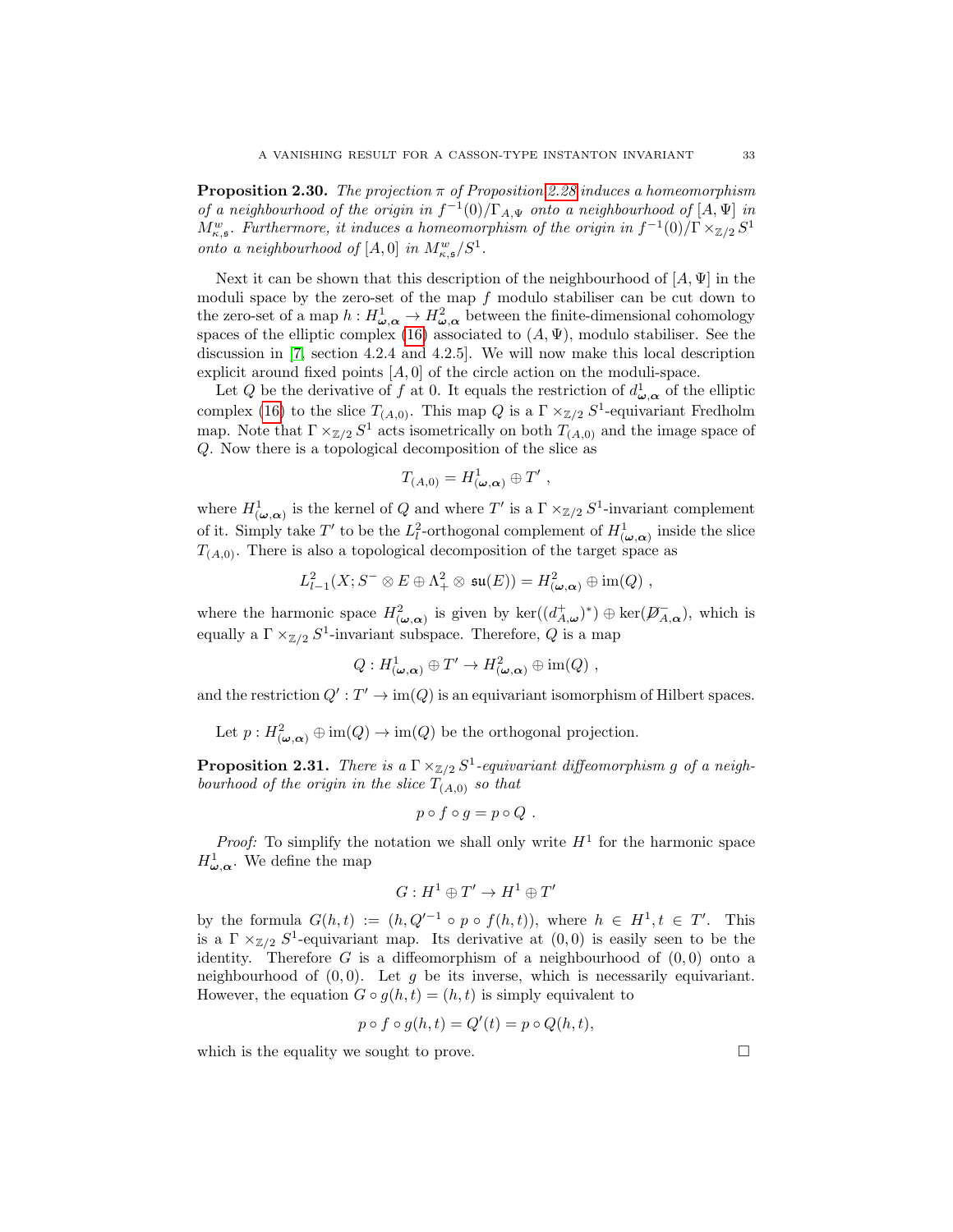<span id="page-33-0"></span>**Corollary 2.32.** Suppose g is a  $\Gamma \times_{\mathbb{Z}/2} S^1$ -equivariant diffeomorphism as in the last proposition. Then we have

$$
f \circ g(h, t) = (\alpha(h, t), Q'(t)),
$$

where  $\alpha$  is a  $\Gamma \times_{\mathbb{Z}/2} S^1$ -equivariant map which has vanishing derivative at 0. As a consequence, up to a  $\Gamma \times_{\mathbb{Z}/2} S^1$ -equivariant diffeomorphism, the zero-set  $f^{-1}(0)$  is given by the zero-set of the  $\Gamma \times_{\mathbb{Z}/2} S^1$ -equivariant map  $\alpha(-,0): H^1 \to H^2$ .

The following statement is a simple consequence of the implicit function theorem and makes the charts of the moduli space  $M_{s,\kappa}^{w,*}$  a little more explicit:

<span id="page-33-2"></span>**Lemma 2.33.** Suppose  $[A, \Psi]$  is a regular monopole. Then there is a smooth map  $h: U \to T_{(A,\Psi)}$ , defined on a neighbourhood U of  $0 \in H^1_{(A,\Psi)}$  which yields a parametrisation of the zero-locus  $f^{-1}(0) \subseteq T_{(A,\Psi)}$  of the map [\(26\)](#page-31-1) around 0. Furthermore, h is of the form

$$
h(a, \Phi) = (a, \Phi) + q(a, \Phi) ,
$$

where the derivative of the map q vanishes at the origin. If  $\Psi = 0$  the map h is  $S^1$ -equivariant.

If  $(A, \Psi)$  has trivial stabiliser the composition  $\pi \circ h_{(A,\Psi)}$  yields a smooth parametrisation of the moduli space  $M^{w,**}_{s,\kappa}$  in a neighbourhood of  $[A, \Psi]$ , where  $h_{(A,\Psi)}$  denotes the map  $(a, \Phi) \mapsto (A, \Psi) + h(a, \Phi)$ .

## 3. The main Theorem and its proof

Our main result is the vanishing of the Casson-type invariant defined in Section [1.8,](#page-10-3) Definitions [1.13](#page-10-2) and [1.15.](#page-11-1)

<span id="page-33-1"></span>**Theorem 3.1.** Suppose the negative definite four-manifold  $X$  has first Betti-number  $b_1(X) = 1$  and admits a class  $w \in H^2(X; \mathbb{Z})$  so that  $\langle w^2, [X] \rangle$  is divisible by four, and so that the image of w in  $H^2(X;\mathbb{Z})$ /Torsion is not divisible by 2.

Under this definition we have defined the Casson-type invariant  $n_{w,o}(X)$  in Defi-nitions [1.13](#page-10-2) and [1.15](#page-11-1) as the signed count of zero-dimensional moduli space  $M_0^w(\boldsymbol{\omega})$ associated to a generic perturbation  $\omega \in \mathcal{V}$  which was assumed small enough so that the compactness of the main stratum is preserved. Then the equation

$$
n_{w,o}(X) = 0
$$

always holds.

3.1. Sketch of proof. Before proving the theorem in the following section we shall first give a sketch of it, omitting the discussion of regularity and orientations.

Suppose the Casson-invariant is defined by the count  $n_{w,o}(X) = \#M_0^w$ . We will prove the theorem by constructing a suitable compact moduli space  $M_{0, \mathfrak{s}}^w$  of  $PU(2)$ monopoles of expected dimension 2, containing the instanton moduli space  $M_0^w$  as the subspace of monopoles with vanishing spinor.

The circle action of section [2.9](#page-28-0) restricts to a circle action on the moduli space  $M_{0, \mathfrak{s}}^{w}$ . The instanton moduli space  $M_{0}^{w}$  is precisely equal to the fixed-point set of this circle action – there are no fixed points consisting of abelian  $U(1)$  Seiberg-Witten monopoles because the bundle  $E \to X$  does not split topologically according to Lemma [1.8](#page-9-1) whereas this would be necessary by the explicit descriptions of these fixed points by Proposition [2.23.](#page-29-1) The same is even true for the lower strata  $M_{0,s}^w$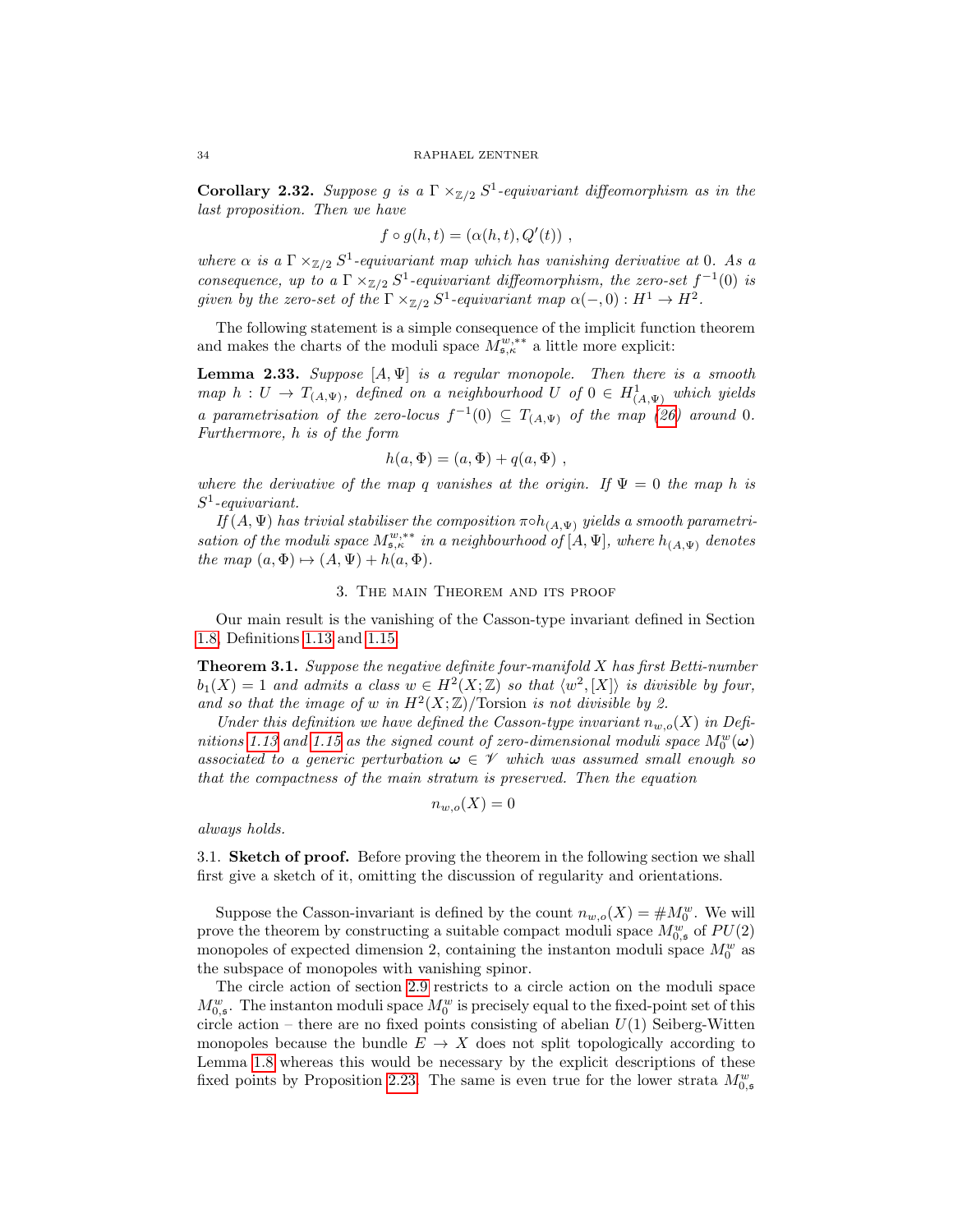which may a priori have non-empty subsets from the Uhlenbeck compactification of  $M_{0,\mathfrak{s}}^w$ .

The circle action is free on the complement which is equal to  $M_{0,s}^{w,**}$ . This subspace admits the structure of a smooth 2-dimensional manifold for generic perturbation.

As a consequence of our discussion on  $S^1$ -equivariant local models of the moduli space around fixed points of the  $S^1$  action, the quotient  $M_{0,s}^w/S^1$  of the monopole moduli space by the circle action is a smooth *compact* 1-dimensional manifold with boundary. The boundary can be identified with the instanton moduli space  $M_0^w$ . Therefore the instanton moduli space  $M_0^w$  is smoothly cobordant to the empty space, and so  $n_{w,o}(X) \equiv 0 \mod 2$ .

As a final step we will discuss orientations. A choice of trivialisation of the determinant line bundle of the deformation operator  $-d_A^* \oplus d_A^+$  determines an orientation of the instanton moduli space  $M_0^w$ . It also determines a natural orientation of the  $PU(2)$  monopole moduli space and an orientation of the quotient  $M_{0,s}^{w,**/} / S^1$ , after introducing a suitable convention for the orientation of the quotient. We will then show that the two orientations of the instanton moduli space  $M_0^w$  – one as above, and the other as the boundary of the oriented 1-dimensional manifold  $M_{0,\mathfrak{s}}^w/S^1$  – do in fact coincide. Therefore  $M_0^w$  is smoothly orientedly cobordant to the empty space, and so  $n_{w,o}(X) = 0$ .

3.2. Regularity and the one-dimensional cobordism. We will choose a  $Spin<sup>c</sup>$ structure s according to Proposition [2.20.](#page-27-1) The complex index of the Dirac-operator  $D_A^+$  is then equal to one. By the discussion in section [2.3](#page-14-2) and the expected dimension 0 of the instanton moduli space  $M_0^w$  in Proposition [1.10,](#page-10-0) the expected dimension of the  $PU(2)$  monopole moduli space  $M_{0, \mathfrak{s}}^w$  is two.

Next, we shall make a convenient genericity assumption. Note that countable intersections of residual sets are residual. By Theorem [1.6,](#page-7-1) Corollary [2.15,](#page-25-1) Lemma [2.17](#page-25-0) and Theorem [2.18](#page-26-1) there is therefore a residual set of perturbation parameters  $(\omega, \alpha) \in \mathscr{V} \times \mathscr{W}$  and of parameters  $(\beta, K, \gamma) \in \mathscr{P}^l$  so that the following condition holds:

<span id="page-34-0"></span>**Condition 3.2.** 1. The moduli space of instantons  $M_0^w(\omega, h, m)$  with cut off perturbations as in Section [1.9](#page-12-0) consists of regular points only. It is therefore a compact zero-dimensional manifold and consists of a finite number of points.

2. The moduli space  $M^w_{0,s}(\omega,\alpha)$  is compact and the subspace  $M^{w, **}_{0,s}(\omega,\alpha)$  is a smooth two-dimensional manifold with a free circle-action.

3. For each of the finite number of instantons [A] occuring in  $M_0^w(\omega, h, m)$  the perturbed Dirac-operator  $D_{A,\alpha}^+$  has trivial cokernel.

In fact, the monopole moduli space  $M^w_{0, \mathfrak{s}}(\omega, \alpha)$  is compact for the following reason. The lower strata of its Uhlenbeck compactification comprise, according to Section [2.5,](#page-17-3) elements in the monopole moduli spaces  $M_{-n,s}^w$  for  $n \geq 1$  (with zero holonomy perturbation). However, these moduli spaces do not contain fixed points of the circle action by Lemma [1.8,](#page-9-1) Proposition [2.23,](#page-29-1) and because the instanton moduli spaces  $M_{-n}^w$  are empty for  $n \geq 1$ . Therefore  $M_{-n,s}^w = M_{-n,s}^{w, **}$ . But these moduli spaces have strictly negative expected dimension by Proposition [2.22,](#page-28-1) so they must be generically empty by Theorem [2.18](#page-26-1) with regard to the 'auxiliary perturbation parameters'  $(\beta, K, \gamma)$ .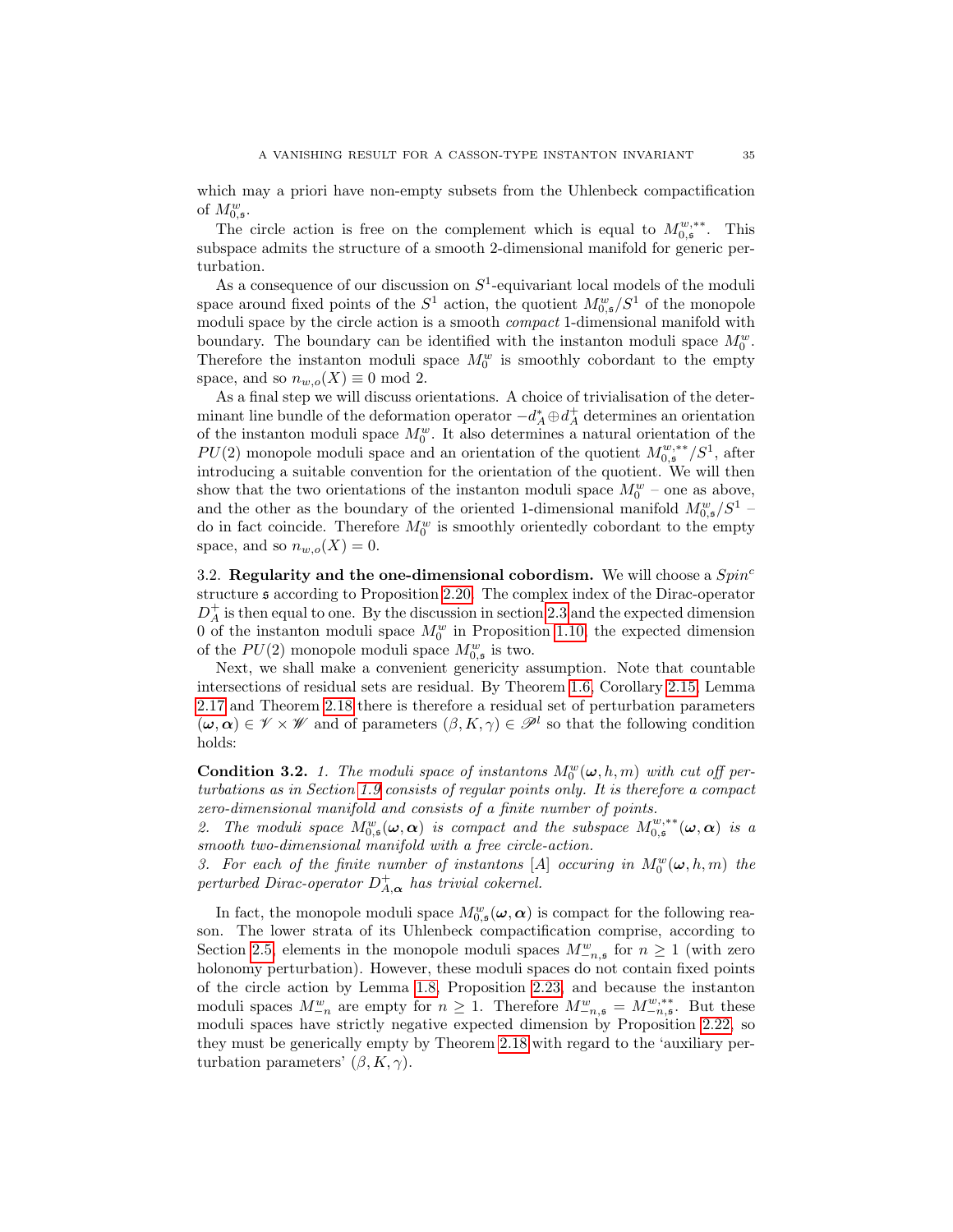#### 36 RAPHAEL ZENTNER

The Casson-invariant is the signed count  $n_{w,o}(X) := \#M_0^w(\omega) = \#M_0^w(\omega, h, m)$ according to Proposition [1.14](#page-11-2) and the remarks in Section [1.9.](#page-12-0) In order to keep the exposition easier we shall now simply write  $M_0^w(\omega)$  when we actually mean the moduli space  $M_0^w(\omega, h, m)$  with cut off perturbations.

Note that the circle action  $\rho$  of section [2.9](#page-28-0) restricts to a circle action on the monopole moduli space  $M^w_{0,s}(\boldsymbol{\omega}, \boldsymbol{\alpha})$ . According to Proposition [2.23](#page-29-1) and the it following remark, the fixed point set of this restriction equals the instanton moduli space,

$$
M_{0,\mathfrak{s}}^w(\boldsymbol{\omega},\boldsymbol{\alpha})^{S^1}\cong M_0^w(\boldsymbol{\omega})\;,
$$

where an instanton [A] is considered as  $PU(2)$  monopole [A, 0]. Note also that the complement of the fixed-point set of the circle action consists of monopoles with irreducible connection and non-vanishing spinor,

$$
M^w_{0,\mathfrak{s}}(\omega,\alpha)\setminus M^w_0(\omega)=M^{w,**}_{0,\mathfrak{s}}(\omega,\alpha).
$$

This complement  $M_{0,\mathfrak{s}}^{w,**}(\omega,\alpha)$  is a 2-dimensional smooth  $S^1$ -space, and it has a natural compactification (inside the entire moduli space  $M_{0,\mathfrak{s}}^w(\boldsymbol{\omega},\boldsymbol{\alpha})$ ) with ends given by the instanton moduli space  $M_0^w(\omega)$ . However, we want to be sure that each instanton only corresponds to one 'end' of the moduli space  $M_{0,s}^{w,*}(\omega,\alpha)$ . For this we have to study the local structure of the moduli space  $M_{0,\mathfrak{s}}^w(\omega,\alpha)$  in the neighbourhood of an instanton  $[A, 0]$ .

By Proposition [2.30](#page-32-0) and Corollary [2.32](#page-33-0) a neighbourhood of an instanton  $[A, 0]$  in the monopole moduli space  $M^w_{0,\mathfrak{s}}(\omega,\alpha)$  or its  $S^1$ -quotient is described be a  $\Gamma\times_{{\mathbb Z}/2}S^1$ equivariant map

$$
\alpha(-,0): H^1_{(A,0),(\boldsymbol{\omega},\boldsymbol{\alpha})} \to H^2_{(A,0),(\boldsymbol{\omega},\boldsymbol{\alpha})}
$$

where the spaces  $H^i_{(A,0),(\omega,\alpha)}, i = 1,2$  are the cohomology spaces (or harmonic spaces) of the elliptic deformation complex [\(16\)](#page-17-2) associated to the solution  $(A, 0)$  of the perturbed monopole equations [\(14\)](#page-16-0), and are given by

$$
H^1_{(A,0),(\omega,\alpha)} = \ker(\delta_{A,\omega}) \oplus \ker(\mathcal{P}^+_{A,\alpha})
$$
  

$$
H^2_{(A,0),(\omega,\alpha)} = \operatorname{coker}(d^+_{A,\omega}) \oplus \operatorname{coker}(\mathcal{P}^+_{A,\alpha}) .
$$

Under the above genericity assumption these spaces are given by

$$
H^1_{(A,0)} = \ker(D^+_{A,\alpha}) \cong \mathbb{C}
$$
  

$$
H^2_{(A,0)} = 0,
$$

where we have omitted the dependence on the perturbation.

The  $S^1$ -action on  $H^1_{(A,0)} \subseteq T_{(A,0)}$  corresponding via Proposition [2.29](#page-31-2) to the action  $\rho$  on the configuration space  $\mathscr{B}_{0,\mathfrak{s}}^w$  is so that the  $S^1$ -equivariant identification  $\ker(\mathcal{D}_{A,\alpha}^+) \cong \mathbb{C}$  corresponds to the standard action of  $S^1$  on  $\mathbb{C}$ .

Note that the stabiliser  $\Gamma_{(A,0)}$  is isomorphic to  $\mathbb{Z}/2$ . Proposition [2.30](#page-32-0) now implies that a neighbourhood of  $[A, 0]$  in the moduli space  $M_{0,s}^w(\omega, \alpha)$  is homeomorphic to a neighbourhood of 0 in the quotient  $\mathbb{C}/(\mathbb{Z}/2)$  - it can be taken as a cone over the real projective space  $\mathbb{RP}^1$ . It also implies that a neighbourhood of  $[A, 0]$  in the  $S^1$ quotient  $M_{0,s}^w(\omega,\alpha)/S^1$  is homeomorphic to a neighbourhood of 0 in the quotient  $\mathbb{C}/S^1 \cong [0,\infty) \subseteq \mathbb{R}$ . Thus we get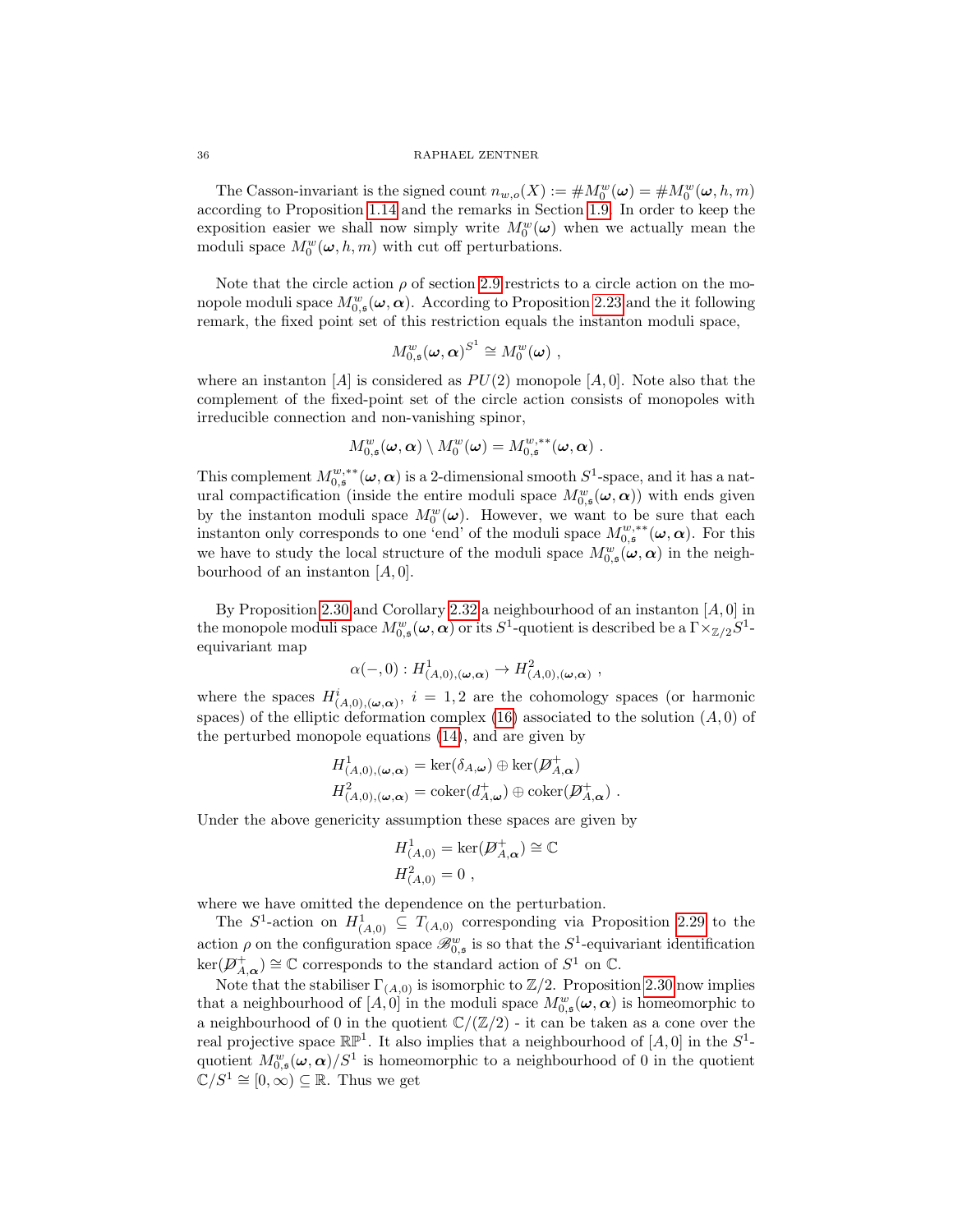<span id="page-36-0"></span>**Proposition 3.3.** The  $S^1$ -quotient of the monopole moduli space  $M_{0,s}^w(\omega,\alpha)$  is a smooth one-dimensional manifold with boundary. Its boundary can be identified with the instanton moduli space  $M_0^w(\boldsymbol{\omega})$ .

**Corollary 3.4.** The instanton moduli space  $M_0^w(\omega)$  is cobordant to the empty space. As a consequence, we must have  $n_{w,o}(X) \equiv 0 \mod 2$ .

3.3. Consideration of orientations. We shall first agree that the boundary of an oriented manifold is oriented by the 'outward normal first' convention. In this way, for instance, the one-sphere  $S^1$ , seen as the boundary of the unit disc in  $\mathbb C$ with its complex orientation, has its orientation 'counterclock-wise'.

We shall continue to suppose that perturbations  $(\omega, \alpha) \in \mathcal{V} \times \mathcal{W}$  are chosen so that the Condition [3.2](#page-34-0) holds. However, we shall not make this explicit in the notation of the harmonic spaces  $H^1_{(A,\Psi),(\omega,\alpha)} = \ker(D_{(A,\Psi),(\omega,\alpha)})$  anymore and simply write  $H^1_{(A,\Psi)}$  instead, and likewise for the deformation operators.

The zero-dimensional moduli space  $M_0^w(\omega)$  is oriented by a choice of trivialisation *o* of the determinant line bundle  $\Lambda_0 \to \mathscr{B}^w_0$ , see section [1.6.](#page-8-1)

According to Corollary [2.27,](#page-30-0) the regular subspace  $M_{\mathfrak{s},0}^{w,**}(\omega,\alpha)$  of the  $PU(2)$ monopole moduli space is naturally oriented by a choice of trivialisation of the same determinant line bundle  $\Lambda_0 \to \mathcal{B}_0^w$ , and we shall choose the same trivialisation of as above.

The circle  $S^1$  acts freely and smoothly on  $M_{\mathfrak{s},0}^{w,**}(\omega,\alpha)$ . An orientation of the S<sup>1</sup> quotient  $M_{\mathfrak{s},0}^{w,*}(\omega,\alpha)/S^1$  is fixed by the following convention. Let  $[A,\Psi]$  belong to  $M_{\mathfrak{s},0}^{w,*}(\omega,\alpha)$ , and let  $[[A,\Psi]]$  be the corresponding element in the  $S^1$  quotient. We require that the direct sum of tangent spaces

<span id="page-36-1"></span>
$$
T_{[A,\Psi]}M^{**} = T_1S^1.[A,\Psi] \oplus T_{[[A,\Psi]]}M^{**}/S^1 \tag{27}
$$

is a direct sum of oriented vector spaces, where  $S^1$ . [A,  $\Psi$ ] denots the  $S^1$  orbit through [A, Ψ]. In other words, an oriented basis of  $T_{[A,\Psi]}M^{**}$  is obtained by completing an oriented basis of the orbit with an oriented basis of  $T_{[[A,\Psi]]}M^{**}/S^1$ .

On the other hand, according to Proposition [3.3,](#page-36-0) the instanton moduli space  $M_0^w(\omega)$  can be seen as the boundary of the 1-dimensional manifold  $M_{\mathfrak{s},0}^w(\omega,\alpha)/S^1$ . The open submanifold  $M_{\mathfrak{s},0}^{w,**}(\omega,\alpha)/S^1$  was given an orientation in the last paragraph. This induces an orientation on the boundary  $M_0^w(\boldsymbol{\omega})$ . The proof of Theorem [3.1](#page-33-1) will be complete if we show that the two orientations on  $M_0^w(\omega)$  coincide, because then the oriented moduli space  $M_0^w(\boldsymbol{\omega})$  is orientedly cobordant to the empty space and therefore the Casson-type invariant  $n_{w,o}(X)$  must be zero.

The harmonic space  $H^1_{(A,0)} = \text{ker}(\mathcal{D}^+_{A,\alpha})$  is oriented by the trivialisation o of  $\Lambda_0$ , again by Corollary [2.27.](#page-30-0) If the instanton  $[A] \in M_0^w(\omega)$  has orientation +1 the space  $H^1_{(A,0)}$  is oriented by its natural complex orientation, otherwise it is oriented with the opposite of the complex orientation.

Now let us suppose that the monopole  $[A', \Psi']$  is regular and has trivial stabiliser, and that further  $(A', \Psi') \in T_{(A,0)}$  is close enough to  $(A,0)$  so that it is in the range of the parametrisation  $h_{(A,0)}$  of Lemma [2.33,](#page-33-2) and let  $h_{(A,0)}(\Phi) = (A', \Psi')$  for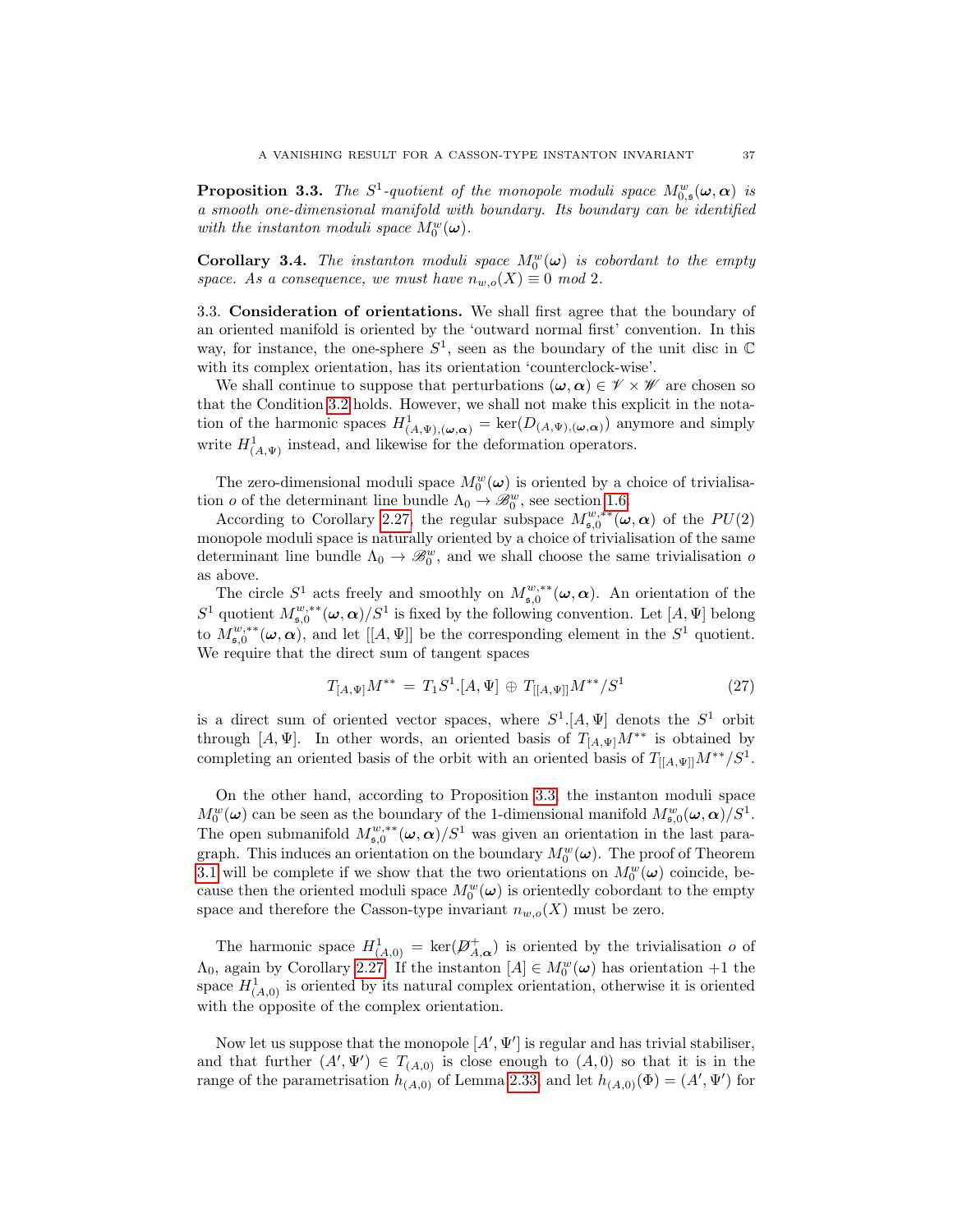$\Phi \in H^1_{(A,0)}$ . The tangent space  $T_{\Phi} H^1_{(A,0)}$  of  $H^1_{(A,0)}$  at  $\Phi$  is canonically identified with  $H^1_{(A,0)}$ . Let us denote explicitly the following two cases:

(1) If  $H^1_{(A,0)}$  admits its complex orientation the tangent space  $T_{\Phi}H^1_{(A,0)}$  has an oriented basis consisting of

$$
\left(\frac{\Phi}{\|\Phi\|},\frac{i\,\Phi}{\|\Phi\|}\right) \ .
$$

(2) If  $H^1_{(A,0)}$  admits the opposite of the complex orientation the tangent space  $T_{\Phi}H_{(A,0)}^{1}$  has an oriented basis consisting of

$$
\left(-\frac{\Phi}{\|\Phi\|},\frac{i\,\Phi}{\|\Phi\|}\right) \ .
$$

<span id="page-37-0"></span>**Lemma 3.5.** Let  $h: U \to T_{(A,0)}$  be a parametrisation of the zero-locus of the monopole map restricted to the slice [\(26\)](#page-31-1) as in Lemma [2.33.](#page-33-2) After possibly restricting h to a smaller neighbourhood  $U'$  of  $0 \in H^1_{(A,0)}$ , the composition

$$
\pi \circ h_{(A,0)}|_{U'\setminus\{0\}}:U'\setminus\{0\}\to M_{\mathfrak{s},0}^{w,**}
$$

is a local diffeomorphism that is two-to-one and that is orientation-preserving.

Although this lemma seems obvious our proof is slightly technical. We defer it to the end of this section.

We will now complete the proof of Theorem [3.1](#page-33-1) assuming Lemma [3.5.](#page-37-0) Without loss of generality we may assume that the neighbourhood  $U$  equals the neighbourhood  $U'$  of the last lemma.

As h is  $S^1$ -equivariant the vector

$$
d_{\Phi}(\pi \circ h_{(A,0)}) \left( \frac{i \Phi}{\|\Phi\|} \right) \, \in \, T_{[A',\Psi']} M_{{\mathfrak{s}},0}^{w, **}
$$

yields a positive basis of the tangent space to the  $S^1$ -orbit  $S^1$ .[A',  $\Psi'$ ] at [A',  $\Psi'$ ].

Suppose the instanton  $[A] \in M_0^w(\omega)$  counts as +1. By Lemma [3.5](#page-37-0) the two vectors

$$
\left(d_{\Phi}(\pi \circ h_{(A,0)})\left(\frac{\Phi}{\|\Phi\|}\right), d_{\Phi}(\pi \circ h_{(A,0)})\left(\frac{i\Phi}{\|\Phi\|}\right)\right)
$$

form a positive basis of the tangent space  $T_{[A',\Psi']}M^{**}$ . By our orientation con-vention [\(27\)](#page-36-1) a positive basis of the tangent space  $T_{[[A',\Psi']]}M^{**}/S^1$  to the quotient  $M^{**}/S^1$  is given by the vector

$$
-d_{\Phi}(\pi \circ h_{(A,0)})\left(\frac{\Phi}{\|\Phi\|}\right) .
$$

This vector points 'outwards' towards the boundary instanton [A]. Therefore the orientation of  $[A]$  as boundary point of the one-dimensional manifold with boundary  $M_{\mathfrak{s},0}^w/S^1$  is positive.

Now suppose the instanton  $[A] \in M_0^w(\omega)$  counts as  $-1$ . Now the two vectors

$$
\left(-d_{\Phi}(\pi\circ h_{(A,0)})\left(\frac{\Phi}{\|\Phi\|}\right),d_{\Phi}(\pi\circ h_{(A,0)})\left(\frac{i\,\Phi}{\|\Phi\|}\right)\right)
$$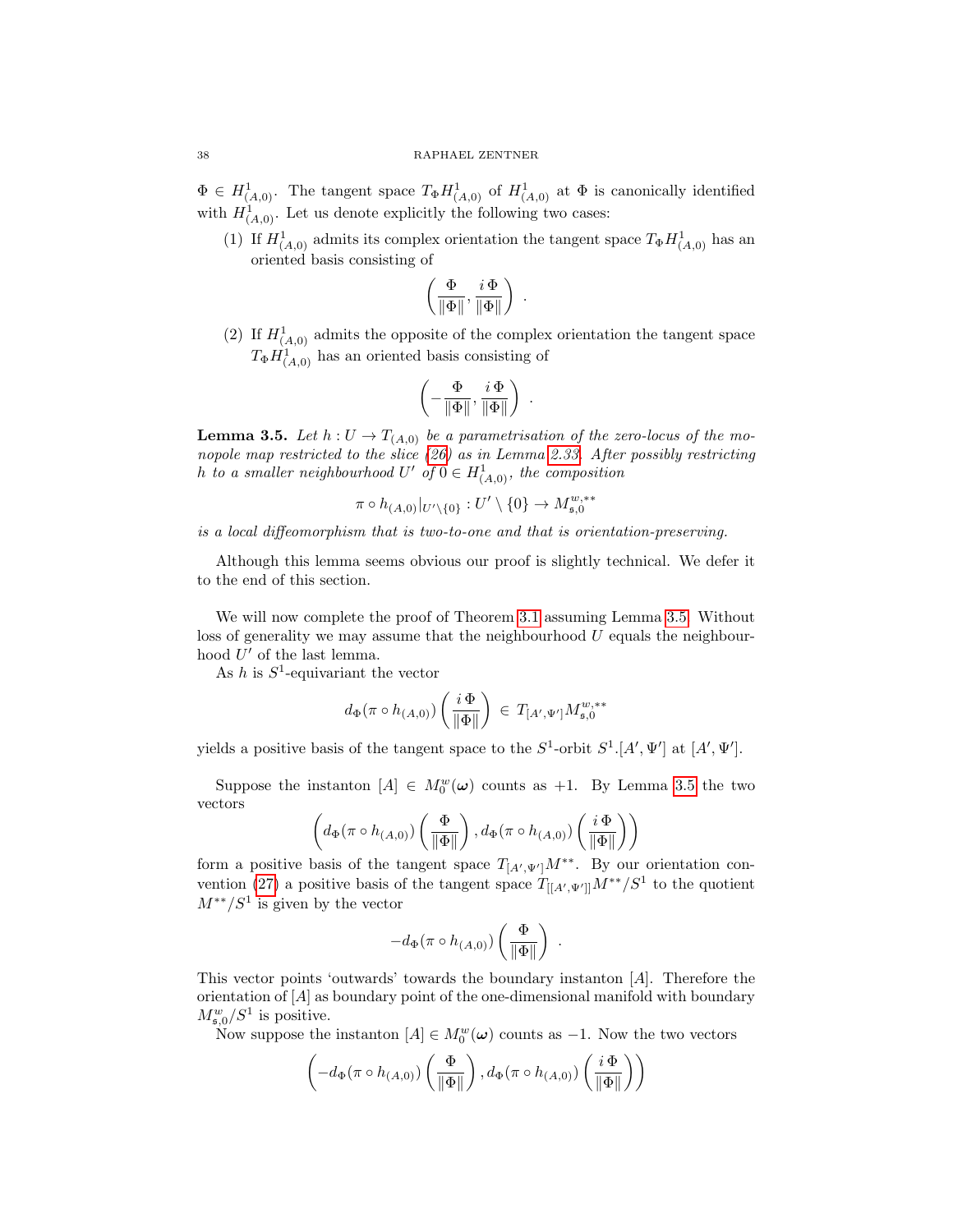form a positive basis of the tangent space  $T_{[A',\Psi']}M^{**}$  and a positive basis of the tangent space  $T_{[[A',\Psi']]}M^{**}/S^1$  to the quotient  $M^{**}/S^1$  is given by the vector

$$
d_{\Phi}(\pi \circ h_{(A,0)})\left(\frac{\Phi}{\|\Phi\|}\right) .
$$

This vector points 'inwards' away from the boundary instanton [A]. Therefore the orientation of [A] as boundary point of the one-dimensional manifold with boundary  $M_{\mathfrak{s},0}^w/S^1$  is negative.

3.4. Proof of Lemma [3.5.](#page-37-0) By previous results we will only have to check that the map  $\pi \circ h_{(A,0)}|_{U\setminus\{0\}}$  indeed has an orientation-preserving derivative for sufficiently small neighbourhoods U of  $0 \in H^1_{(A,0)}$ .

Suppose  $h_{(A,0)}(\Phi) = (A', \Psi') \in (A,0) + T_{(A,0)}$ . Let  $h_{(A',\Psi')} : H^1_{(A',\Psi')} \to$  $(A',\Psi') + T_{(A',\Psi')}$  be a parametrisation of  $M_{\mathfrak{s},0}^{w,**}$  around  $[A',\Psi']$  as in Lemma [2.33.](#page-33-2) In order to prove the lemma, we will need a convenient restriction of the map  $\pi \circ h_{(A,0)}$  to a neighbourhood V of  $\Phi \in H^1_{(A,0)}$  through the chart  $(\pi \circ h_{(A',\Psi')})^{-1}$ . This map

<span id="page-38-0"></span>
$$
k := (\pi \circ h_{(A',\Psi')})^{-1} \circ (\pi \circ h_{(A,0)}|_V) : V \subseteq H^1_{(A,0)} \to H^1_{(A',\Psi')} \tag{28}
$$

can be described in an alternative way.

The spaces  $H^1_{(A,0)}$  and  $H^1_{(A',\Psi')}$  lie in the different slices  $T_{(A,0)}$  and  $T_{(A',\Psi')}$  to the action of the gauge group  $\mathscr G$  on  $\mathscr C$ . We wish to define a 'gauge fixing changing' map

$$
g: (A,0) + T_{(A,0)} \to (A',\Psi') + T_{(A',\Psi')} ,
$$

at least in a neighbourhood of  $(A', \Psi')$ , with the following two properties:

(1)  $g((A', \Psi')) = (A', \Psi')$ ,

(2)  $[g((A', \Psi') + (a, \Sigma))] = [(A', \Psi') + (a, \Sigma)].$ 

<span id="page-38-1"></span>Lemma 3.6. There exists a smooth gauge fixing changing map g satisfying the above two properties so that its derivative  $d_{(A',\Psi')}g: T_{(A,0)} \to T_{(A',\Psi')}$  at  $(A',\Psi')$ has the following shape

$$
(d_{(A',\Psi')}g)(a,\Sigma) = (a,\Sigma) + c(a,\Sigma) ,
$$

where the norm of the linear map c can be made as small as we wish by choosing  $(A', \Psi')$  close enough to  $(A, 0)$ .

Proof: We apply the implicit function theorem to the map

$$
F: L^2_{l+1}(X; \mathfrak{su}(E)) \times T_{(A,0)} \to L^2_{l-1}(X; \mathfrak{su}(E))
$$
  

$$
(\zeta, a, \Sigma) \mapsto d^{0,*}_{(A', \Psi')}(\exp(\zeta)(A' + a, \Psi' + \Sigma)) ,
$$

where  $\exp: L^2_{l+1}(X;\mathfrak{su}(E)) \to \mathscr{G}$  denotes the exponential from the Lia-algebra of the gauge group to the gauge group. Note the following two partial derivatives of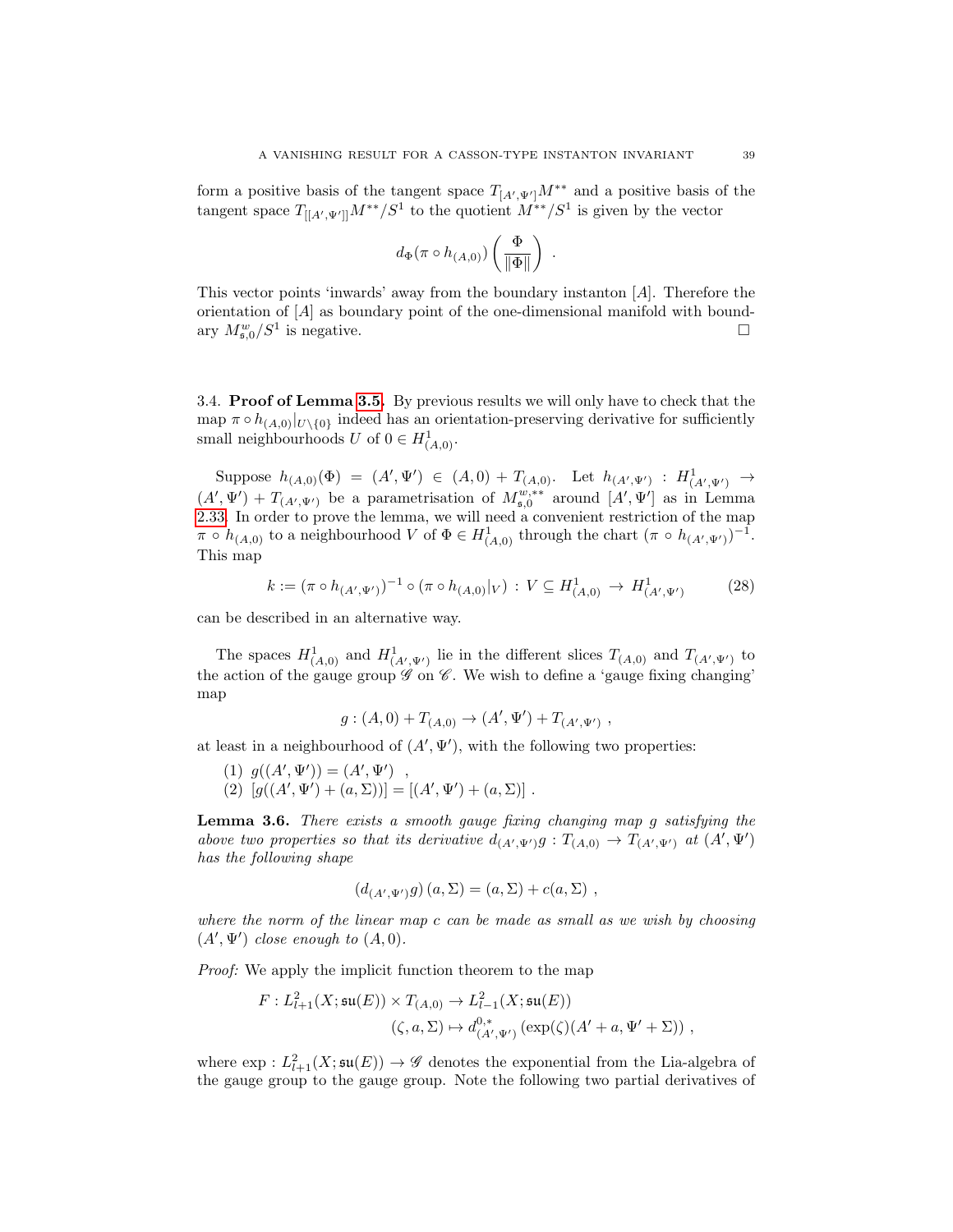<span id="page-39-0"></span>F at  $(0, (0, 0))$ :

$$
\frac{\partial F}{\partial \zeta}\Big|_{(0,(0,0))} (\zeta) = d_{(A',\Psi')}^{0,*} d_{(A',\Psi')}^{0}(\zeta) = \Delta_{(A',\Psi')}^{0}(\zeta)
$$
\n
$$
\frac{\partial F}{\partial(a,\Sigma)}\Big|_{(0,(0,0))} (a,\Sigma) = d_{(A',\Psi')}^{0,*}(a,\Sigma) .
$$
\n(29)

As  $(A', \Psi')$  is irreducible by assumption, the Laplacian  $\Delta^0_{(A',\Psi')} = d^{0,*}_{(A',\Psi')} d^0_{(A',\Psi')}$ is an isomorphism. Therefore, by the implicit function theorem there is a map  $\gamma$ from a neighbourhood of 0 in  $T_{(A,0)}$  to a neighbourhood of 0 in  $L^2_{l+1}(X;\mathfrak{su}(E))$  so that

$$
F(\gamma(a,\Sigma),(a,\Sigma))=0
$$

for alle  $(a, \Sigma)$  in the domain of definition of  $\gamma$ . Equivalently,

$$
d_{(A',\Psi')}^{0,*}(\exp(\gamma(a,\Sigma))(A'+a,\Psi'+\Sigma))=0
$$

for all these  $(a, \Sigma)$ . The required map g is then given by

$$
g((A',\Psi')+(a,\Sigma)):=\exp(\gamma(a,\Sigma))(A'+a,\Psi'+\Sigma)\ .
$$

For the derivative we have

$$
(d_{(A',\Psi')}g)(a,\Sigma) = (a,\Sigma) - d^0_{(A',\Psi')} \left(\Delta^0_{(A',\Psi')}\right)^{-1} d^{0,*}_{(A',\Psi')} (a,\Sigma) .
$$

Indeed, it is immediate to see that

$$
(d_{(A',\Psi')}g)(a,\Sigma) = (a,\Sigma) + d^0_{(A',\Psi')} \circ \left. \frac{\partial \gamma}{\partial (a,\Sigma)} \right|_{(0,0)} (a,\Sigma) .
$$

On the other hand, by differentiating the map

$$
(a,\Sigma)\mapsto F(\gamma(a,\Sigma),(a,\Sigma))\ ,
$$

which is constant 0, one sees that

$$
0 = \frac{\partial F}{\partial \zeta}\bigg|_{(0,(0,0))} \circ \frac{\partial \gamma}{\partial (a,\Sigma)}\bigg|_{(0,0)} + \frac{\partial F}{\partial (a,\Sigma)}\bigg|_{(0,(0,0))}
$$

.

The claimed formula for  $(d_{(A',\Psi')}g)(a,\Sigma)$  now follows from the two formulae [\(29\)](#page-39-0) above, and the fact that the first of these partial derivatives of  $F$ , given by the Laplacian  $\Delta^0_{(A',\Psi')}$ , is an isomorphism.

Now notice that the operators  $d^0_{(A',\Psi')}$  and  $\Delta^0_{(A',\Psi')}$  vary continously with  $(A',\Psi').$ But for  $(a, \Sigma) \in T_{(A,0)} = \ker(d_{(A,0)}^{0,*})$  we have

$$
d_{(A',\Psi')}^{0,*}(a,\Sigma) = (d_{(A',\Psi')}^{0,*} - d_{(A,0)}^{0,*})(a,\Sigma) ,
$$

and the operator  $d_{(A',\Psi')}^{0,*} - d_{(A,0)}^{0,*}$  can be made as small as we wish by chosing  $(A', \Psi')$  close enough to  $(A, 0)$ .

Now notice that the map  $k$  of  $(28)$ , at least when restricted to a sufficiently small neighbourhood of  $\Phi \in H^1_{(A,0)}$ , is given by

$$
k(0, \Phi + \Sigma) = h_{(A', \Psi')}^{-1}((g \circ h_{(A,0)})(0, \Sigma)) .
$$

By Lemmata [3.6](#page-38-1) and [2.33](#page-33-2) the derivative of k at  $\Phi$  has the form

$$
d_{\Phi}k(\Sigma) = \Sigma + c_{(A',\Psi')}(\Sigma) ,
$$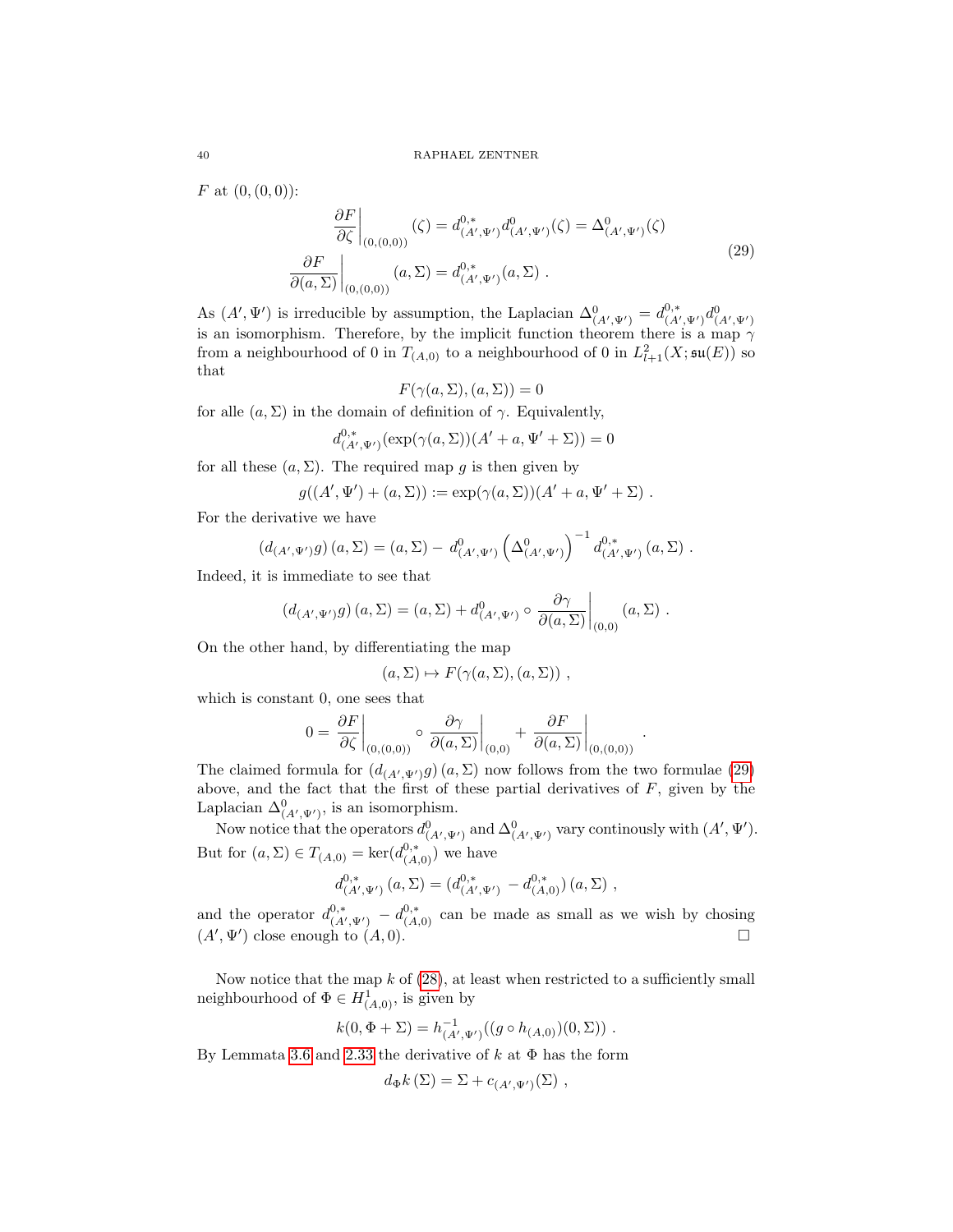where the linear map  $c_{(A',\Psi')}$  can be made as small as we like by chosing  $(A',\Psi')$ close enough to  $(A, 0)$ . In particular, for  $||c_{(A',\Psi')}|| < 1$  the map  $d_{\Phi}k$  is an isomorphism.

We will compare the derivative  $d_{\Phi}k: H^1_{(A,0)} \to H^1_{(A',\Psi')}$  to an orientation preserving map. Let R be a right-inverse to the deformation operator  $D_{(A,0)}$ . We define linear maps

$$
P_{(A',\Psi')} : H^1_{(A',\Psi')} \to H^1_{(A,0)}
$$
  

$$
(a,\Sigma) \mapsto (a,\Sigma) + R\left(D_{(A,0)} - D_{(A',\Psi')}\right)(a,\Sigma)
$$

which obviously are isomorphisms for  $(A', \Psi')$  close enough to  $(A, 0)$ . In a small enough neighbourhood of  $(A, 0)$  in the configuration space  $\mathscr{C}$ , consisting of regular configurations with at most finite stabilisers only, the maps  $P_{(A',\Psi')}$  yield a local trivialisation of the bundle of kernels of the deformation operators  $D_{(\omega,\alpha)}$ . In particular, the maps  $P_{(A',\Psi')}$  are all orientation-preserving with orientations determined by the (lift of the) determinant line bundle  $\Theta_{(\omega,\alpha)}(1)$  formed by the family of deformation operators.

We now see that the difference of the two isomorphisms

$$
P_{(A',\Psi')}^{-1}
$$
,  $d_{\Phi}k$  :  $H_{(A,0)}^1 \to H_{(A',\Psi')}^1$ 

can be made small enough by choosing  $(A', \Psi')$  close enough to  $(A, 0)$ . Then both of these maps must be orientation-preserving.

## 4. Perspectives

In this section we shall list some perspectives and potential applications of our main result. Some of these are of a rather speculative nature.

4.1. Considerations on four-manifolds with boundary. The definition of the Casson-type invariant discussed in this article can be extended in various ways to four-manifolds with boundary. Such an extended version of the invariant is more likely not to vanish. For instance, in [\[21\]](#page-44-1) Andrew Lobb and the author have constructed, in a somewhat ad-hoc way, 4-manifolds X with  $b_1(X) = 1$ ,  $b_2(X) = 4$ , whose boundary Y are the 0-surgery of a knot, coming with representations  $\rho$ :  $\pi_1(X) \to SO(3)$  which restrict to the non-trivial  $SO(3)$ –representations on four tori  $T_1, \ldots, T_4$ , which span  $H_2(X; \mathbb{Z})$ .

Presumably the easiest way (at least, analytically speaking) to establish an extension of our Casson-type invariant is to consider negative definite four-manifolds X that have boundary  $Y = \partial X$  a collection of integer homology three-spheres. Following ideas of Floer homology [\[4\]](#page-43-5), one considers a flat connections  $\rho$  on the boundary  $Y$ , so that the expected dimension of the moduli space of projectively flat instantons in a similar bundle  $E \to X$  as defined above, with limit (on cylindrical ends) equal to the flat connection  $\rho$ , is zero. The number  $n_{w,o}(X,\rho)$  would then be a count of this moduli space.

A sample application could now be of the following kind: Assume  $n_{w,o}(X, \rho) \neq 0$ . Then Y does not bound a positive definite four-manifold W with  $b_1(W) = 0$  so that there is only one flat connection  $B_\rho$  on the trivial  $SU(2)$  bundle on W that extends  $ρ$ . The proof would use our vanishing result on the closed negative 4-manifold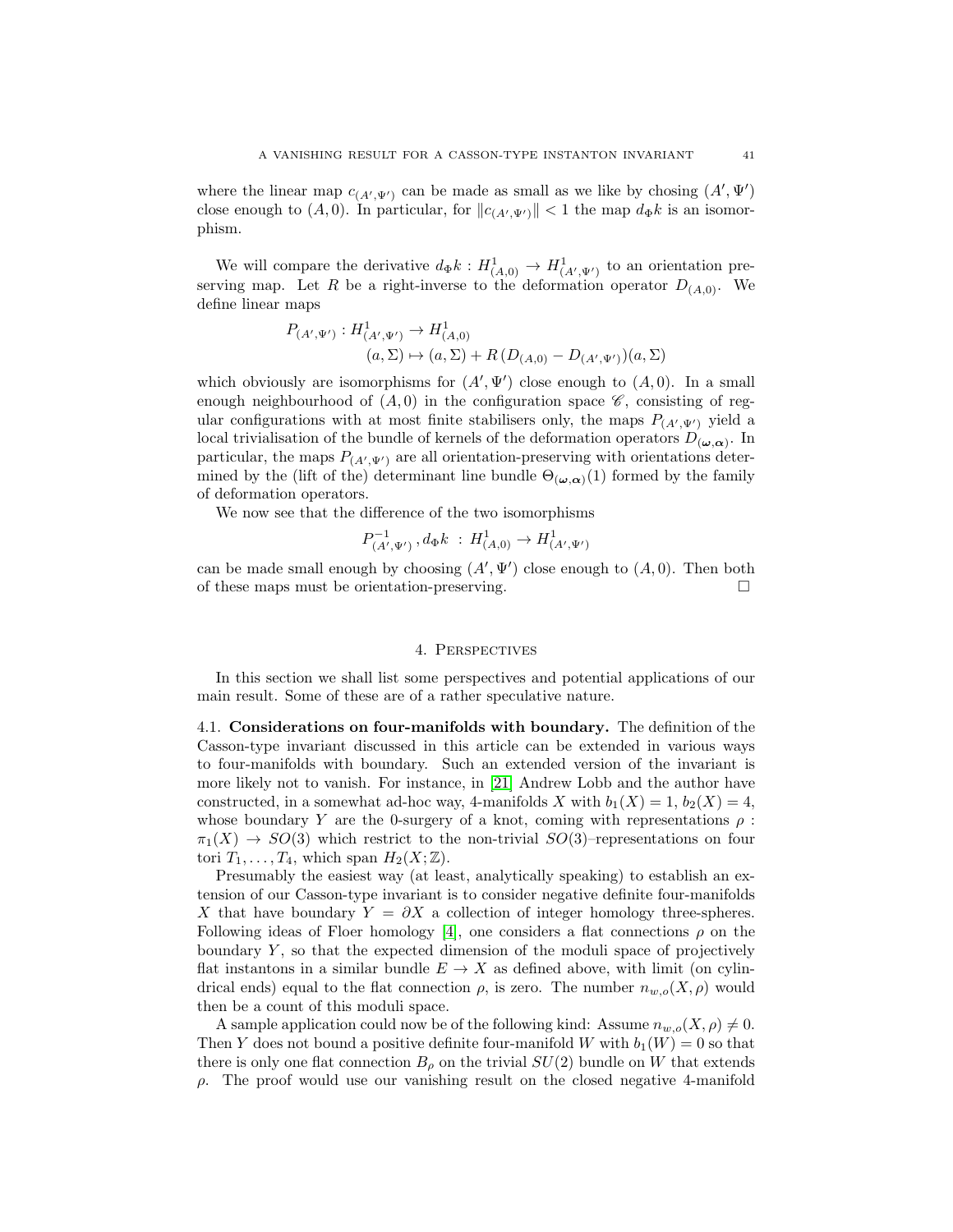$X \cup_Y \overline{W}$  together with some degeneration arguments. Presumably one would get transversality by holonomy perturbations on  $X$  keeping the connections flat on the side  $\overline{W}$ . This may even work if  $\rho$  is the trivial connection on Y. A conclusion from  $n_{w,o}(X, \rho) \neq 0$  might then be that Y does not bound a simply connected positive definite four-manifold.

Similar ideas may apply if the boundary manifold  $Y$  is not required to be a collection of homology spheres.

4.2. Aspherical four-manifolds, four-dimensional Poincaré duality groups. Our vanishing result might possibly be used as an obstruction for a class of fourdimensional Poincaré duality  $(PD-4)$  groups to be the fundamental group of a smooth aspherical four-manifold.

More precisely, if there were a group  $G$  so that  $K(G, 1)$  admitted the structure of a smooth negative definite 4-manifold X with  $b_1(X) = 1$  and  $b_2(X) \geq 4$  the invariant  $n_{w,o}(X)$  of section [1.8](#page-10-3) associated to a class  $w \in H^2(X; \mathbb{Z})$  so that  $\langle w^2, [X] \rangle$ is divisible by four, and so that the image of w in  $H^2(X;\mathbb{Z})/Torsion$  is not divisible by 2, would be zero by our vanishing result. The author has to admit that he has no idea whether such a group G exists at all.

The *unperturbed* moduli space  $M_0^w(X)$  consists of equivalence classes of connections  $A \in \mathscr{A}(\mathfrak{su}(E))$  that are flat. Because  $M_0^w(X)$  is the quotient of anti-self-dual connections by the gauge group  $\mathscr G$ , which consists of automorphisms of E with determinant 1, there is the residual action of  $H^1(X;\mathbb{Z}/2)$  on  $M_0^w(X)$  with quotient homeomorphic (via the holonomy representation) to the space

$$
\mathscr{R}_w(\pi_1(X)) = \text{Hom}(\pi_1(X), SO(3))/SO(3)
$$
,

where the action of  $SO(3)$  on  $Hom(\pi_1(X), SO(3))$  is by conjugation on the image. Of course, the space  $\text{Hom}(\pi_1(X), SO(3)) = \text{Hom}(G, SO(3))$  for a  $K(G, 1)$  space X is entirely determined by the group  $G$ . Even more is true: Whether a flat connection A represents a regular point of the moduli space  $M_0^w(X)$  is entirely determined by the properties of the group G and the holonomy representation  $\rho_A$  determined by A. We will outline this shortly in the following interlude.

The deformation complex of a flat connection A, seen as instanton representing a point in  $M_0^w(X)$ , is given by

<span id="page-41-0"></span>
$$
0 \to \Omega^0(X; \mathfrak{su}(E)) \stackrel{d_A}{\to} \Omega^1(X; \mathfrak{su}(E)) \stackrel{d_A^+}{\to} \Omega^2_+(X; \mathfrak{su}(E)) \to 0.
$$
 (30)

It is regular if the cokernel of  $d_A^+$  vanishes. For the flat connection A we also have an elliptic complex given by the twisted de Rham complex:

$$
0 \to \Omega^{0}(X;\mathfrak{su}(E)) \stackrel{d_A}{\to} \Omega^{1}(X;\mathfrak{su}(E)) \stackrel{d_A}{\to} \Omega^{2}(X;\mathfrak{su}(E))
$$
  

$$
\stackrel{d_A}{\to} \Omega^{3}(X;\mathfrak{su}(E)) \stackrel{d_A}{\to} \Omega^{4}(X;\mathfrak{su}(E)) \to 0.
$$
 (31)

<span id="page-41-1"></span>The first complex [\(30\)](#page-41-0) gives rise to cohomology groups  $H_A^0(X)$ ,  $H_A^1(X)$  and  $H_A^2(X)$ . Let us denote by  $K_A^0(X)$ ,  $K_A^1(X)$ , ... the cohomology groups of the second complex [\(31\)](#page-41-1). The following proposition is a well-known and easily proved folklore result at least for the untwisted case, and the proof for the twisted case is completely analogous.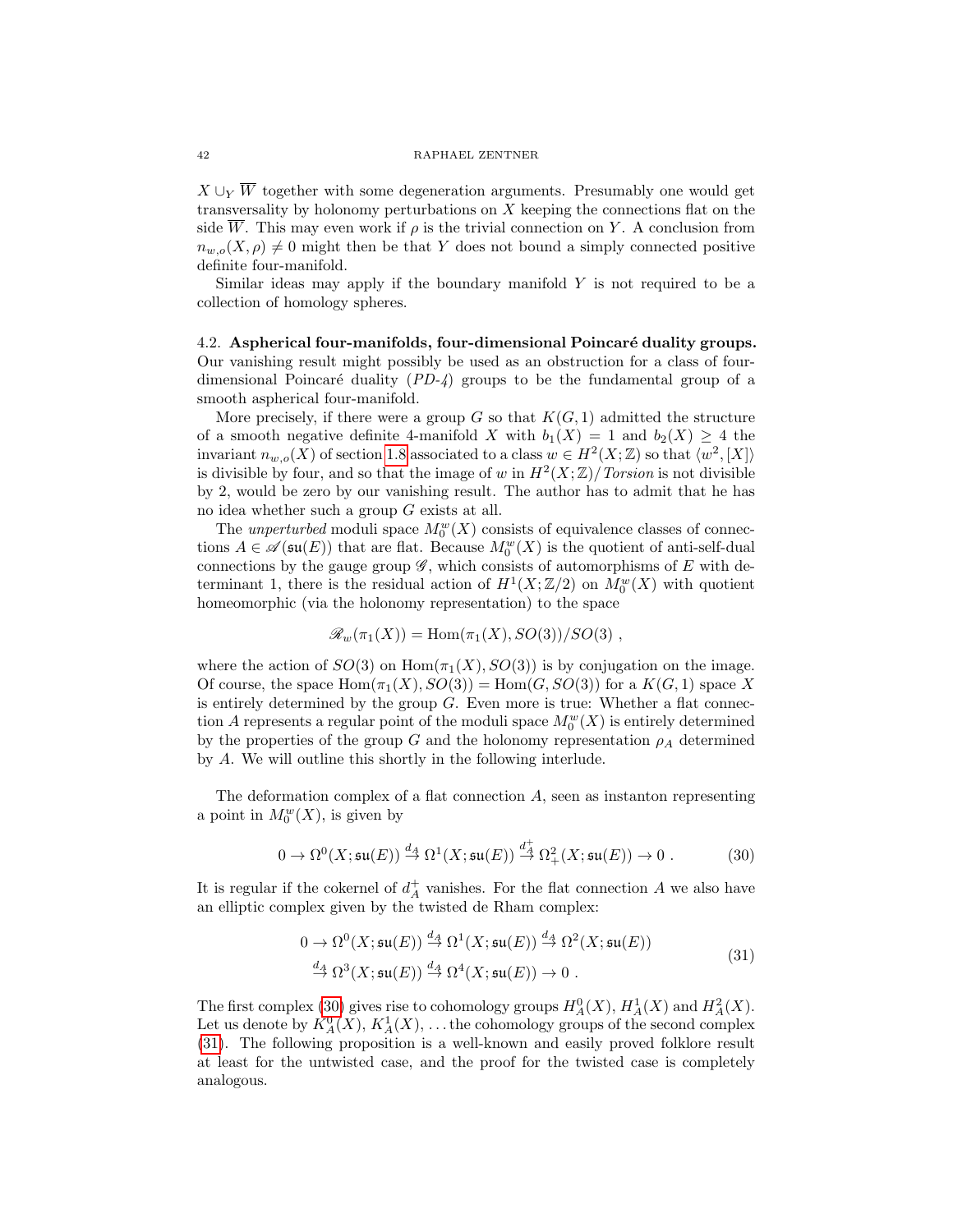**Proposition 4.1.** Let A be a flat  $SO(3)$  connection in the vector bundle  $\mathfrak{su}(E)$ . For the cohomology spaces in the above complexes  $(30)$  and  $(31)$  we have

$$
H_A^0(X) \cong K_A^0(X) \quad and \quad H_A^1(X) \cong K_A^1(X) .
$$

Remark 4.2. This result generalises to any flat connection in an Euclidean vector bundle which is compatible with the Euclidean structure.

A flat connection A represents a regular point in the moduli space  $M_0^w(X)$  if and only if the group  $H_A^1(X)$  vanishes. In fact,  $H_A^0(X) = 0$  because A is irreducible, and the index of the elliptic complex [\(30\)](#page-41-0) is zero. Therefore,  $H_A^1(X) = 0$  implies  $H_A^2(X) = 0$  which we have defined as being 'regular' in Section [1.2](#page-3-2) above.

On the other hand, the cohomology group  $H_A^1(X)$ , seen as a cohomology group of the twisted de Rham complex, is isomorphic to the first cohomology group  $H^1(X; \mathfrak{su}(2)_{\text{ad}(\rho_A)})$  of X with local coefficients determined by the action of  $\pi_1(X)$  on  $\mathfrak{su}(2)$  via  $\rho$  composed with the adjoint action of  $SO(3)$  on its Lie algebra. Whether the latter group vanishes is a matter of the group G and the representation  $\rho_A$  alone.

There are analogous topological settings where the action of  $H^1(X;\mathbb{Z}/2)$  on the moduli space  $M_0^w(X)$  is always free, see for instance [\[26,](#page-44-2) Proposition 4.1 and Section 10.4]. If we were in such a setting, a sample application of our vanishing result could follow these lines: Assume we have a  $PD-4$  group G with  $b_1(G) = 1$ and with diagonalisable negative definite intersection form. Assuming further that there were a single (or an odd number of) representations  $\rho : G \to SO(3)$  with  $w_2(\rho)$  equal to the reduction modulo 2 of a class  $w \in H^2(G, \mathbb{Z})$  as above, and that all the twisted cohomology groups  $H^1(X; \mathfrak{su}(2)_{\text{ad}(\rho)}$  vanished, we would necessarily get a non-zero number  $n_{w,o}(X)$  if G were the fundamental group of a smooth aspherical four-manifold X. Our vanishing result would therefore contradict this smoothability.

To get an idea of what phenomena may occur, we shall recall a few facts about Poincaré duality groups in higher dimensions: In general, not every Poincaré duality group arises as the fundamental group of a closed aspherical manifold. For instance, there are Poincaré duality groups that are not finitely presentable, so cannot arise from a closed manifold. So the question about representability must be asked for finitely presentable groups. In dimension  $\geq 5$  techniques from surgery theory may be applied to these problems. There may also be a gap between realisability by a topological/PL/smooth manifold. Davis and Haussmann prove in [\[2\]](#page-43-6) that there are topological aspherical manifolds that are not homotopy equivalent to a PL manifold in dimension  $\geq 8$ , and that there are aspherical PL manifolds not homotopy equivalent to a smooth manifold in dimension  $\geq$  13. Our intention is to provide an obstruction to realisability by a smooth manifold in dimension 4, using gauge theory. Of course, the realisability by a topological manifold is a question in its own right, and the gauge theoretic method cannot be expected to say anything here.

In dimension 4 Prasad and Yeung's fake projective planes [\[25\]](#page-44-25) have to be mentioned. These are smooth aspherical four-manifolds that are rational homology complex projective planes.

<span id="page-42-0"></span>4.3. Teleman's program on class VII surfaces. A class VII surface is a closed complex surface with first Betti number  $b_1 = 1$  and with Kodaira dimension  $-\infty$ .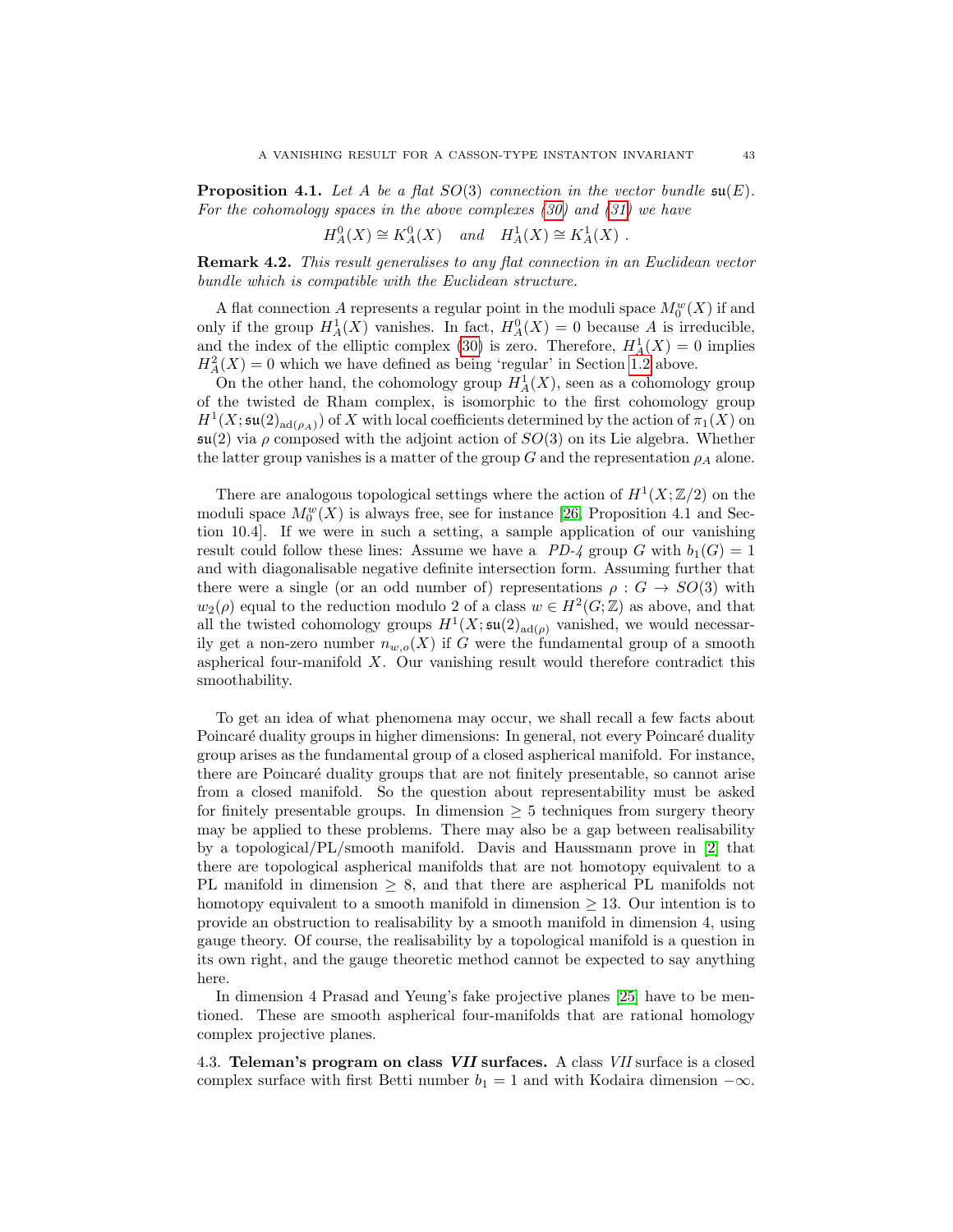#### 44 RAPHAEL ZENTNER

In particular, these are non-algebraic and non Kähler surfaces. Surfaces of this class with  $b_2 = 0$  are completely classified, they are either Hopf surfaces or Inoue surfaces.

The current main conjecture in the classification of closed complex surfaces of class VII with positive second Betti number is that any such surface which is min $imal$  admits a 'global spherical shell' – this is an embedded non-seperating threesphere admitting a neighbourhood that is biholomorphic to a neighbourhood of the unit sphere in  $\mathbb{C}^2$ . Such surfaces are well understood by a result of Kato [\[18\]](#page-44-26). By a result of Dloussky, Oeljeklaus and Toma, a minimal class VII surface with second Betti number  $b_2$  admits a global spherical shell if it admits  $b_2$  rational curves. Teleman has proved in [\[31\]](#page-44-13) that any minimal class VII surface with  $b_2 = 1$  admits a rational curve, using Donaldson theory.

We will now give a sketch of argument why the non-vanishing of  $n_{w,o}(X)$  for a class VII surface X with  $b_1(X) = 1$  and  $b_2(X) \geq 4$  and cohomology class  $w \in$  $H^2(X;\mathbb{Z})$  so that  $\langle w^2,[X]\rangle$  is divisible by four, and so that the image of w in  $H^2(X;\mathbb{Z})$  Torsion is not divisible by 2 would have contradicted the global spherical shell conjecture. In this sense, our vanishing result is a positive result in view of the classification of class VII surfaces.

If  $X$  had a global spherical shell, we would have a connected sum decomposition  $X \cong X_0 \# S^1 \times S^3$ . Presumably there would be a perturbation  $\omega$  so that in the sum  $V_{\boldsymbol{\omega}}$  of the holonomy perturbation all terms vanish that are associated to loops whose image lies at least in part in the  $S^1 \times S^3$  summand, and so that the moduli space  $M_0^w(\omega)$  is still regular. Any instanton  $[A] \in M_0^w(\omega)$  would then be flat over the  $S^1 \times S^3$  summand and in particular would be trivial over the area where  $X_0$ and  $S^1 \times S^3$  are glued together. Therefore, any such instanton [A] would extend to an instanton [ $A_0$ ] over  $X_0$ , defining an element in a regular moduli space  $M_0^w(\omega)$ over  $X_0$ . However, this moduli space has expected dimension equal to  $-1$ , so it is empty for a perturbation that makes it regular. Therefore, a  $VII$  surface  $X$  with  $b_1(X) = 1$  and  $b_2(X) \geq 4$  could not have had a non-zero invariant  $n_{w,o}(X)$ .

### **REFERENCES**

- <span id="page-43-4"></span>[1] N. Aronszajn, A unique continuation theorem for solutions to elliptic partial differential equations or inequalities of the second order, Journal de Mathématiques Pures et Appliquées (9), 36, (1957), 235-249.
- <span id="page-43-6"></span>[2] M. Davis, J.-C. Hausmann, Aspherical manifolds without smooth or PL structure, Algebraic topology (Arcata, CA, 1986), 135–142, Lecture Notes in Math., 1370, Springer, Berlin, 1989.
- [3] G. Dloussky, K. Oeljeklaus, M. Toma, Class VII<sub>0</sub> surfaces with b<sub>2</sub> curves. Tohoku Math. J. (2) 55 (2003), no. 2, 283–309.
- <span id="page-43-5"></span>[4] S. Donaldson, Floer homology groups in Yang-Mills theory, Cambridge Tracts in Mathematics, 147. Cambridge University Press, Cambridge, 2002.
- <span id="page-43-2"></span>[5] S. Donaldson, The orientation of Yang-Mills moduli spaces and 4-manifold topology, Journal of Differential Geometry, No. 26 (1987), 397–428.
- <span id="page-43-3"></span>[6] S. Donaldson, An application of gauge theory to four dimensional topology, Journal of Differential Geometry, No. 18 (1983), 279–315.
- <span id="page-43-1"></span>[7] S. Donaldson, P. Kronheimer, The Geometry of Four-Manifolds, Oxford Mathematical Monographs (1990).
- <span id="page-43-0"></span>[8] P. Feehan, Generic metrics, irreducible rank-one PU(2) monopoles, and transversality, Comm. Anal. Geom. 8 no.5 (2000), 905–967.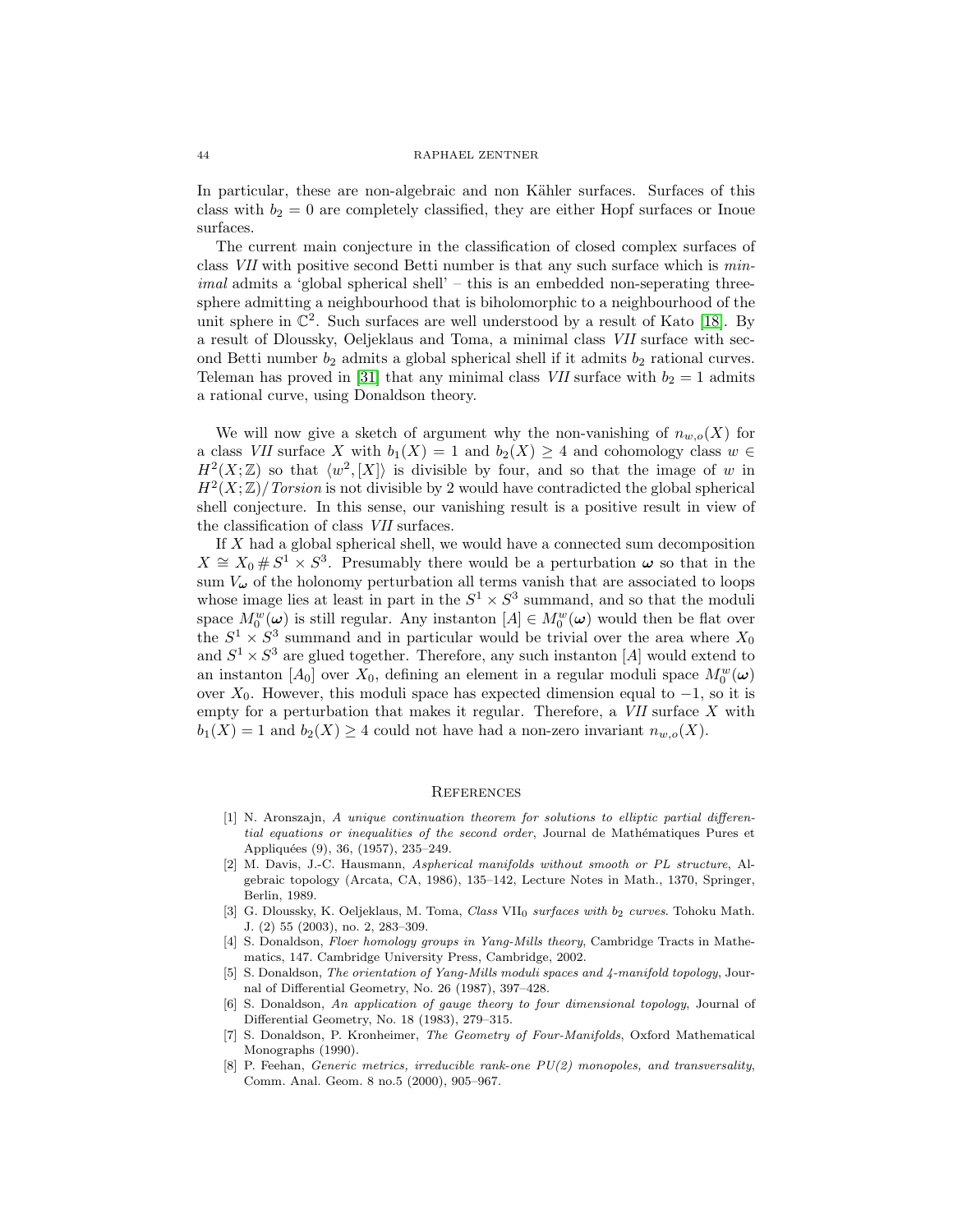- <span id="page-44-6"></span>[9] P. Feehan, T. Leness, PU(2)-monopoles. I: Regularity, Uhlenbeck compactness, and Transversality, Journal of Differential Geometry, No. 49 (1998), 265–410.
- <span id="page-44-7"></span>[10] P. Feehan, T. Leness, PU(2) monopoles and links of top-level Seiberg-Witten moduli spaces, J. reine angew. Math. 538 (2001), 57–133.
- <span id="page-44-8"></span>[11] P. Feehan, T. Leness, PU(2) monopoles. II: Top-level Seiberg-Witten moduli spaces and Witten's conjecture in low degrees, J. reine angew. Math. 538 (2001), 135–212.
- <span id="page-44-9"></span>[12] P. Feehan, T. Leness, Witten's conjecture for four-manifolds of simple type, arxiv:math.DG/0609530 (2006).
- <span id="page-44-18"></span>[13] K. Frøyshov, An inequality for the h-invariant in instanton Floer theory, Topology 43, no. 2, (2004) 407–432.
- [14] K. Frøyshov, Monopoles over 4-manifolds containing long necks. I., Geometry & Topology 9 (2005), 1–93.
- <span id="page-44-24"></span>[15] K. Frøyshov, Compactness and gluing theory for monopoles, Geometry & Topology Monographs Vol. 15 (2008).
- <span id="page-44-3"></span>[16] M. Furuta, H. Ohta, Differentiable structures on punctured 4-manifolds, Topology and its Applications, No. 51 (1993), 291-301.
- <span id="page-44-15"></span>[17] D. Freed, K. Uhlenbeck Instantons and four-manifolds, Mathematical Sciences Research Institute Publications, (1984).
- <span id="page-44-26"></span>[18] M. Kato, *Compact complex manifolds containing "global" spherical shells. I.*, Proceedings of the International Symposium on Algebraic Geometry (Kyoto Univ., Kyoto, 1977), pp. 45–84, Kinokuniya Book Store, Tokyo, 1978.
- <span id="page-44-12"></span>[19] P. Kronheimer, Four-manifold invariants from higher rank bundles, Journal of Differential Geometry, No. 70 (2005), 59–112.
- <span id="page-44-17"></span>[20] P. Kronheimer, T. Mrowka, Monopoles and Three-Manifolds, Cambridge University Press (2007).
- <span id="page-44-1"></span>[21] A. Lobb, R. Zentner, On Casson-type instanton moduli spaces over negative definite fourmanifolds, Q. J. Math. 62 (2011), no. 2, 433–450.
- <span id="page-44-5"></span>[22] T. Mrowka, D. Ruberman, N. Saveliev, Seiberg-Witten equations, end-periodic Dirac operators, and a lift of Rohlin's invariant, preprint (2009), arXiv:0905.4319.
- <span id="page-44-11"></span>[23] C. Okonek, A. Teleman, Quaternionic Monopoles, Comm. Math. Phys., Vol. 180, No. 2 (1996), 363–388.
- [24] V. Pidstrigach, A. Tyurin, Localization of Donaldson invariants along the Seiberg-Witten classes, preprint dg-ga/9507004
- <span id="page-44-25"></span>[25] G. Prasad; S.-K. Yeung, *Fake projective planes*, Invent. Math. 168, No. 2 (2007), 321-370.
- <span id="page-44-2"></span>[26] D. Ruberman, N. Saveliev, Casson-type invariants in dimension four, Geometry and topology of manifolds, Fields Inst. Commun. 47, AMS (2005), 281–306.
- <span id="page-44-4"></span>[27] D. Ruberman, N. Saveliev, Rohlin's invariant and gauge theory. III. Homology 4-tori, Geom. Topol. 9 (2005), 2079–2127.
- <span id="page-44-19"></span>[28] D. Salamon, Spin geometry and Seiberg-Witten invariants, book preprint (1996).
- <span id="page-44-16"></span>[29] C. Taubes, Casson's invariant and gauge theory, Journal of Differential Geometry, No. 31 (1990), 547–599.
- <span id="page-44-0"></span>[30] A. Teleman, Harmonic sections in sphere bundles, normal neighborhoods of reduction loci, and instanton moduli spaces on definite  $\mu$ -manifolds, Geometry & Topology 11 (2007), 1681–1730.
- <span id="page-44-13"></span>[31] A. Teleman, Donaldson Theory on non-Kählerian surfaces and class VII surfaces with  $b_2 = 1$ , Invent. Math. 162 (2006), 493-521.
- <span id="page-44-10"></span>[32] A. Teleman, *Moduli spaces of*  $PU(2)$ *-Monopoles*, Asian J. Math. Vol. 4, No. 2 (2000), 391–436.
- <span id="page-44-14"></span>[33] A. Teleman, Gauge theoretical methods in the classification of non-Kählerian surfaces, preprint 2007, to appear in Postnikov Memorial Volume, Banach Center Publications.
- <span id="page-44-20"></span>[34] A. Teleman, *Introduction à la Théorie de Jauge*, Lecture Notes available at http://www.cmi.univ-mrs.fr/ teleman/
- <span id="page-44-23"></span>[35] K. Uhlenbeck, Connections with  $L^p$  Bounds on Curvature, Communi. Math. Phys. 83 (1982), 31–42.
- <span id="page-44-21"></span>[36] E. Witten, Monopoles and four-manifolds, Math. Res. Lett. 1, no. 6, (1994), 769–796.
- <span id="page-44-22"></span>[37] R. Zentner, On higher rank instantons and the monopole cobordism program, Q. J. Math. 63 (2012), no. 1, 227–256.